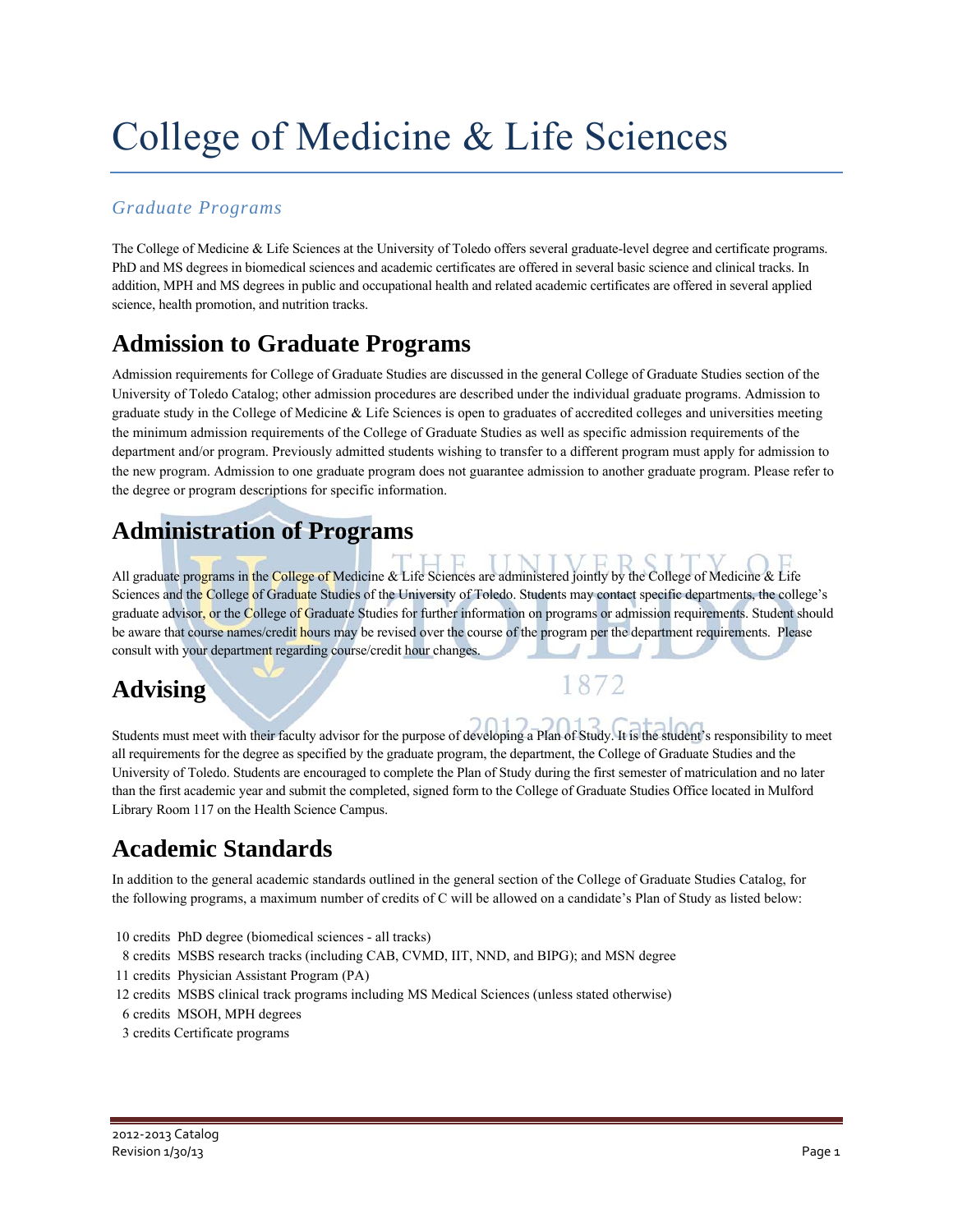## **Graduate Degrees Offered**

### **Doctor of Philosophy in Biomedical Science**

| Cancer Biology                           | (Department of Biochemistry & Cancer Biology)     |
|------------------------------------------|---------------------------------------------------|
| Cardiovascular and Metabolic Diseases    | (Department of Physiology & Pharmacology)         |
| Infection, Immunity, and Transplantation | (Department of Medical Microbiology & Immunology) |
| Neurosciences and Neurological Disorders | (Department of Neurosciences)                     |

#### **Doctor of Philosophy in Biomedical Engineering (see College of Engineering)**

#### **Master of Science in Biomedical Sciences**

Bioinformatics and Proteomics/Genomics Biomarkers and Diagnostics (Professional Science Master) Cancer Biology Cardiovascular and Metabolic Diseases Infection, Immunity, and Transplantation Human Donation Sciences Medical Physics Medical Sciences Neurosciences and Neurological Disorders Oral Biology Orthopedic Sciences Physician Assistant Studies

### **Master of Public Health**

Environmental and Occupational Health and Safety Science  $UNIVERSIT$ Health Promotion and Education Public Health Administration Public Health Epidemiology Public Health Nutrition

### **Master of Science in Occupational Health**

Industrial Hygiene

### **Dual Degrees**

2012-2013 Catalog

1872

Doctor of Medicine and Doctor of Philosophy in Biomedical Sciences\* Doctor of Medicine and Master of Science in Biomedical Sciences\* Doctor of Medicine and Master of Public Health\* Dual masters degrees are also offered in Public Health (see the program description)

\*Students must be accepted into the MD program first to be eligible for the dual degree \*\*Additional Dual Degrees available in MD/JD (contact Medical School Admissions) and MD/MBA (Refer to the College of Business catalog for additional information).

## **Graduate Certificates**

Biomarkers and Bioinformatics Certificate in Biostatistics and Epidemiology Certificate in Contemporary Gerontological Practice Certificate in Epidemiology Certificate in Global Public Health Certificate in Medical and Health Science Teaching and Learning Certificate in Occupational Health Certificate in Public Health and Emergency Response Certificate in Pathology for Post Second Year Medical Students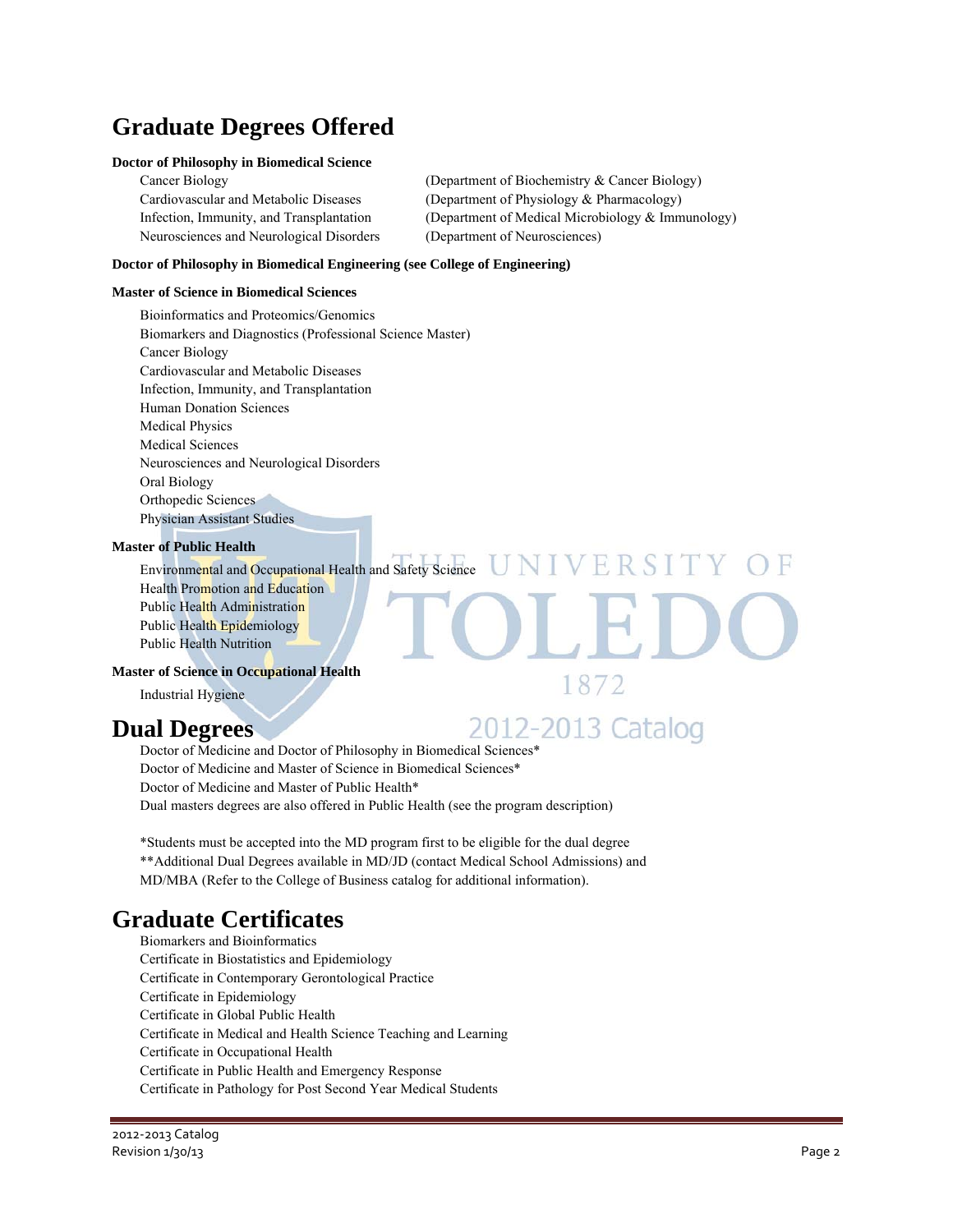## Biomedical Sciences: PhD and Masters Programs

### **Accreditation**

Graduate programs are accredited either by discipline-specific accrediting agencies or by the Higher Learning Commission of the North Central Association.

### **General Admission Standards**

To be admitted to the Ph.D. or Masters in Biomedical Sciences Program with Regular status, applicants must hold an earned baccalaureate (or equivalent) from an accredited college or university, and have a minimum overall GPA of 3.0 on a 4.0 scale. Typically, applicants will have an undergraduate major in Biology or a related discipline. In addition, Graduate Record Examination (GRE) scores are required. Minimum scores of 1100 (combined Verbal and Quantitative scores) and 4.0 (Analytical Writing Test) for the old exam format (through summer 2011) and 50th percentile for the new exam format (beginning fall 2011) are recommended for some programs. For international applicants, the Test of English as a Foreign Language (TOEFL) or the (IELTS) also is required and a score above the 50th percentile is recommended. However, a prior Masters degree is not required to enter the PhD program. At this time, all students accepted without provisions into the PhD in Biomedical Sciences program, and maintaining good academic standing, will receive a full tuition scholarship and a research stipend funded in whole or in part by the College of Graduate Studies and funding from a student's advisor through a grant(s). (Please consult the Health Science Campus College of Graduate Studies Handbook for additional information regarding the terms of support.). There are a limited number of tuition scholarships and stipends available for students in the Masters in Biomedical Sciences program.

### RSITY OF **Bioinformatics and Proteomics/Genomics**

### *Robert Blumenthal, Ph.D., director*

The Bioinformatics and Proteomics/Genomics (BPG) Programs are designed to provide training in the rapidly-developing interface between computer science and life sciences. Graduates with such training are in high demand whether the BPG studies are for an independent degree or for one of the several dual-degree programs. In addition, students in other programs may take BPG courses as electives.  $\delta/$ 

## **Masters, Certificate and Dual Degree Programs**

The program in Bioinformatics and Proteomics/Genomics at the University of Toledo offers a Certificate that can be earned either alone or in association with the degrees of Doctor of Philosophy (PhD) or Doctor of Medicine (MD). The Certificate program is designed to fit smoothly into the doctoral programs with minimal extra time required. BPG also offers a Master of Science in Biomedical Sciences (MSBS) degree program. MSBS students follow a well-defined program that includes core courses, journal club, seminars, independent research, and electives in their area of interest. Both Certificate and MSBS students are trained in the theory, methods and applications of bioinformatics, proteomics, and genomics.

Bioinformatics programs generally place more emphasis on either the computer science or the biomedical aspects of the field. The University of Toledo's program falls into the latter category. However, there are courses in PERL, Java, and SQL programming (for example), and the Program provides biomedical researchers with a solid introduction to the computational aspects, or computer science experts with a rigorous introduction to the biomedical aspects of bioinformatics.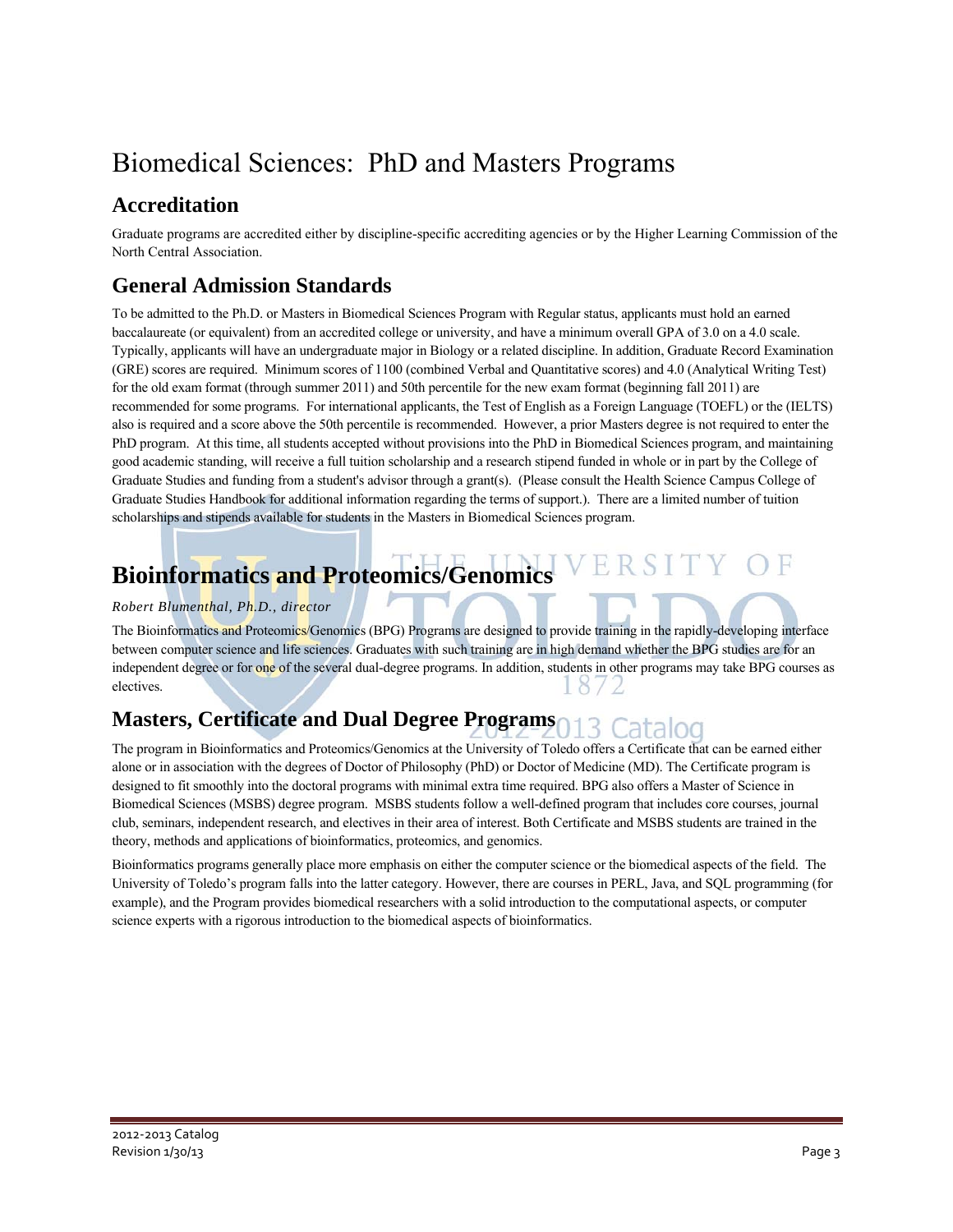## **Master of Science in Biomedical Sciences: Bioinformatics and Proteomics/Genomics**

To be admitted to the Masters in Biomedical Sciences Program with Regular status, applicants must hold an earned baccalaureate (or equivalent) from an accredited college or university. Students with a GPA below 3.0, but at or above 2.5, may apply for provisional acceptance that would change to regular (non-probationary) status if their first term graduate coursework has a GPA of 3.0 or above. Typically, applicants will have an undergraduate major in Biology or a related discipline such as Biochemistry or Biophysics. Students with other majors such as Chemistry or Physics are encouraged to apply; however, their coursework should include several semesters in biology. In addition, Graduate Record Examination (GRE) scores are required. Minimum scores of 1100 (combined Verbal and Quantitative scores) and 3.5 (Analytical Writing Test) for the old exam format (through summer 2011) and 50th percentile for the new exam format (beginning fall 2011) are expected. For international applicants, the Test of English as a Foreign Language (TOEFL) is also required. Scores must be 550 or higher for paper-administered version, 213 or higher for computeradministered version, and 80 or higher for internet-administered version. For all applicants, laboratory research or computer programming experience is favored, but not required. Students who are Ohio residents may apply for the Choose Ohio First Scholarship in Bioinformatics (tuition only).

\*(CPRA = Current Problems & Research Approaches)

| ** "Intro to Biomedical Research" |                                   |                     |                                |  |
|-----------------------------------|-----------------------------------|---------------------|--------------------------------|--|
| Fall Year 1                       |                                   |                     |                                |  |
| Course                            | Course Name                       | <b>Credit Hours</b> | # Weeks                        |  |
| <b>BMSP6340</b>                   | *CPRA Genes & Genomes             | 2.5                 | 8                              |  |
| <b>BIPG5200</b>                   | <b>Statistical Methods in BPG</b> | 3                   | 8                              |  |
| <b>BIPG5100</b>                   | <b>Fundamentals in BPG</b>        | 3                   | 16                             |  |
| <b>BMSP6400</b>                   | <b>Introduction to Methods</b>    |                     |                                |  |
|                                   | in Biomedical Sciences            |                     | $8\sqrt{E}$<br>RSIT            |  |
| <b>INDI6020</b>                   | On Being A Scientist              |                     | 12                             |  |
| <b>BIPG5800</b>                   | **Rotations in BPG                | $1-4$               | $\,8\,$                        |  |
| <b>BMSP6390</b>                   | <b>Mentored Research</b>          | $\overline{2}$      | 8                              |  |
|                                   | (2x4 wk lab rotations)            |                     |                                |  |
| Total                             |                                   | 13.5                |                                |  |
|                                   |                                   |                     | 1872                           |  |
| Spring Year 1                     |                                   |                     |                                |  |
| Course                            | Course Name                       | Credit Hours        | $4$ <sup>Weeks</sup> 3 Catalog |  |
| <b>BIPG6100</b>                   | <b>Bioinformatic Computation</b>  | $\overline{3}$      |                                |  |
| <b>BIPG6400</b>                   | Applications of BPG               | 3                   | 16                             |  |
| <b>BMSP6350</b>                   | Cell Biology & Signaling          | 3                   | 16                             |  |
| Elective 1                        |                                   | 3                   | 16                             |  |
|                                   |                                   |                     |                                |  |
| Total                             |                                   | 12                  |                                |  |
|                                   |                                   |                     |                                |  |
| Summer Year 1                     |                                   |                     |                                |  |
| Course                            | Course Name                       | <b>Credit Hours</b> | # Weeks                        |  |
| <b>BIPG5110</b>                   | <b>Practical Bioinformatics</b>   | 1                   | 4                              |  |
| <b>BIPG5400</b>                   | <b>Biodatabases</b>               | 1                   | 4                              |  |
| <b>BIPG5500</b>                   | Microarray Analysis               | 1                   | $\overline{4}$                 |  |
| <b>BIPG5900</b>                   | Scholarly Project in BPG          | 6                   | 12                             |  |
|                                   |                                   |                     |                                |  |
| Total                             |                                   | 9                   |                                |  |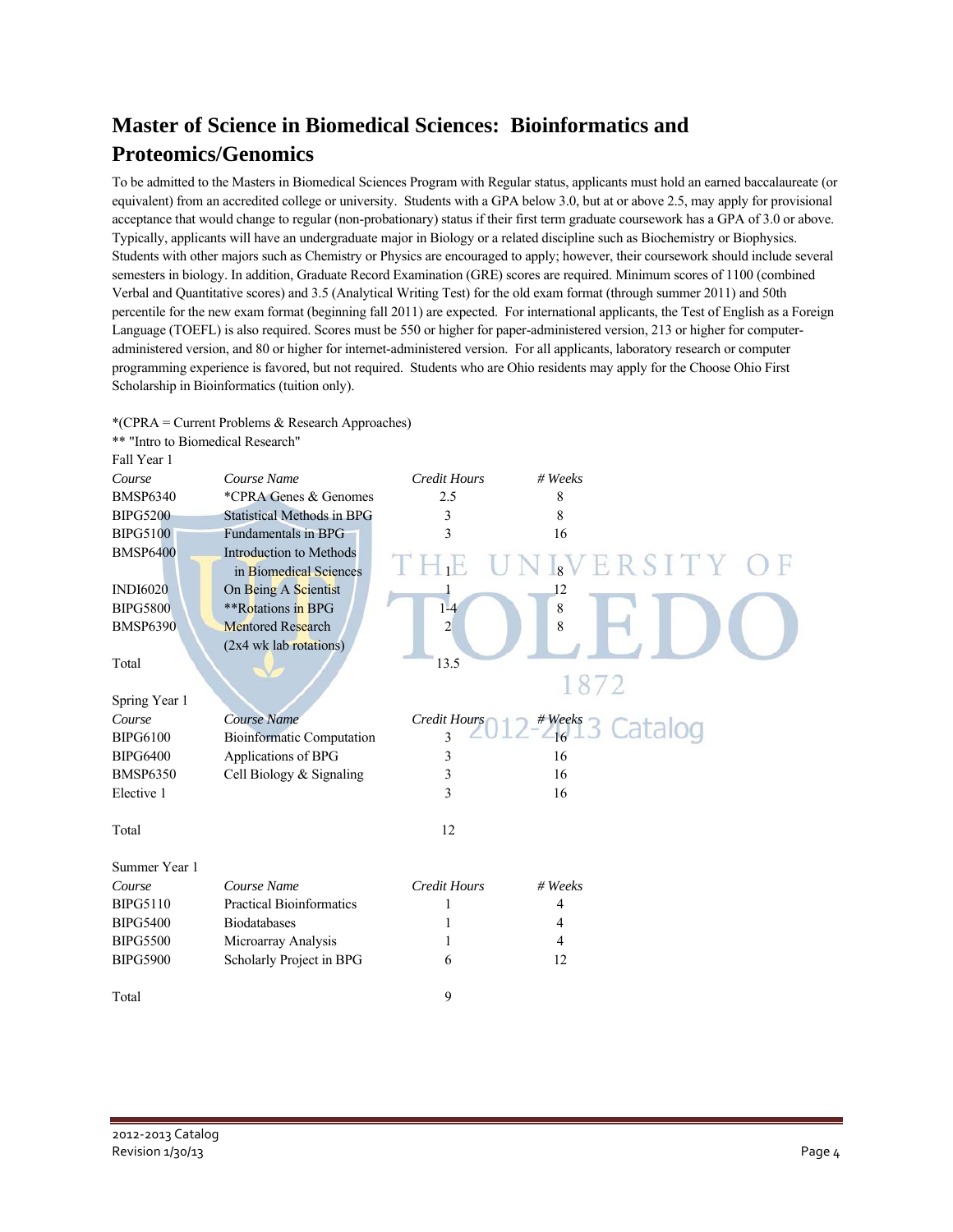\* Journal Club

| Course Name                     | Credit Hours | $# \nWeeks$ |
|---------------------------------|--------------|-------------|
|                                 | 3            | 16          |
| *Current Topics in BPG          |              | 16          |
| Scholarly Project in BPG        | 8            | 16          |
|                                 | 12           |             |
|                                 |              |             |
| Credit Hours                    |              |             |
| Didactic (non-elective)<br>21.5 |              |             |
| 16.0                            |              |             |
| 6.0                             |              |             |
| 2.0                             |              |             |
| 45.5                            |              |             |
|                                 |              |             |

### **Master of Science in Biomedical Sciences: Professional Science Master in Biomarkers and Diagnostics**

The primary goal is to offer a Master of Science in Biomedical Science program with a concentration described as Professional Science Master in Biomarkers and Diagnostics (MSBS-PBD) as a terminal degree with immediate employment prospects in industry. The MSBS-PBD degree is a "job ready" degree. This will be achieved by a threepronged approach:

- To prepare master's students with a strong foundation in the fundamentals of Biomarker discovery and development through focused course work.
- To complement their science education through course work in management, orienting them to realities of the business aspects of the pharmaceutical/diagnostics industry.
- To place them as interns in a pharmaceutical- or diagnostic-oriented company for four months to enhance their practical training and employability.

The MSBS-PBD program will be targeted to students completing a B.S. in Chemistry or a Biological or Pharmaceutical Science. 

| Course | Course Name                                      | Credit Hours |
|--------|--------------------------------------------------|--------------|
|        | *(CPRA = Current Problems & Research Approaches) |              |

| <b>BMSP6330</b> | <b>CPRA</b> in Protein Structure             |               |
|-----------------|----------------------------------------------|---------------|
|                 | and Catalysis                                | 2.5           |
| <b>BMSP6340</b> | CPRA in Genes and Genomes                    | 2.5           |
| <b>BMSP6360</b> | CPRA in Cell Membranes                       | 3             |
| <b>BIPG5100</b> | Fundamentals of Bioinformatics.              |               |
|                 | Proteomics, Genomics                         | 3             |
| <b>BMSP6350</b> | Cell Biology $&$ Signaling                   | 3             |
| <b>BRIM6200</b> | Biomarker Discovery, Validation,             |               |
|                 | and Implementation                           | 3             |
| <b>BIDI5000</b> | <b>Biostatistical Methods for Biomarkers</b> | $\mathcal{E}$ |
| <b>BIPG6100</b> | <b>Bioinformatic Computations</b>            | 3             |
| <b>BIDI5200</b> | Readings in Biomarkers                       |               |
|                 | and Diagnostics                              |               |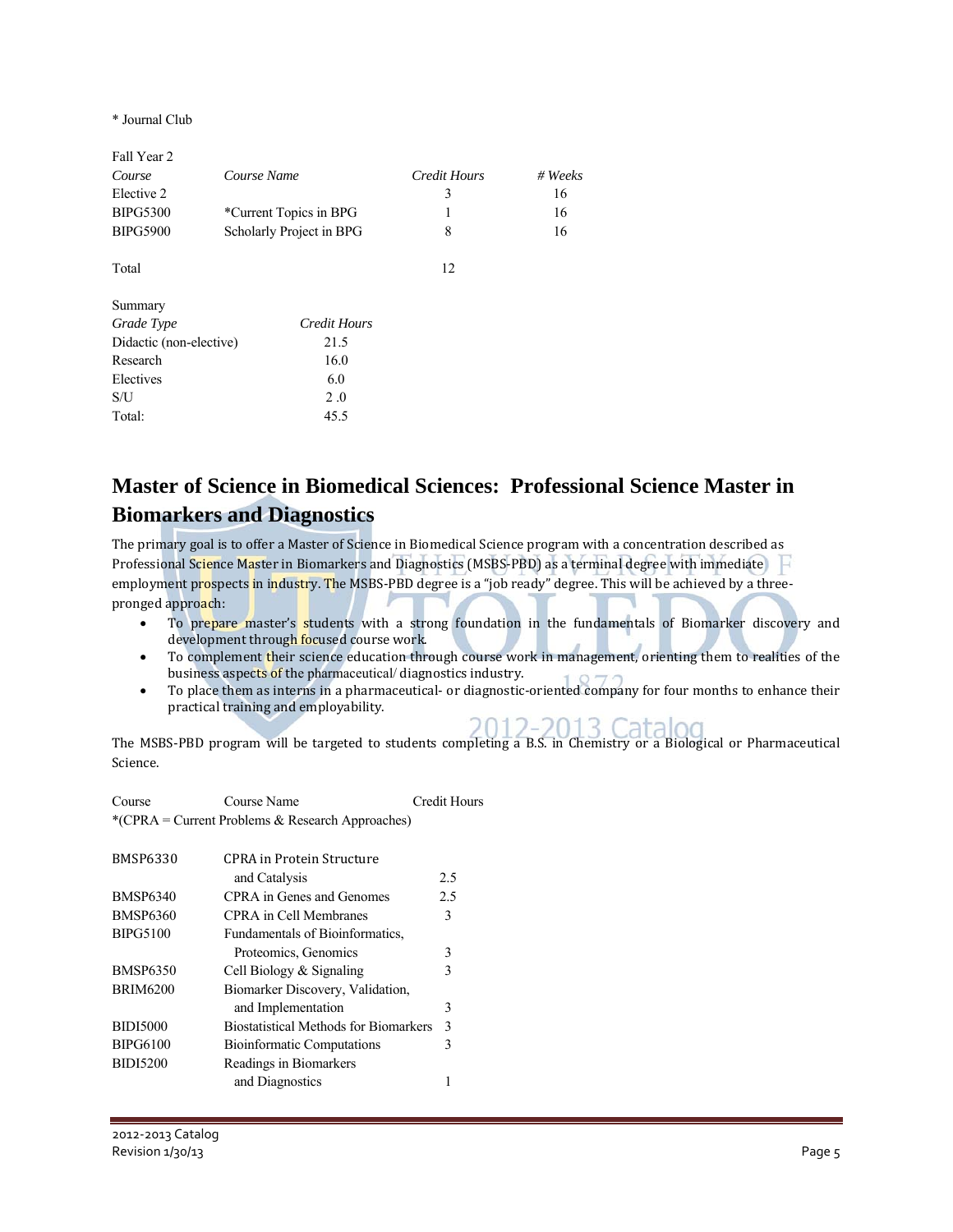Four Current Problems courses make up the Biomedical Science core. Proteins and Genes are each 2.5 credits; Membranes and Signal Transduction are each 3 credits. Biomarkers are potentially associated with any regulatory aspect of cellular function that is altered by the disease process. This core provides broad coverage organized to highlight areas that are currently hot topics in research.

The Bioinformatics core comprises 3 courses of 3 credits each: Fundamentals of Bioinformatics, Proteomics and Genomics; Intro to Bioinformatic computations; and Biostatistical Methods for Biomarkers to address analyses appropriate to the large data sets that result from expression analyses.

| Course          | Course Name                       | Credit Hours |
|-----------------|-----------------------------------|--------------|
| <b>BIDI5100</b> | <b>Biomarkers and Diagnostics</b> |              |
|                 | Internship                        |              |

The summer internship experience for 6 credits will provide an intensive, supervised work experience within a company oriented to the pharmaceutical or diagnostic industry so that those who graduate will have a detailed understanding of the discovery and implementation process.

| <b>Credit Hours</b><br>Course Name<br>Course             |  |
|----------------------------------------------------------|--|
| <b>INDI6020</b><br>"On Being a Scientist"                |  |
| <b>HURM6730</b><br>Performance Management                |  |
| <b>MGMT6160</b><br>Leading with Power and Influence<br>3 |  |
| <b>MGMT6150</b><br>Leading and Developing Yourself<br>3  |  |

Three courses of 3 credits each make up the Business core. Performance Management, Leading with Power and Influence, and Leading and Developing Yourself are designed to help students analyze and develop their leadership strengths and competencies, and to practice core leadership skills, including performance management, interpersonal relationshipbuilding, improving their social intelligence, and the appropriate use of power and influence. Ethics and conflict of interest training is provided in INDI6020, "On Being a Scientist".

| Program:                           |    |
|------------------------------------|----|
| <b>Bioinformatics Core Courses</b> | 24 |
| Internship                         |    |
| <b>Business Core Courses</b>       | 10 |
| Total                              |    |

1872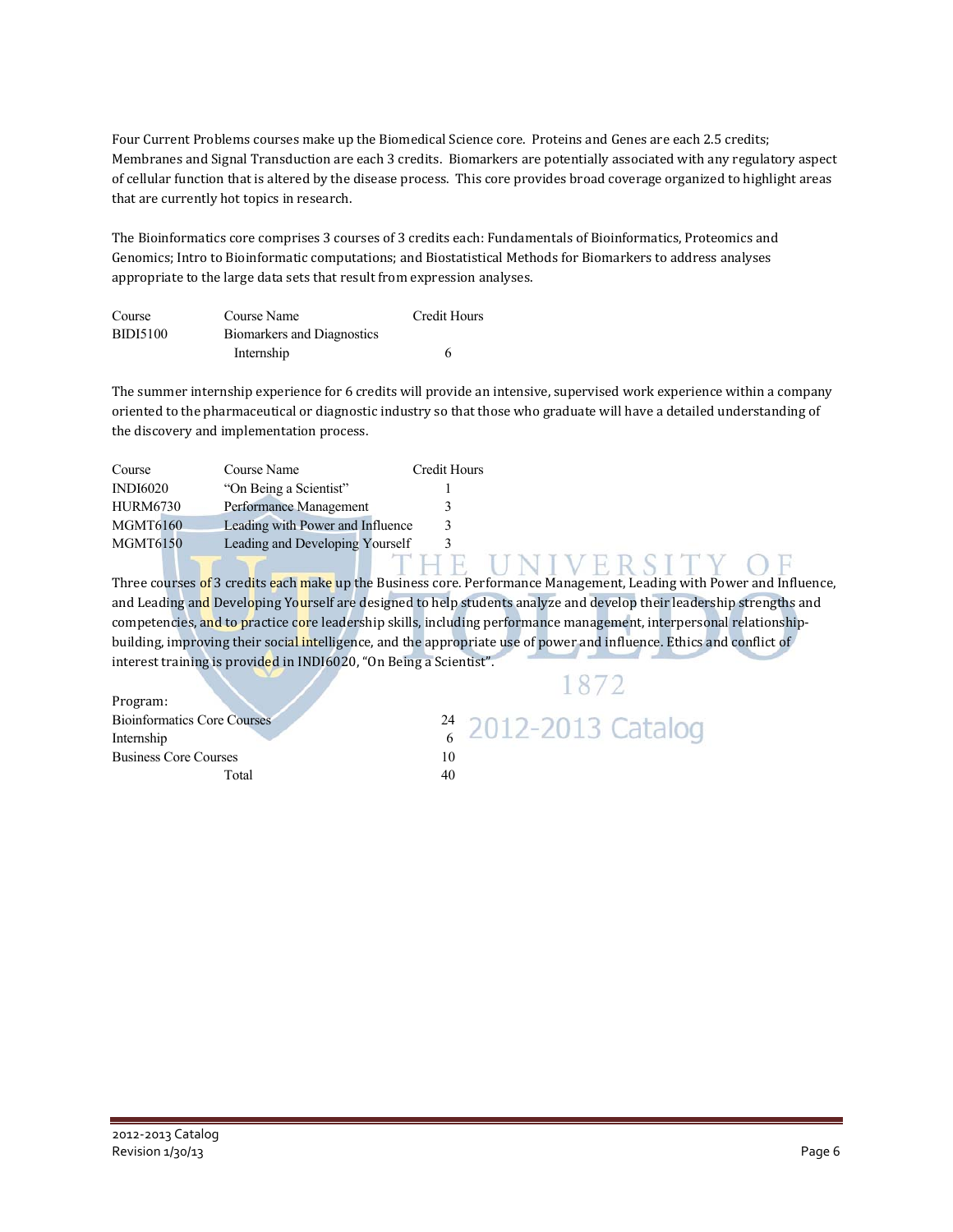### **Biomarkers and Bioinformatics Certificate**

The Biomarkers and Bioinformatics (BRIM) Certificate Program introduces students to the newly evolving fields of bioinformatics, proteomics and genomics, and provides a core knowledge of analytical approaches used in these fields. The Program is a joint effort of the University of Toledo Main and Health Science Campuses and Bowling Green State University.

Students enrolled in the BRIM Certificate Program must take four courses covering the following subject areas:

- 1. Introduction to the scope of bioinformatics, proteomics and genomics: "Fundamentals of BRIM"
- 2. Training in statistical methods used in BRIM: "Statistical Methods in Bioinformatics"
- 3. Handling and manipulation of databases and introduction to computer programming skills needed to manipulate large quantities of nucleic acid and protein sequence data: "Introduction to Bioinformatic Computation"
- 4. EITHER "Applications of BRIM", in which faculty members using these methods will discuss and demonstrate how these techniques are utilized to solve research problems, OR "Biomarker Discovery, Validation and Implementation" (BRIM6200/8200), in which faculty will provide an overview of biomedical discovery and validation techniques followed by application in selected aspects of individualized medicine.

Upon completion of the Program, students will be prepared to utilize BRIM research techniques and be able to interact with specialists in each BRIM subdiscipline.

Curriculum



\*BMSP6340 Current Problems & Research Approaches in Genes and Genomes, or equivalent course approved by the BRIM Program, is required for admission into the BRIM Certificate Program.

NOTE: The University of Toledo PhD or MSBS students may take individual BPG or BRIM courses as electives, with permission of the instructor. To receive a Certificate in Biomarkers and Bioinformatics, however, an **online** application to the program must be submitted and accepted. All applications will be reviewed by the BRIM Program Admissions Committee. The online application must be filed ONLY for those seeking a certificate and is not required for those requesting these courses as electives.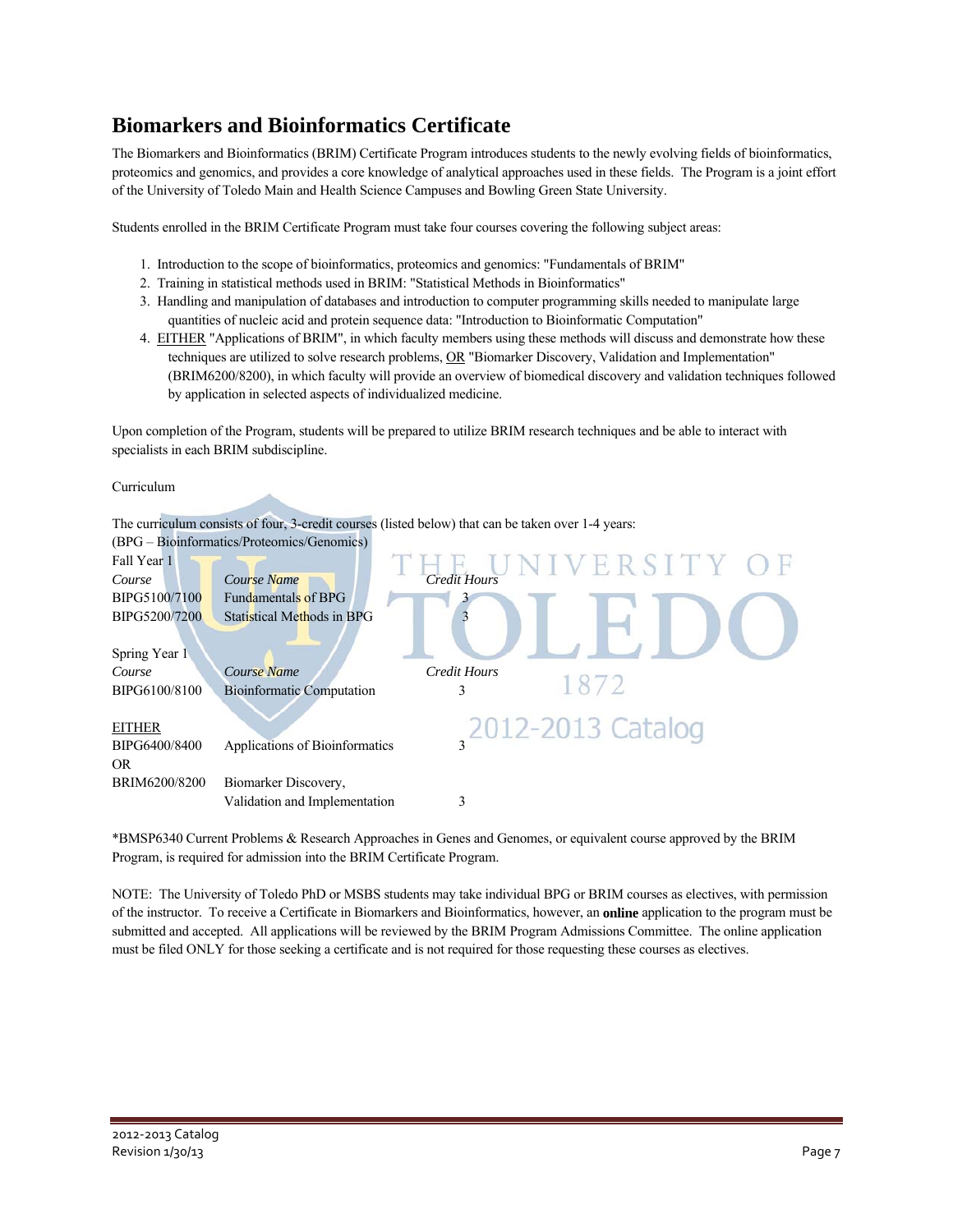#### Applying to the BRIM Certificate Program:

Applicants must submit the following after applying online:

- 1. Official transcripts
- 2. GRE score
- 3. Statement of Purpose
- 4. Three letters of recommendation are optional. However, in the event that a student decides to pursue the BPG MSBS degree, it will save time to have the letters of recommendation already on file.

### **MD/MSBS Bioinformatics Degree**

This is designed for students already in our MD program, who want preparation for clinical research in gene therapy, biomarker discovery, or other aspects of cutting-edge medicine. It involves one year of coursework and research between the 2nd and 3rd years of the standard medical curriculum.

### **BS/MSBS "Pipeline" Program (Available Spring 2012)**

This is an integrated program that can be completed in as little as 5.5 years, yielding both a University of Toledo bachelors of sciences in Biological Sciences and an MSBS in Bioinformatics. This reduced time is made possible in part by 9 University of Toledo credit hours being allowed to count towards both degrees. Students (University of Toledo biology majors) typically apply at the end of their sophomore year. Choose Ohio First tuition scholarships may be awarded to Ohio residents with strong academic records.

## **Doctor of Philosophy in Biomedical Sciences: Cancer Biology Track**

### **Department of Biochemistry & Cancer Biology**

*William A. Maltese, Ph.D., chair Randall J. Ruch, Ph.D., MPH, track director* 

The Cancer Biology track within the PhD and MSBS. in Biomedical Sciences (MSBS) program at the University of Toledo fosters young scientists to become cutting-edge researchers who understand the molecular genetic basis of cancer and to develop better therapies for the many forms of cancer. Students in the Cancer Biology track develop scientific thinking and laboratory skills to approach cancer research questions in ways that will best lead to success. Graduates of the Cancer Biology program move on to become successful scientists and leaders in academic, government, and industrial research settings.

8

Cancer Biology PhD and MSBS students enroll in a first-year core curriculum that is designed to provide a foundation of knowledge for cutting edge research. The first-year curriculum provides students with a comprehensive overview of molecular and cellular biology, systems pathophysiology, modern research methodology, and statistical analysis. In addition, students complete laboratory rotations during the first two semesters to identify a Cancer Biology major advisor and laboratory for their thesis or dissertation research project. PhD students complete three rotations and then may join a Cancer Biology laboratory after the spring semester of their first year. MSBS students complete one rotation and may join a lab the beginning of spring semester of the first year. In year two and beyond, students take advanced courses, journal clubs, and seminars in Cancer Biology, but primarily focus on their thesis or dissertation research. Doctoral students in good academic standing may be supported financially by a tuition scholarship and stipend during their academic training. This financial assistance does not require the student to be a Teaching Assistant for undergraduates, thus enabling the student to more fully concentrate on his/her graduate program. However, teaching experiences can be arranged if a student desires that. Cancer Biology PhD students generally complete the degree in approximately five years, whereas MSBS students average about 2.5 years.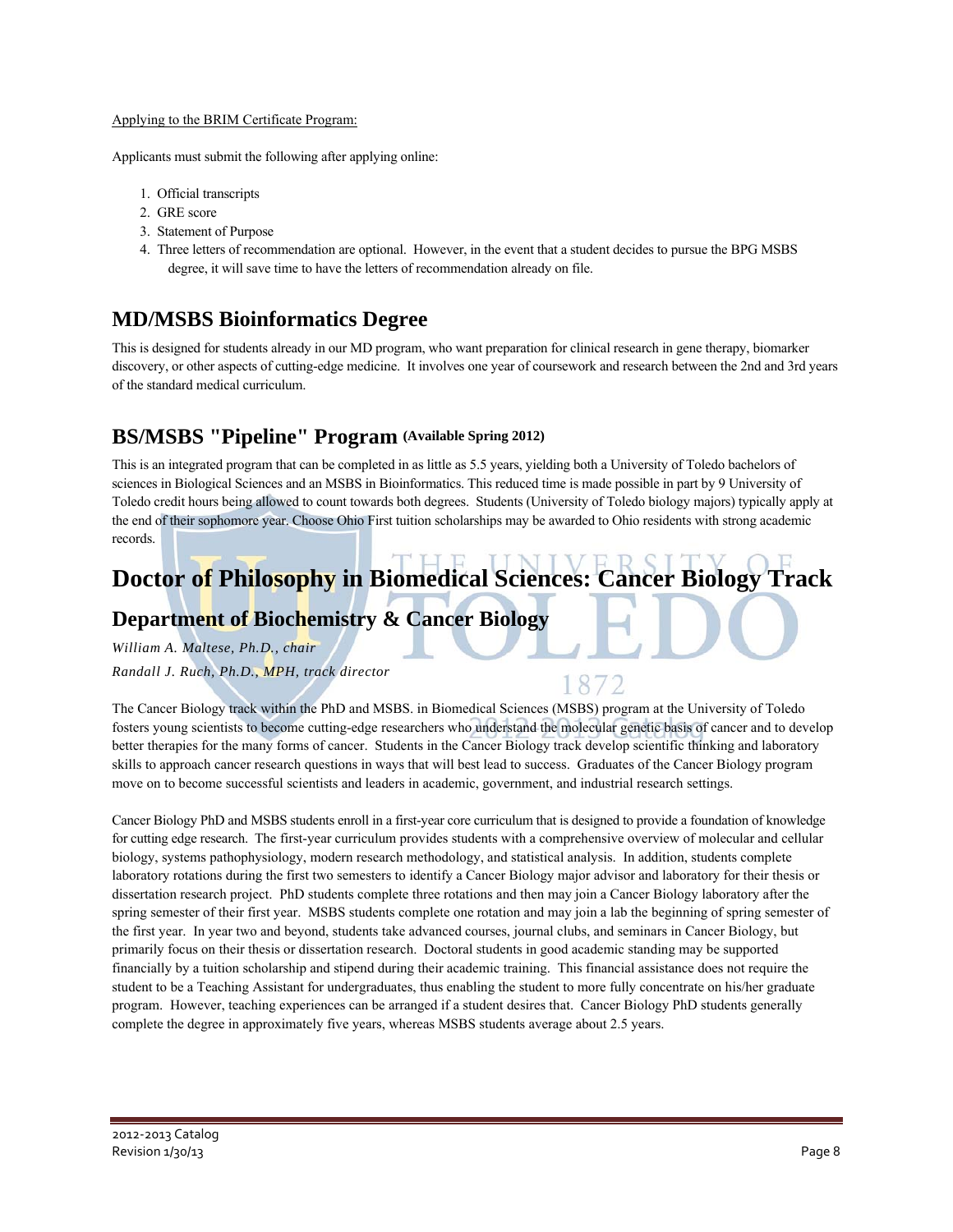Most faculty in the Cancer Biology track are members of the Department of Biochemistry and Cancer Biology in the College of Medicine & Life Sciences at the University of Toledo. Other faculty are members of other departments within the College of Medicine & Life Sciences or other colleges of the University. The laboratory facilities and shared equipment utilized by Cancer Biology faculty are state of the art.

PhD Program Students: Year 1

| Fall Term (all are required)                    |                                                       |                                                   |
|-------------------------------------------------|-------------------------------------------------------|---------------------------------------------------|
| Course                                          | Course Name                                           | <b>Credit Hours</b>                               |
|                                                 | Introduction to Biomedical Research                   | $\boldsymbol{0}$                                  |
|                                                 | Current Problems and Research Approaches (CPRA) in    |                                                   |
| BMSP6330/8330                                   | CPRA in Protein Structure and Catalysis               | 2.5                                               |
| BMSP6340/8340                                   | CPRA in Genes and Genomes                             | 2.5                                               |
| BMSP6360/8360                                   | <b>CPRA</b> in Cell Membranes                         | 3                                                 |
| BMSP6380/8380                                   | Methods in Biomedical Sciences                        | 3                                                 |
| INDI6020/8020                                   | "On Being a Scientist"                                | 1                                                 |
| BMSP6390/8390                                   | Mentored Research (one 8 week lab rotation)           | 3                                                 |
| Total                                           |                                                       | 15                                                |
| Spring Term (all are required)                  |                                                       |                                                   |
| Course                                          | Course Name                                           | <b>Credit Hours</b>                               |
| BMSP6310/8310                                   | Systems Pathophysiology I                             | 2.5                                               |
| BMSP6320/8320                                   | Systems Pathophysiology II                            | 2.5                                               |
| BMSP6350/8350                                   | CPRA in Cell Biology and Signaling                    | 3                                                 |
| BMSP6390/8390                                   | Mentored Research (two 8 week lab rotations)          | $\begin{array}{c} 6 \\ 1 \end{array}$<br>ERSITY O |
| CABP6560/8560                                   | <b>Readings in Cancer Biology</b>                     |                                                   |
| Total<br>Summer Term $(* = required)$<br>Course | Course Name                                           | 15<br><b>Credit Hours</b>                         |
| PUBH5320/7320                                   | Statistical Methods I*                                | 3                                                 |
| BIPG5110/7110                                   | Practical Bioinformatics*                             | 1872<br>$\mathbf{1}$                              |
| CABP6890/8890                                   | Independent Study in Cancer Biology *                 | $0 - 8$                                           |
| <b>CABP6730</b>                                 | Research in CABP <sup>*</sup>                         | 013 Catalog<br>$0-8$                              |
| BMSP6390/8390                                   | Mentored Research (additional rotations possible) 0-8 |                                                   |
|                                                 |                                                       |                                                   |
| Total                                           |                                                       | 11                                                |
| PhD Program Students: Year 2                    |                                                       |                                                   |
| Fall Term ( $* =$ required)                     |                                                       |                                                   |
| Course                                          | Course Name                                           | <b>Credit Hours</b>                               |
| CABP6270/8270                                   | Advanced Cancer Biology *                             |                                                   |
|                                                 | (or take this course in third year)                   | $0 - 3$                                           |
| CABP6890/8890                                   | Independent Study in Cancer Biology<br>and/or         | $0 - 15$                                          |
| CABP6730                                        | Research in CABP<br>and/or                            | $0 - 15$                                          |
|                                                 | Electives                                             | $0 - 15$                                          |
| Total                                           |                                                       | 15                                                |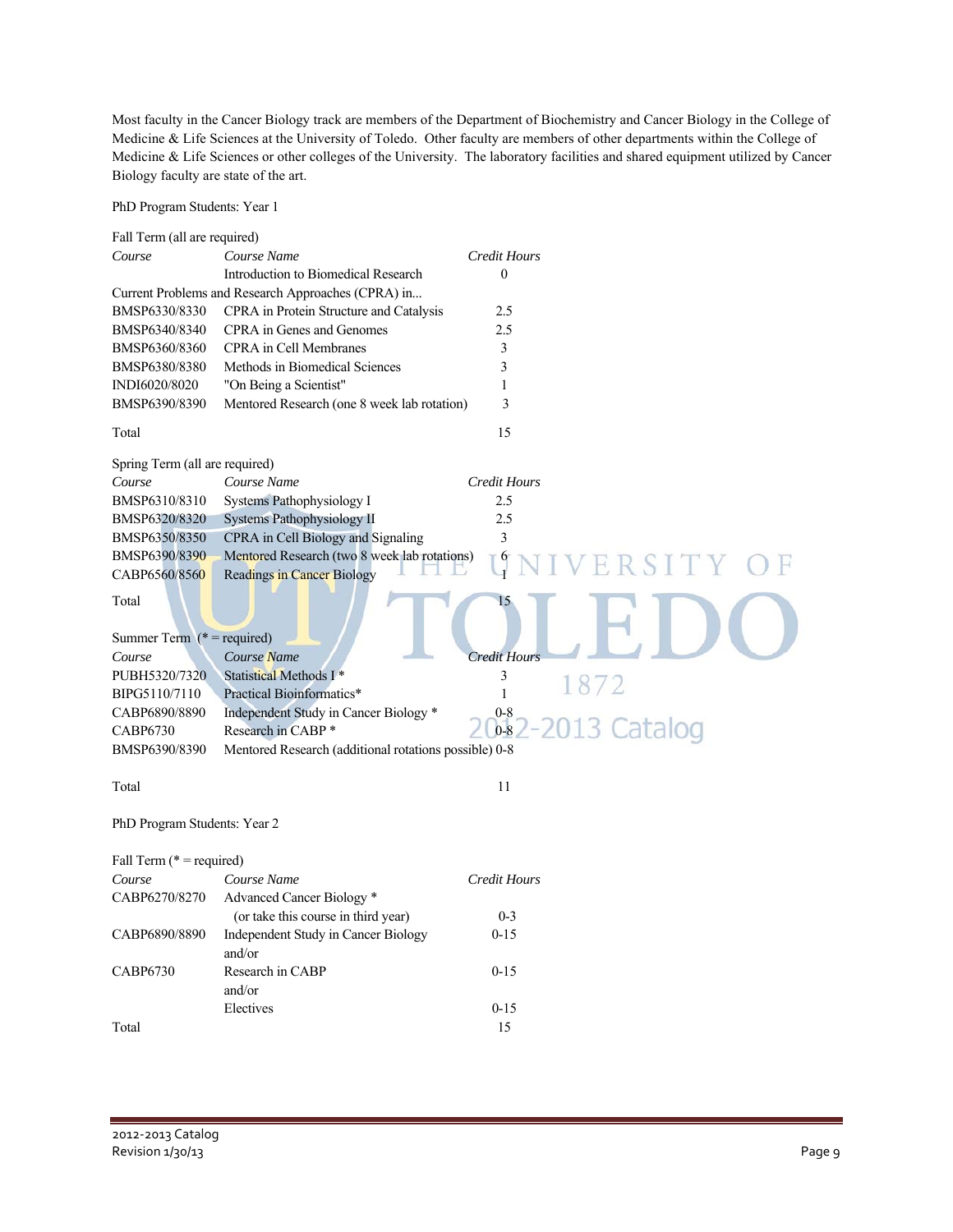### Spring Term (\* = required)

| Course          | Course Name                                   | Credit Hours        |
|-----------------|-----------------------------------------------|---------------------|
| <b>CABP8560</b> | Readings in Cancer Biology *                  |                     |
| <b>CABP8890</b> | Independent Study in Cancer Biology<br>and/or | $0-14$              |
| CABP6730        | Research in CABP<br>and/or                    | $0 - 14$            |
|                 | Electives                                     | $0 - 14$            |
| Total           |                                               | 15                  |
| Summer Term     |                                               |                     |
| Course          | Course Name                                   | <b>Credit Hours</b> |
| <b>CABP8890</b> | Independent Study in Cancer Biology<br>and/or | $0 - 11$            |
| CABP6730        | Research in CABP<br>and/or                    | $0 - 11$            |
|                 | Electives                                     | $0 - 11$            |
| Total           |                                               | 11                  |

Second Year Qualifying Examination (successful completion required in spring or summer semester)

| PhD Program Students: Year 3         |                                                                  |                     |                           |
|--------------------------------------|------------------------------------------------------------------|---------------------|---------------------------|
| Fall Term $(* = required)$<br>Course | Course Name                                                      | <b>Credit Hours</b> | THE UNIVERSITY OF         |
| <b>CABP9990</b><br><b>CABP8270</b>   | <b>Dissertation Research</b><br><b>Advanced Cancer Biology *</b> | $12 - 15$           |                           |
|                                      | (if not taken in second year)                                    | $0 - 3$             |                           |
| Total                                |                                                                  | 15                  | 1872                      |
| Spring Term ( $* =$ required)        |                                                                  |                     |                           |
| Course                               | Course Name                                                      |                     | Credit Hours 2013 Catalog |
| <b>CABP9990</b>                      | <b>Dissertation Research</b>                                     |                     |                           |
| <b>CABP8560</b>                      | Readings in Cancer Biology *                                     |                     |                           |
| Total                                |                                                                  | 15                  |                           |
| <b>Summer Term</b>                   |                                                                  |                     |                           |
| Course                               | Course Name                                                      | Credit Hours        |                           |
| <b>CABP9990</b>                      | <b>Dissertation Research</b>                                     | 11                  |                           |
|                                      | Third Year Student Seminar (required in fall or spring semester) |                     |                           |

PhD Program Students: Year 4 and beyond

Fall, Spring and Summer Terms All Dissertation Research (CABP9990)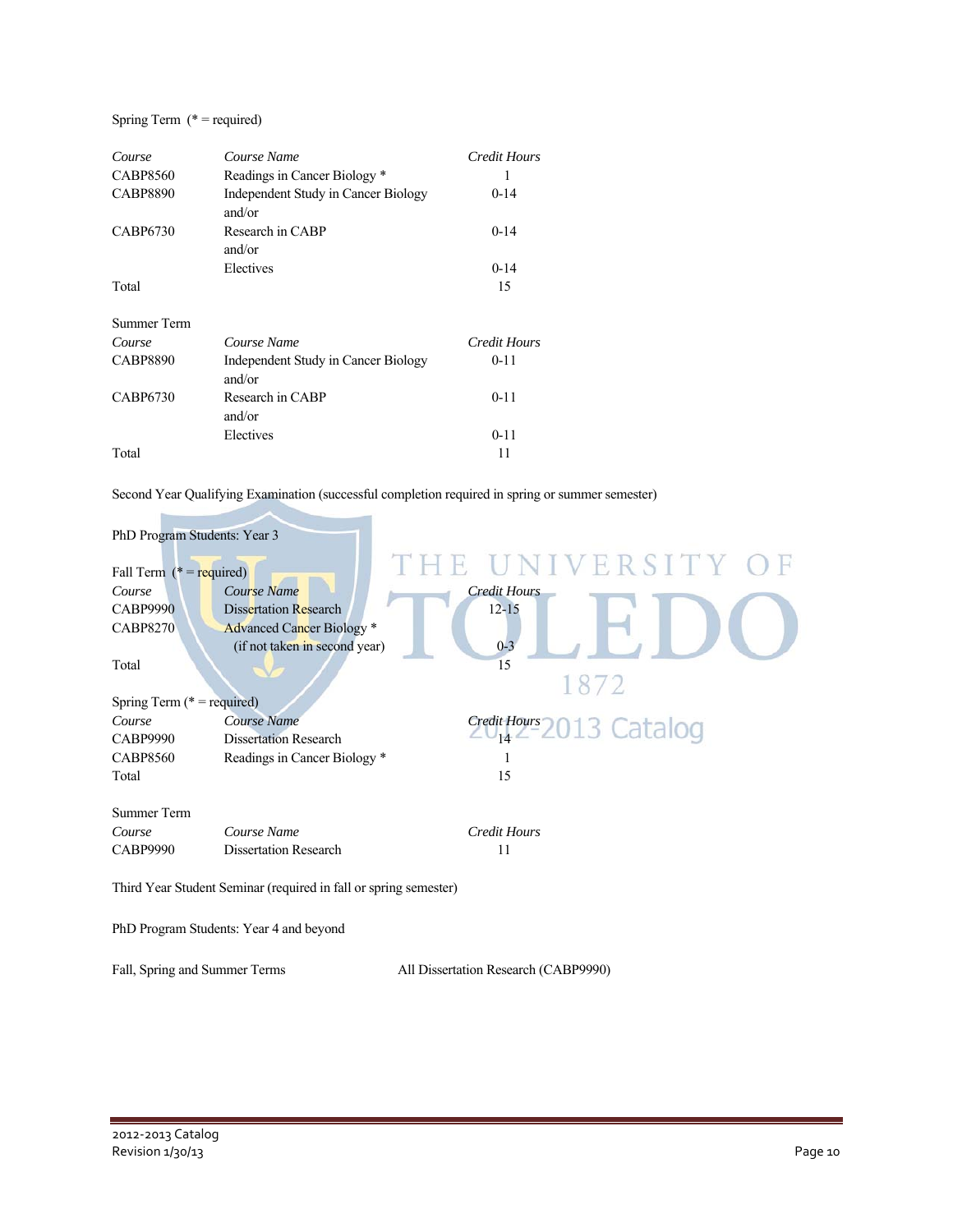The PhD Qualifying Exam is taken in the spring semester or summer term of the second year. Prior to completing the exam, students should carry out their dissertation research under the course Research in CABP (6730/8730) or Independent Study in CABP (6890/8890). After passing the Qualifying Exam, students conduct their research under the course Dissertation Research (CABP9990). A minimum of 30 credits of Dissertation Research is required to graduate.

All PhD students are also required to present a seminar on their research in the third year. They are also required to present posters in the annual UTHSC Graduate Student Research Forums and oral presentations in the annual Larry Gentry Research Symposia beginning in their second year.

## **Master of Science in Biomedical Sciences: Cancer Biology Track**

Masters Program Students: Year 1

| Fall Term (all are required)  |                                                               |                                             |
|-------------------------------|---------------------------------------------------------------|---------------------------------------------|
| Course                        | Course Name                                                   | <b>Credit Hours</b>                         |
|                               | Introduction to Biomedical Research                           | $\theta$                                    |
|                               | Current Problems and Research Approaches (CPRA) in            |                                             |
| <b>BMSP6330</b>               | CPRA in Protein Structure and Catalysis                       | 2.5                                         |
| <b>BMSP6340</b>               | CPRA in Genes and Genomes                                     | 2.5                                         |
| <b>BMSP6360</b>               | <b>CPRA</b> in Cell Membranes                                 | 3                                           |
| <b>BMSP6380</b>               | Methods in Biomedical Sciences                                | 3                                           |
| <b>INDI6020</b>               | "On Being a Scientist"                                        |                                             |
| <b>BMSP6390</b>               | Mentored Research (one 8 week lab rotation)                   | $\begin{bmatrix} 3 \end{bmatrix}$<br>ERSITY |
| Total                         |                                                               | 15                                          |
| Spring Term ( $*$ = required) |                                                               |                                             |
| Course                        | Course Name                                                   | <b>Credit Hours</b>                         |
| <b>BMSP6350</b>               | CPRA in Cell Biology and Signaling *                          | 3                                           |
| <b>CABP6560</b>               | Readings in Cancer Biology *                                  | 1872                                        |
| <b>BMSP6390</b>               | <b>Mentored Research</b>                                      | 6                                           |
| and/or                        | (2 additional rotations possible)                             | 013 Catalog                                 |
| <b>BMSP6310</b>               | Systems Pathophysiology I (optional)<br>and/or                | 2.5                                         |
| <b>BMSP6320</b>               | Systems Pathophysiology II (optional)<br>and/or               | 2.5                                         |
| <b>CABP6890</b>               | Independent Study in Cancer Biology (optional) 0-11<br>and/or |                                             |
| <b>CABP6730</b>               | Research in CABP (optional)<br>and/or                         | $0 - 11$                                    |
|                               | Electives (optional)                                          | $0 - 11$                                    |
| Total                         |                                                               | 15                                          |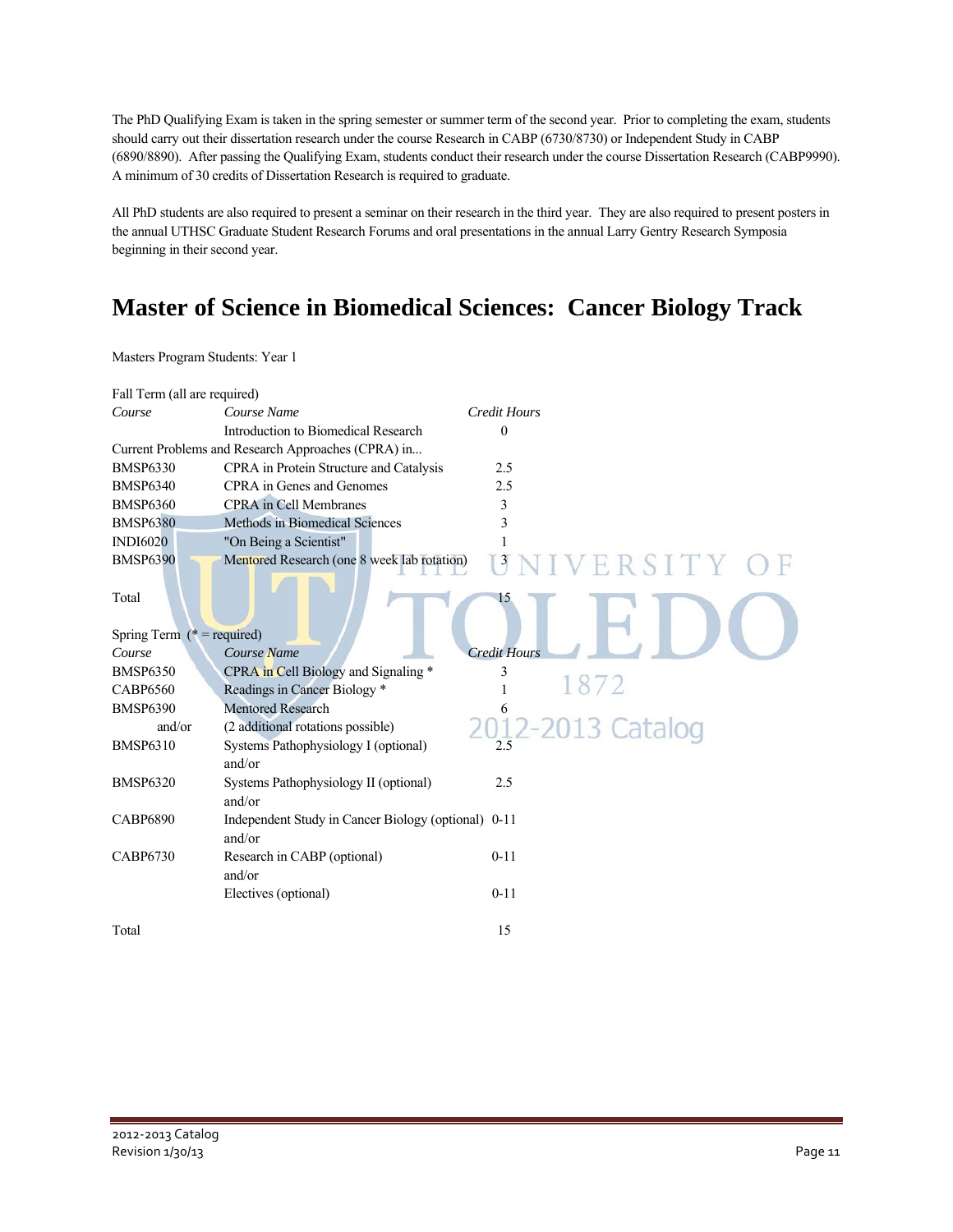| Summer Term $(*)$ = required) |                                                          |              |
|-------------------------------|----------------------------------------------------------|--------------|
| Course                        | Course Name                                              | Credit Hours |
| <b>PUBH5320</b>               | Statistical Methods I *                                  | $0-3$        |
| <b>BIPG5110</b>               | Practical Bioinformatics*                                | 1            |
| <b>BMSP6390</b>               | Mentored Research                                        |              |
|                               | (2 additional rotations possible)                        | 6            |
|                               | and/or                                                   |              |
| <b>CABP6890</b>               | Independent Study in Cancer Biology (optional)<br>and/or | $0 - 6$      |
| CABP6730                      | Research in CABP (optional)                              | $0 - 6$      |
|                               | and/or                                                   |              |
|                               | Electives (optional)                                     | $0 - 6$      |
| Total                         |                                                          | 9            |

First Year Qualifying Examination (successful completion required in summer term)



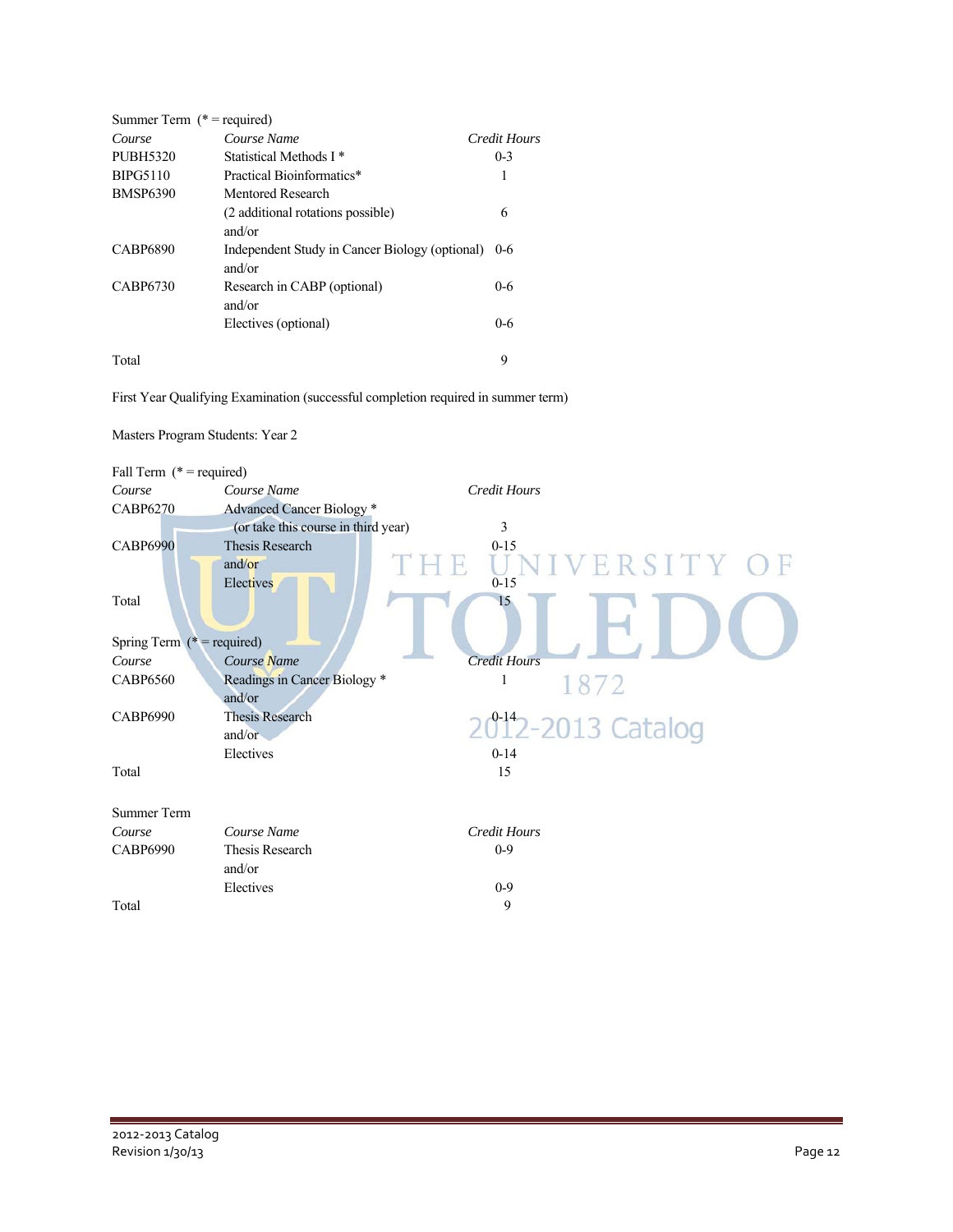#### Masters Program Students: Year 3 (if necessary)

| Fall Term $(* = required)$ |                                                            |              |
|----------------------------|------------------------------------------------------------|--------------|
| Course                     | Course Name                                                | Credit Hours |
| <b>CABP6270</b>            | Advanced Cancer Biology *<br>(if not taken in second year) | $0 - 3$      |
| <b>CABP6990</b>            | Thesis Research<br>and/or                                  | $0-15$       |
|                            | Electives                                                  | $0 - 15$     |
| Total                      |                                                            | 15           |
| Spring Term                |                                                            |              |
| <b>CABP6990</b>            | Thesis Research<br>and/or                                  | $0-15$       |
|                            | Electives                                                  | $0 - 15$     |
| Total                      |                                                            | 15           |
| Summer Term                |                                                            |              |
| CABP6990                   | Thesis Research                                            | 9            |

The MSBS Qualifying Exam is taken in the summer term of the first year. Prior to completing the exam, students should carry out their thesis research under the course Research in CABP (6730) or Independent Study in CABP (6890). After passing the Qualifying Exam, students conduct their research under the course Thesis Research (CABP6990). A minimum of 10 credits of Thesis Research is required to graduate. H ER.

All Masters students are also required to present posters in the annual UTHSC Graduate Student Research Forum and oral presentations in the annual Larry Gentry Research Symposia beginning in their second year.

### Advanced Courses in the Cancer Biology Track

#### Advanced Cancer Biology

A comprehensive examination of the cellular and molecular foundation of cancer. Topics to be covered include: neoplasia; epidemiology and etiology; the role of causative agents such as chemicals, radiation, and viruses; cell proliferation, injury, and death; oncogenes; tumor suppressor genes; cancer therapies, and overviews of several major types of cancer.

8

#### Readings in Cancer Biology

A readings and discussion course that will examine classic and current research publications from within the broad realm of cancer biology.

#### Independent Study in Cancer Biology

In-depth study of research areas chosen by individual faculty. Examples of such topics may be: drug therapy and resistance, hormonal carcinogenesis, and epigenetic mechanisms of oncogenesis.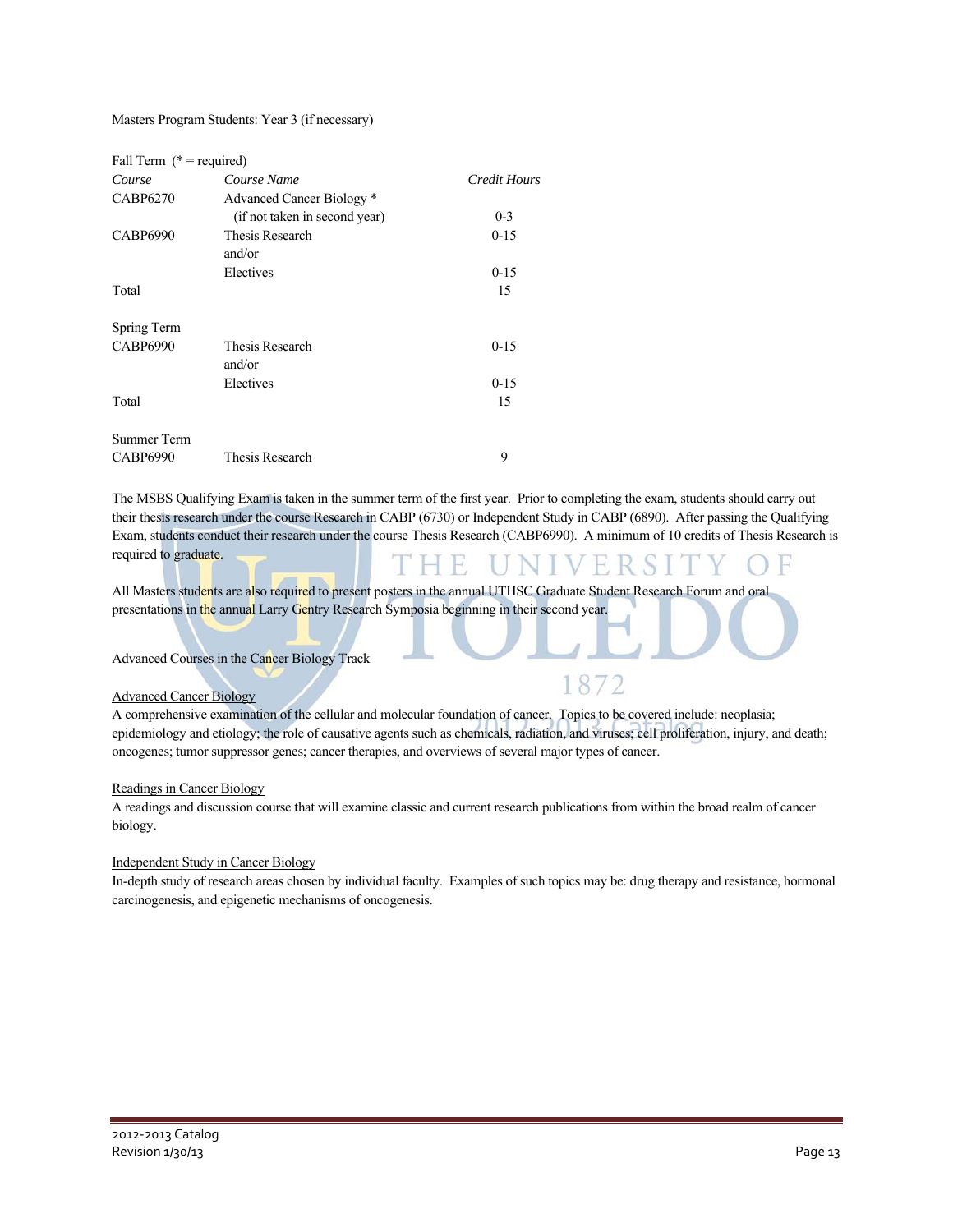## **Doctor of Philosophy in Biomedical Sciences: Cardiovascular and Metabolic Diseases Track**

### **Department of Physiology and Pharmacology**

*Nader G. Abraham, Ph.D., chair Andrew Beavis, Ph.D., track director* 

The Cardiovascular and Metabolic Diseases track in the Biomedical Sciences Graduate program at The University of Toledo College of Medicine & Life Sciences on the Health Science Campus nurtures students and provides them with the necessary tools to pursue an independent career in biomedical sciences. The program encompasses a unique interdisciplinary approach to train students to conduct research in the underlying molecular mechanisms of diseases that have profound impact on human health.

The program draws on faculty research strengths in signal transduction, genetics, molecular and cellular biology, gene microarrays, genomics, proteomics, gene knockout and transgenics, tissue culture, and protein and carbohydrate biochemistry. The CVMD faculty members are not only drawn from its associated department, the Department of Physiology and Pharmacology, and from the Center for Diabetes and Endocrine Research (CeDER), but also from other departments including the Departments of Medicine, Biochemistry and Cancer Biology, Medical Microbiology and Immunology, Orthopedics, Neurosciences and Urology. Modern, well-equipped research facilities are available through the participating departments. The CVMD program offers degrees of Doctor of Philosophy (PhD) and Masters in biomedical sciences (MSBS). The program also offers these graduate degrees in combination with the Medical Degree (MD) that is offered by the medical school. Students from the four programs, PhD, MSBS, MD/PhD and MD/MSBS, follow a well-defined program that includes core courses, journal clubs, seminars, laboratory rotations, independent research, and electives in the area of interest. Students select faculty advisors and begin their independent dissertation research following the laboratory rotations in the biomedical science core curriculum. The curriculum is designed to enable students, guided by their advisors, to develop the expertise that prepares them for a successful career in research and education  $\Omega$ 

PhD Program Students: Year 1

| Fall Term (all are required)   |                                                    |                     |                  |
|--------------------------------|----------------------------------------------------|---------------------|------------------|
| Course                         | Course Name                                        | Credit Hours        | 18/2             |
|                                | Introduction to Biomedical Research                | $\mathbf{0}$        |                  |
|                                | Current Problems and Research Approaches (CPRA) in |                     | 2012-2013 Catalo |
| <b>BMSP6330</b>                | <b>CPRA</b> in Protein Structure and Catalysis     | 2.5                 |                  |
| <b>BMSP6340</b>                | CPRA in Genes and Genomes                          | 2.5                 |                  |
| <b>BMSP6360</b>                | <b>CPRA</b> in Cell Membranes                      | 3                   |                  |
| <b>BMSP6380</b>                | Methods in Biomedical Sciences                     | 3                   |                  |
| <b>INDI6020</b>                | "On Being a Scientist"                             | 1                   |                  |
| <b>BMSP6390</b>                | Mentored Research (one 8 week lab rotation)        | 3                   |                  |
|                                |                                                    |                     |                  |
| Total                          |                                                    | 15                  |                  |
|                                |                                                    |                     |                  |
| Spring Term (all are required) |                                                    |                     |                  |
| Course                         | Course Name                                        | <b>Credit Hours</b> |                  |
| <b>BMSP6310</b>                | Systems Pathophysiology I                          | 2.5                 |                  |
| <b>BMSP6320</b>                | Systems Pathophysiology II                         | 2.5                 |                  |
| <b>BMSP6350</b>                | CPRA in Cell Biology and Signaling                 | 3                   |                  |
| <b>BMSP6390</b>                | Mentored Research (two 8 week lab rotations)       | 6                   |                  |
| CVMD6600                       | Journal Paper Review in CVMD                       | 1                   |                  |
|                                |                                                    |                     |                  |
| Total                          |                                                    | 15                  |                  |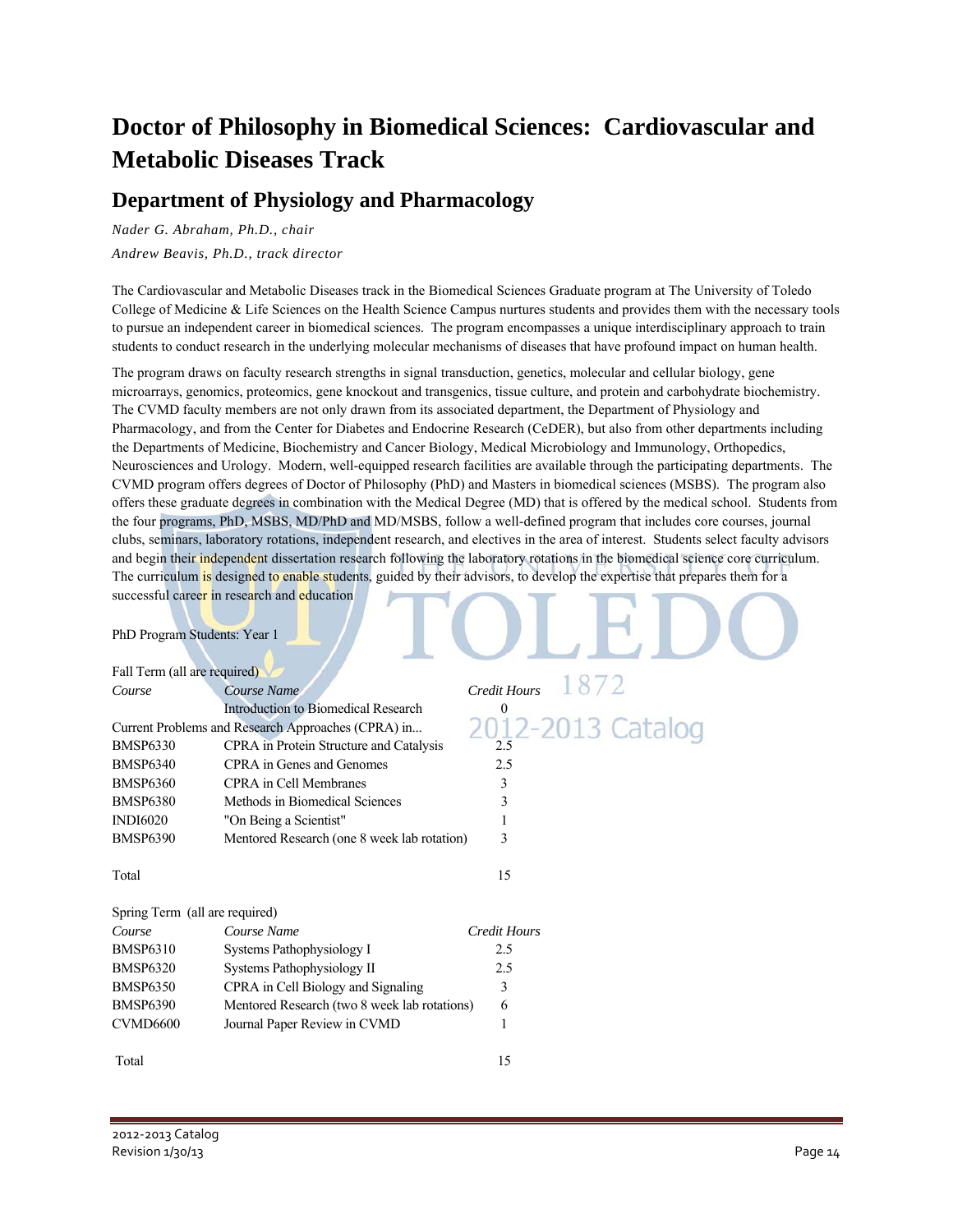| Summer Term     |                                           |              |
|-----------------|-------------------------------------------|--------------|
| Course          | Course Name                               | Credit Hours |
| <b>PUBH5320</b> | Statistical Methods I.                    |              |
|                 | (required BMS core course)                | 3            |
| CVMD6730        | Research in CVMD                          | $0 - 8$      |
| <b>BMSP6390</b> | Mentored Research                         |              |
|                 | (if additional rotation(s) are necessary) | $0 - 8$      |
| Total           |                                           | 11           |

PhD Program Students: Year 2 And Beyond

In addition to the BMS core requirements, PhD students in the CVMD track will be required to take the following courses to graduate:

| Course        | Course Name                                                           | Credit Hours |
|---------------|-----------------------------------------------------------------------|--------------|
|               | CVMD6300/8300 Seminars in CVMD (fall and spring)                      |              |
|               | (required in fall and spring semesters of the 2nd, 3rd and 4th years) |              |
|               | CVMD6500/8500 Advanced Topics in CVMD (fall)                          |              |
| CVMD6600/8600 | Journal Paper Review in CVMD (fall and spring) 1                      |              |
|               | (required in fall and spring semesters of the 2nd and 3rd years)      |              |
| BMSP6250/8250 | Grant Writing Workshop (spring)                                       |              |

Curriculum to include advanced electives in CVMD or other areas to make up the required number of didactic credit hours.

The PhD Qualifying Exam is taken at the end of the second year.

Prior to passing this exam, the student carries out their research under the course Research in CVMD (CVMD 6730/8730, 1-15) credit hours) or in some cases Independent Study in CVMD (CVMD 6890/8890). After passing the PhD Qualifying Exam, the student carries out their research under the course Dissertation Research (CVMD 9990). A minimum of 30 credits of Dissertation Research is required for graduation.

UNIVERSITY.

Senior students will also be required to present a seminar describing their work as part of the CVMD track seminar series. All students will also be expected to present a poster in the annual UTHSC Research Forum and present a poster or oral presentation at the CVMD Student Research Forum and the Pharmacology Research Colloquium. The Pharmacology Research Colloquium is held on a rotating basis at UTHSC, Michigan State University, the University of Michigan and Wayne State University. It is an annual event in which the students of "pharmacology" departments at the respective Medical Schools have participated in since 1973. These events provide students with excellent opportunities for developing skills in organizing, presenting and discussing their work.

Typical course schedules for years 2-4 PhD Program Students: Year 2

| ған тепп      |                                                |                |
|---------------|------------------------------------------------|----------------|
| Course        | Course Name                                    | Credit Hours   |
| CVMD6500/8500 | Advanced Topics in CVMD (fall)                 | 3              |
| CVMD6300/8300 | Seminars in CVMD (fall and spring)             |                |
| CVMD6600/8600 | Journal Paper Review in CVMD (fall and spring) | $\overline{1}$ |
| CVMD6730/8730 | Research in CVMD                               | $0-10$         |
|               | and/or                                         |                |
| CVMD6890/8890 | Independent Study in CVMD                      | $0 - 10$       |
|               | and/or                                         |                |
|               | Electives                                      | $0 - 10$       |
| Total         |                                                | 15             |
|               |                                                |                |

Fall Term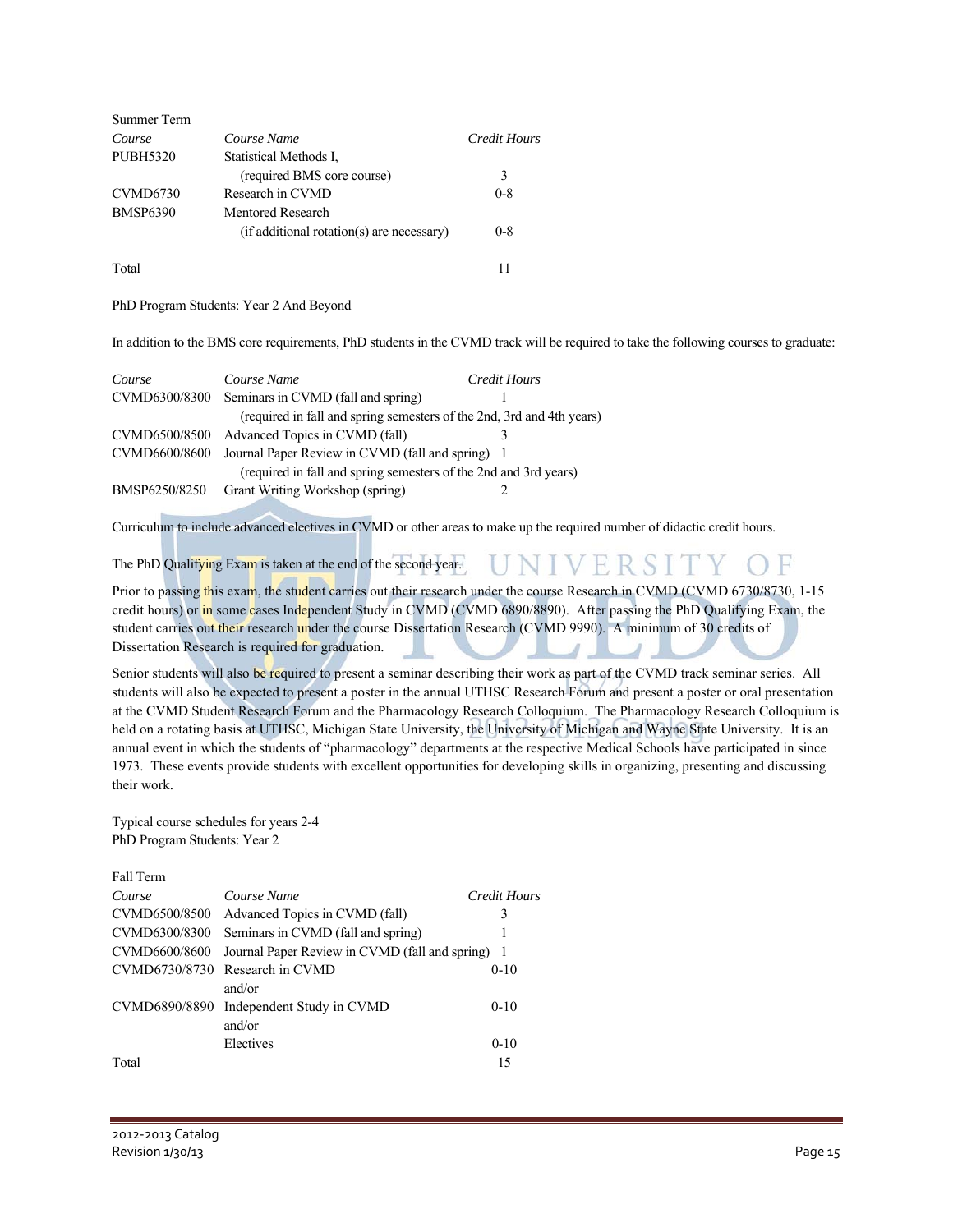| Spring Term   |                                                |                |
|---------------|------------------------------------------------|----------------|
| Course        | Course Name                                    | Credit Hours   |
| CVMD6300/8300 | Seminars in CVMD (fall and spring)             |                |
| CVMD6600/8600 | Journal Paper Review in CVMD (fall and spring) | 1              |
| BMSP6250/8250 | Grant Writing Workshop (spring)                | $\overline{2}$ |
| CVMD6730/8730 | Research in CVMD                               | $0 - 11$       |
|               | and/or                                         |                |
| CVMD6890/8890 | Independent Study in CVMD                      | $0 - 11$       |
|               | and/or                                         |                |
|               | Electives                                      | $0 - 11$       |
| Total         |                                                | 15             |
| Summer Term   |                                                |                |
| Course        | Course Name                                    | Credit Hours   |
| CVMD6730/8730 | Research in CVMD                               | $0 - 11$       |
|               | and/or                                         |                |
| CVMD6890/8890 | Independent Study in CVMD                      | $0 - 11$       |
|               | and/or                                         |                |
|               | Electives                                      | $0 - 11$       |
| Total         |                                                | 11             |

Second Year Qualifying Examination (successful completion required in spring or summer semester)

| PhD Program Students: Year 3 |                                                |                     | THE UNIVERSITY |
|------------------------------|------------------------------------------------|---------------------|----------------|
| Fall Term                    |                                                |                     |                |
| Course                       | Course Name                                    | <b>Credit Hours</b> |                |
| CVMD6300/8300                | Seminars in CVMD (fall and spring)             |                     |                |
| CVMD6600/8600                | Journal Paper Review in CVMD (fall and spring) |                     |                |
| <b>CVMD9990</b>              | <b>Dissertation Research</b>                   | 13                  |                |
| Total                        |                                                | 15                  | 1872           |
|                              |                                                |                     |                |
| Spring Term                  |                                                |                     |                |
| Course                       | Course Name                                    | Credit Hours        | 013 Catalog    |
| CVMD6300/8300                | Seminars in CVMD (fall and spring)             | $\mathbf{1}$        |                |
| CVMD6600/8600                | Journal Paper Review in CVMD (fall and spring) | $\overline{1}$      |                |
| <b>CVMD9990</b>              | <b>Dissertation Research</b>                   | 13                  |                |
| Total                        |                                                | 15                  |                |
|                              |                                                |                     |                |
| <b>Summer Term</b>           |                                                |                     |                |
| Course                       | Course Name                                    | <b>Credit Hours</b> |                |
| <b>CVMD9990</b>              | <b>Dissertation Research</b>                   | 11                  |                |
|                              |                                                |                     |                |
|                              | PhD Program Students: Year 4 and beyond        |                     |                |
|                              |                                                |                     |                |
| Fall, Spring and Summer      |                                                |                     |                |
| CVMD6300/8300                | Seminars in CVMD (fall and spring)             | 1                   |                |
| <b>CVMD9990</b>              | <b>Dissertation Research</b>                   | $10$ or $14$        |                |
| Total                        |                                                | 11 or 15            |                |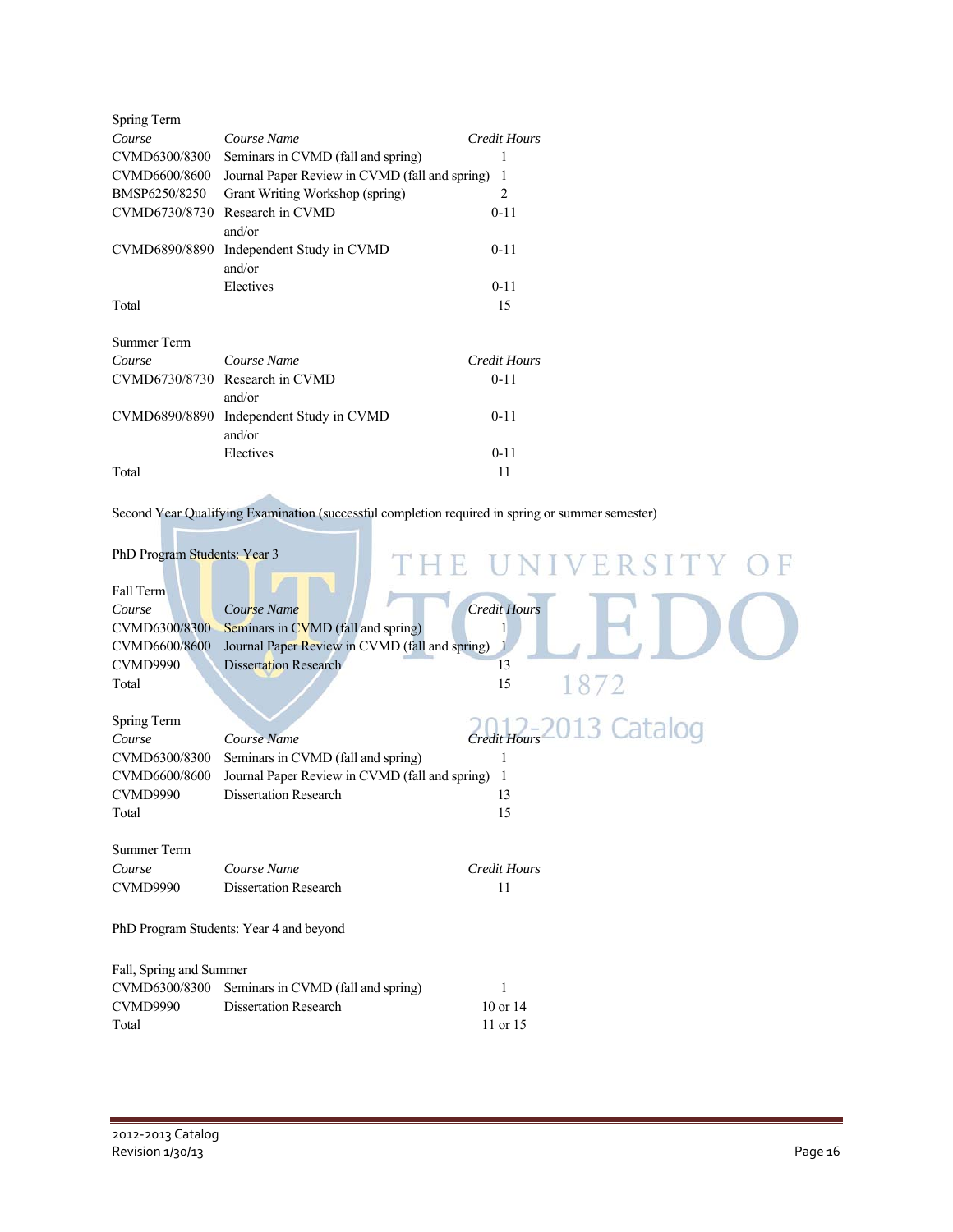### **Master of Science in Biomedical Sciences: Cardiovascular and Metabolic Diseases Track**

Masters Program Students: Year 1

| Fall Term (all are required) |                                                    |                     |                        |
|------------------------------|----------------------------------------------------|---------------------|------------------------|
| Course                       | Course Name                                        | <b>Credit Hours</b> |                        |
|                              | Introduction to Biomedical Research                | $\mathbf{0}$        |                        |
|                              | Current Problems and Research Approaches (CPRA) in |                     |                        |
| <b>BMSP6330</b>              | CPRA in Protein Structure and Catalysis            | 2.5                 |                        |
| <b>BMSP6340</b>              | CPRA in Genes and Genomes                          | 2.5                 |                        |
| <b>BMSP6360</b>              | <b>CPRA</b> in Cell Membranes                      | 3                   |                        |
| <b>BMSP6380</b>              | Methods in Biomedical Sciences                     | 3                   |                        |
| <b>INDI6020</b>              | "On Being a Scientist"                             | 1                   |                        |
| <b>BMSP6390</b>              | Mentored Research (one 8 week lab rotation)        | 3                   |                        |
| Total                        |                                                    | 15                  |                        |
| Spring Term (*= required)    |                                                    |                     |                        |
| Course                       | Course Name                                        | <b>Credit Hours</b> |                        |
| <b>CVMD6600</b>              | Journal Paper Review in CVMD*                      | 1                   |                        |
| <b>BMSP6310</b>              | Systems Pathophysiology I*                         | 2.5                 |                        |
|                              | $\alpha$                                           |                     | RSITY C                |
| <b>BMSP6350</b>              | CPRA in Cell Biology and Signaling*                | 3                   |                        |
|                              | Electives                                          | $0 - 12$            |                        |
| <b>CVMD6730</b>              | Research in CVMD                                   | $0 - 12$            |                        |
| <b>BMSP6390</b>              | <b>Mentored Research</b>                           | $0 - 6$             |                        |
|                              | (1 or 2 rotations if needed)                       |                     |                        |
| Total                        |                                                    | $12 - 15$           | 1872                   |
|                              |                                                    |                     |                        |
| <b>Summer Term</b>           |                                                    |                     |                        |
| Course                       | Course Name                                        |                     | $\frac{13}{2}$ Catalog |
| <b>PUBH5320</b>              | Statistical Methods I,                             | 3                   |                        |
|                              | (required BMS core course)                         |                     |                        |
| <b>CVMD6730</b>              | Research in CVMD                                   | $0 - 6$             |                        |
| <b>BMSP6390</b>              | <b>Mentored Research</b>                           | $0 - 6$             |                        |
|                              | (if additional rotations are necessary)            |                     |                        |
| Total                        |                                                    | 9                   |                        |

The MSBS First Year Qualifying Examination (successful completion required in summer term) is taken at the end of the first year.

The MSBS curriculum includes advanced electives in CVMD or other areas to make up the 25 required didactic credit hours. A minimum of 10 credits of Thesis Research (CVMD 6990) is required for graduation.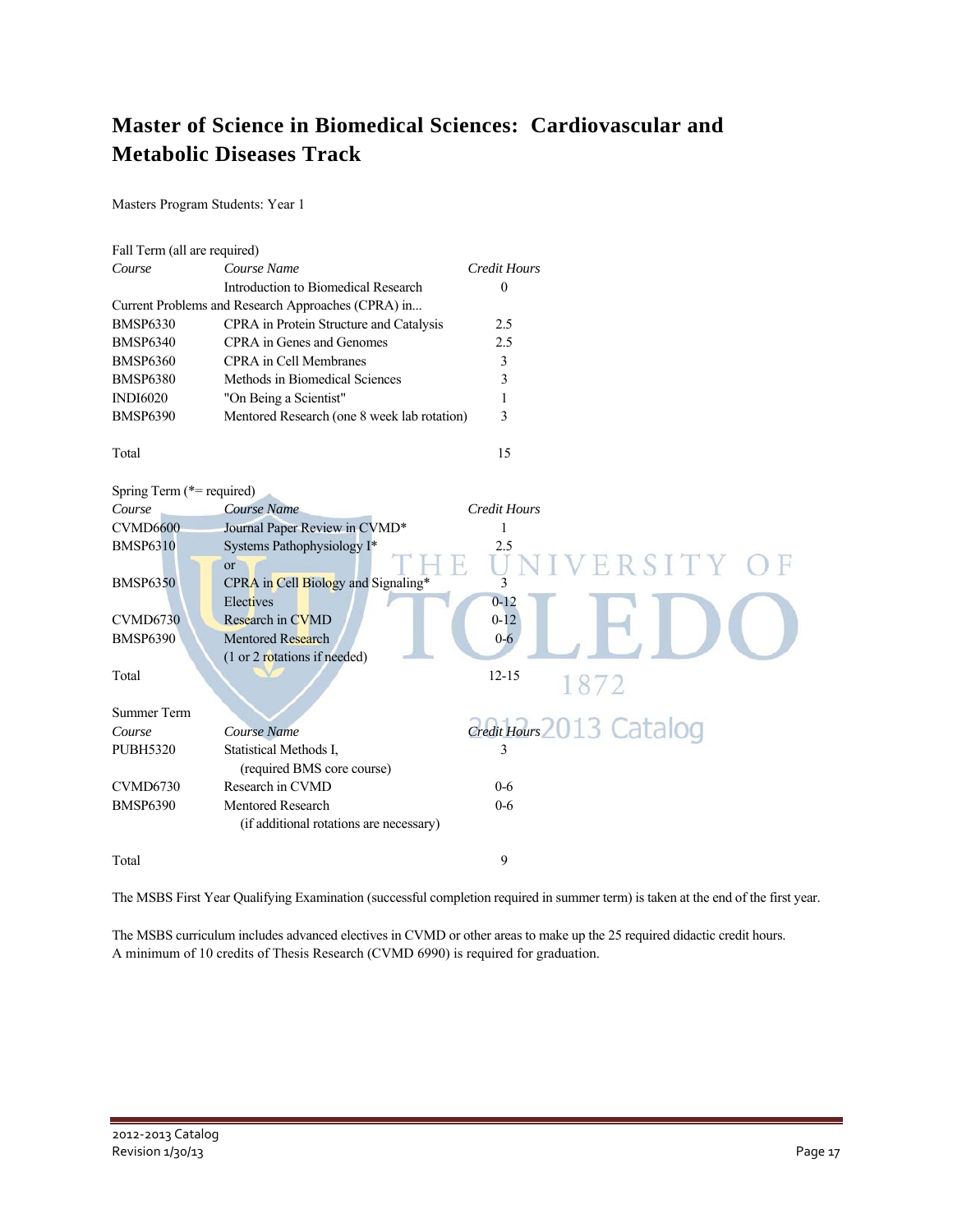Masters Program Students: Year 2

| Fall Term          |                                                         |                                 |
|--------------------|---------------------------------------------------------|---------------------------------|
| Course             | Course Name                                             | <b>Credit Hours</b>             |
| <b>CVMD6300</b>    | Seminars in CVMD                                        | 1                               |
| <b>CVMD6600</b>    | Journal Paper Review in CVMD                            | 1                               |
| CVMD6990           | <b>Thesis Research</b>                                  | $0 - 13$                        |
|                    | and/or                                                  |                                 |
|                    | Electives                                               | $0 - 13$                        |
| Total              |                                                         | 15                              |
|                    |                                                         |                                 |
| Spring Term        |                                                         |                                 |
| Course             | Course Name                                             | <b>Credit Hours</b>             |
| <b>BMSP6310</b>    | Systems Pathophysiology I                               | 2.5                             |
|                    | (if not taken in year 1) or                             |                                 |
| <b>BMSP6350</b>    | CPRA in Cell Biology and Signaling                      | 3                               |
|                    | (if not taken in year 1)                                |                                 |
| <b>CVMD6300</b>    | Seminars in CVMD                                        | $\mathbf{1}$                    |
|                    | (required for students in their 2nd year)               |                                 |
| <b>CVMD6600</b>    | Journal Paper Review in CVMD                            | $\mathbf{1}$                    |
|                    | (required by students in their 2nd year)                |                                 |
| <b>CVMD6990</b>    | <b>Thesis Research</b>                                  | $0 - 10$                        |
|                    | and/or                                                  |                                 |
|                    | Electives                                               |                                 |
| Total              |                                                         | <b>C-10</b><br>Lis NIVERSITY OF |
|                    |                                                         |                                 |
|                    |                                                         |                                 |
| <b>Summer Term</b> |                                                         |                                 |
| Course             | Course Name                                             | <b>Credit Hours</b>             |
| <b>CVMD6990</b>    | <b>Thesis Research</b>                                  | $0 - 9$                         |
|                    | and/or                                                  |                                 |
|                    | Electives                                               | 1872<br>$0 - 9$                 |
| Total              |                                                         | 9                               |
|                    |                                                         | 2012-2013 Catalog               |
|                    | Masters Program Students: Year 3 (if necessary)         |                                 |
|                    |                                                         |                                 |
|                    | Fall/Spring Terms (15 credits each), Summer (9 credits) |                                 |
| Course             | Course Name                                             | <b>Credit Hours</b>             |
| CVMD6990           | Thesis Research                                         | $0 - 15$                        |
|                    | and/or                                                  |                                 |
|                    | Electives                                               | $0 - 15$                        |

Total 15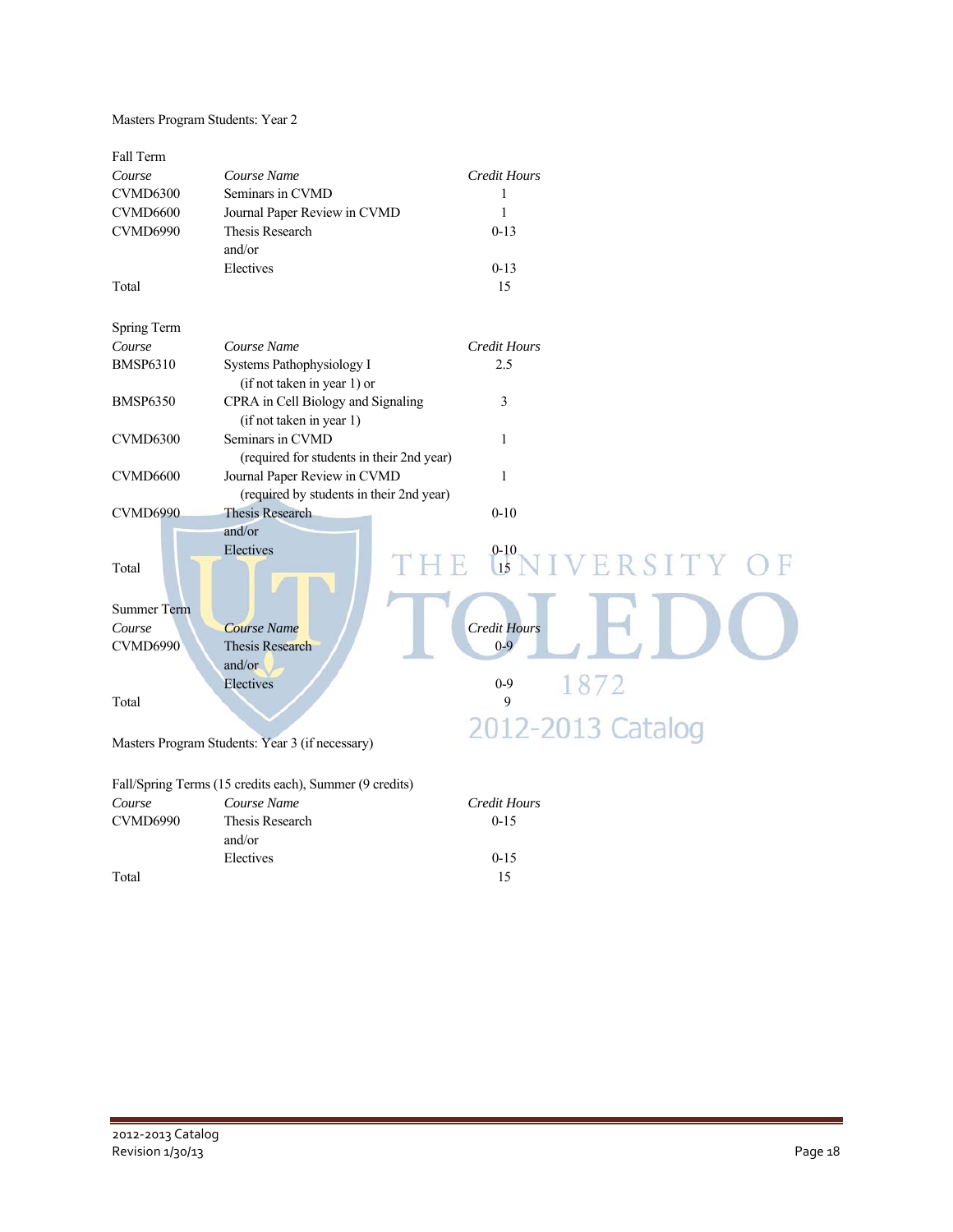## **Doctor of Philosophy in Biomedical Sciences: Infection, Immunity, and Transplantation Track**

### **Department of Medical Microbiology and Immunology**

*Akira Takashima, Ph.D., M.D., chair* 

*Z. Kevin Pan, Ph.D., Track Director* 

The Infection, Immunity and Transplantation training program at the University of Toledo on the Health Science Campus offers the PhD, MD/PhD, and MSBS degrees through the interdisciplinary degree programs in Medical Sciences. The primary goal of the doctoral program in Infection, Immunity and Transplantation is to train students for independent, creative careers in research and/or teaching. The curriculum for the PhD degree consists of a core of concentrated course work in the first year, followed by specialized elective courses and an emphasis on laboratory research. Elective courses are offered in advanced immunity, microbiology of human infections, advanced virology and cellular and molecular biology of pathogenic bacteria. Other training activities include an annual combined journal club and seminar course (current topics in IIT), participation in annual IIT student research forums and graduate school student poster forums, presentation of formal third-year seminars and above to track faculty and students, and the completion of a written dissertation or thesis and its oral defense. Students also are encouraged to present their findings at local, national and international meetings in their fields.

During the first two semesters, each student rotates through three research laboratories, conducting short-term projects, gaining exposure to techniques and identifying potential areas for further investigation. At the end of the second semester, each student selects a major advisor who directs the student's doctoral or masters research. A faculty advisory committee is also jointly chosen by the student and advisor to supervise academic progress toward completion of the PhD or MSBS degree.

| PhD Program Students: Year 1   |                                                    |                     |
|--------------------------------|----------------------------------------------------|---------------------|
| Fall Term (all are required)   |                                                    |                     |
| Course                         | Course Name                                        | <b>Credit Hours</b> |
|                                | Introduction to Biomedical Research                | $\theta$            |
|                                | Current Problems and Research Approaches (CPRA) in |                     |
| <b>BMSP6330</b>                | CPRA in Protein Structure and Catalysis            | 2.5                 |
| <b>BMSP6340</b>                | <b>CPRA</b> in Genes and Genomes                   | 20, 2-2013 Catalog  |
| <b>BMSP6360</b>                | <b>CPRA</b> in Cell Membranes                      |                     |
| <b>BMSP6380</b>                | Methods in Biomedical Sciences                     |                     |
| <b>INDI6020</b>                | "On Being a Scientist"                             |                     |
| <b>BMSP6390</b>                | <b>Mentored Research</b>                           | 3                   |
|                                | (one 8 week lab rotation)                          |                     |
| Total                          |                                                    | 15                  |
| Spring Term (all are required) |                                                    |                     |
| Course                         | Course Name                                        | <b>Credit Hours</b> |
| <b>BMSP6310</b>                | Systems Pathophysiology I                          | 2.5                 |
| <b>BMSP6320</b>                | Systems Pathophysiology II                         | 2.5                 |
| <b>BMSP6350</b>                | CPRA in Cell Biology and Signaling                 | 3                   |
| <b>BMSP6390</b>                | Mentored Research                                  | 6                   |
|                                | (two 8 week lab rotations)                         |                     |
| <b>IITP6030</b>                | <b>Current Topics IIT</b>                          | 1                   |
| Total                          |                                                    | 15                  |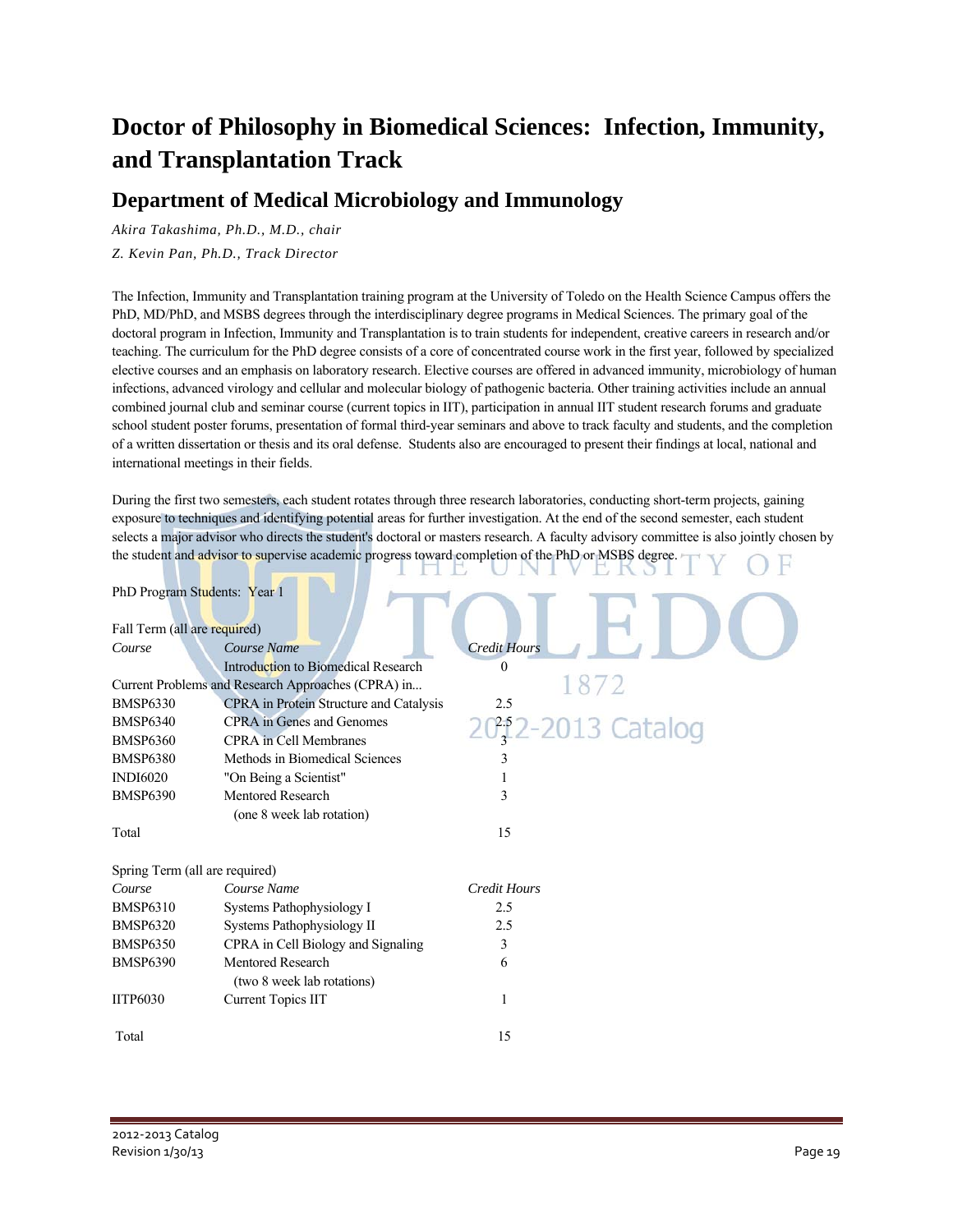| Summer Term                  |                                                                   |                     |      |
|------------------------------|-------------------------------------------------------------------|---------------------|------|
| Course                       | Course Name                                                       | Credit Hours        |      |
| <b>PUBH5320</b>              | Statistical Methods I,                                            |                     |      |
|                              | (required BMS core course)                                        | 3                   |      |
| <b>IITP6890</b>              | Independent Study in IIT                                          | $0 - 8$             |      |
| <b>BMSP6390</b>              | Mentored Research                                                 |                     |      |
|                              | (additional rotations are possible)                               | $0 - 8$             |      |
| Total                        |                                                                   | 11                  |      |
| PhD Program Students: Year 2 |                                                                   |                     |      |
| Fall Term                    |                                                                   |                     |      |
| Course                       | Course Name                                                       | <b>Credit Hours</b> |      |
| IITP6020/8020                | Advanced Immunology (required)                                    | 1                   |      |
| MICB6890/8890                | Independent Study in Microbiology                                 | $0 - 15$            |      |
|                              | and/or                                                            |                     |      |
| IITP6890/8890                | Independent Study in IIT                                          | $0 - 15$            |      |
|                              | and/or                                                            |                     |      |
|                              | Electives                                                         | $0 - 15$            |      |
| Total                        |                                                                   | 15                  |      |
|                              |                                                                   |                     |      |
| <b>Spring Term</b>           |                                                                   |                     |      |
| Course<br><b>IITP8030</b>    | Course Name                                                       | Credit Hours        | SIT. |
| <b>MICB8890</b>              | <b>Current Topics in IIT</b><br>Independent Study in Microbiology | 1<br>$0 - 14$       |      |
|                              | and/or                                                            |                     |      |
| <b>IITP8890</b>              | Independent Study in IIT                                          | $0 - 14$            |      |
|                              | and/or                                                            |                     |      |
|                              | Electives                                                         | $0 - 14$            |      |
| Total                        |                                                                   | 1872<br>15          |      |
|                              |                                                                   |                     |      |
| <b>Summer Term</b>           |                                                                   | 2012-2013 Catalog   |      |
| Course                       | Course Name                                                       | <b>Credit Hours</b> |      |
| <b>MICB8890</b>              | Independent Study in Microbiology<br>and/or                       | $0 - 11$            |      |
| <b>IITP8890</b>              | Independent Study in IIT                                          | $0 - 11$            |      |
|                              | and/or                                                            |                     |      |
|                              | Electives                                                         | $0 - 11$            |      |
| Total                        |                                                                   | 11                  |      |

Second Year Qualifying Examination (successful completion required in spring or summer semester)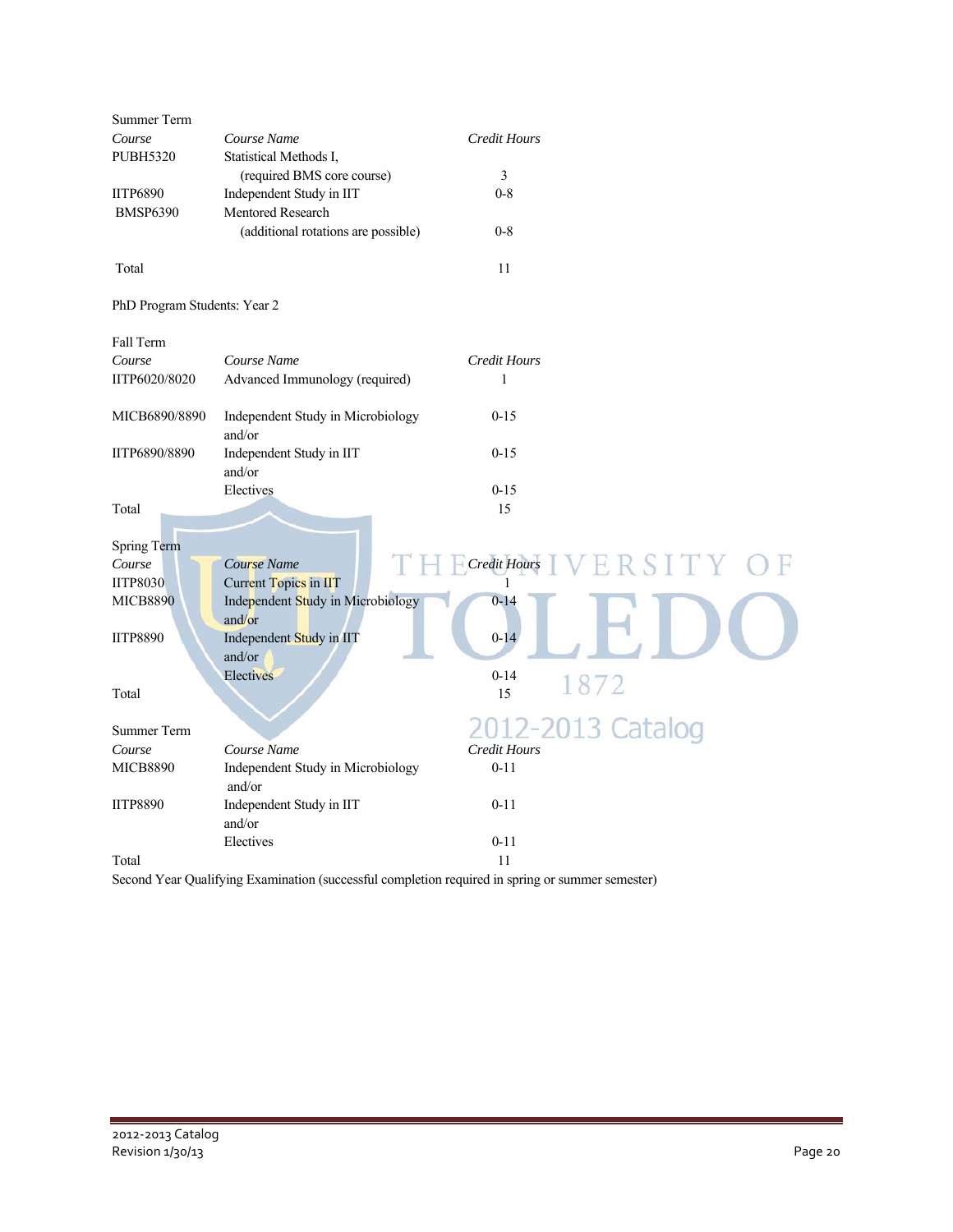### PhD Program Students: Year 3

| Fall Term       |                              |                     |
|-----------------|------------------------------|---------------------|
| Course          | Course Name                  | Credit Hours        |
| <b>IITP8030</b> | Current Topics in IIT        |                     |
| <b>IITP9990</b> | <b>Dissertation Research</b> | 14                  |
| Total           |                              | 15                  |
| Spring Term     |                              |                     |
| Course          | Course Name                  | <b>Credit Hours</b> |
| <b>IITP9990</b> | <b>Dissertation Research</b> | 14                  |
| <b>IITP8030</b> | Current Topics in IIT        | 1                   |
| Total           |                              | 15                  |
| Summer Term     |                              |                     |
| Course          | Course Name                  | Credit Hours        |
| <b>IITP9990</b> | <b>Dissertation Research</b> | 11                  |

Third Year and Above: (Student Seminar/Current Topics in IIT required in fall and spring semesters)

PhD Program Students: Year 4 and above

Fall, Spring and Summer Dissertation Research (IITP9990)

The PhD Qualifying Exam is taken in the spring semester or summer term of the second year. Prior to completing the exam, students should carry out their dissertation research under the course Independent Study in Medical Microbiology and Immunology MICB (6890/8890) or Research in IIT (6890/8890). After passing the Qualifying Exam, students conduct their research under the course Dissertation Research (IITP9990). A minimum of 30 credits of Dissertation Research is required to graduate.

> 1872 2012-2013 Catalog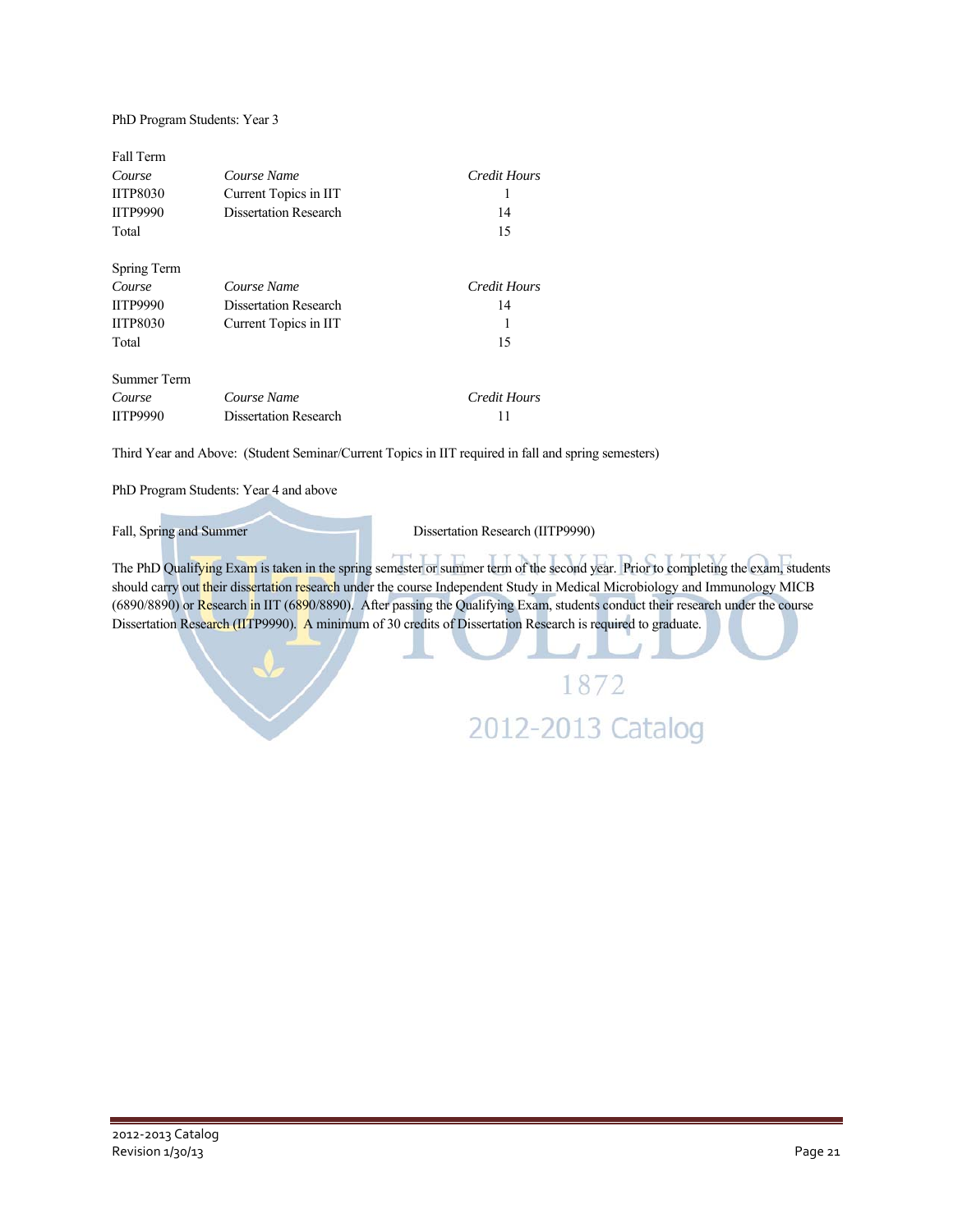## **Master of Science in Biomedical Sciences: Infection, Immunity, and Transplantation Track**

The IIT track participates in the masters in biomedical sciences training program. Students are expected to complete a core curriculum similar to that of doctoral students but with some of the courses as elective offerings, to experience one or more rotations before selecting a major advisor and thesis laboratory. In addition to 40 credit hours in didactic and other courses, including a minimum of 10 credit hours of thesis research, students are required to successful pass a qualifying exam and to write and defend a research thesis. Students usually complete the degree requirements in 2-3 years.

| Fall Term (all are required)  |                                                                                   |                       |
|-------------------------------|-----------------------------------------------------------------------------------|-----------------------|
| Course                        | Course Name                                                                       | <b>Credit Hours</b>   |
|                               | Introduction to Biomedical Research                                               | $\Omega$              |
|                               | Current Problems and Research Approaches (CPRA) in                                |                       |
| <b>BMSP6330</b>               | CPRA in Protein Structure and Catalysis                                           | 2.5                   |
| <b>BMSP6340</b>               | CPRA in Genes and Genomes                                                         | 2.5                   |
| <b>BMSP6360</b>               | <b>CPRA</b> in Cell Membranes                                                     | 3                     |
| <b>BMSP6380</b>               | Methods in Biomedical Sciences                                                    | 3                     |
| <b>INDI6020</b>               | "On Being a Scientist"                                                            | 1                     |
| <b>BMSP6390</b>               | <b>Mentored Research</b>                                                          |                       |
|                               | (one 8 week lab rotation)                                                         | 3                     |
| Total                         |                                                                                   | $\sqrt{15}$<br>ERSITY |
| Spring Term ( $* =$ required) |                                                                                   |                       |
| Course                        | Course Name                                                                       | <b>Credit Hours</b>   |
| <b>BMSP6310</b>               | Systems Pathophysiology I*                                                        | 2.5                   |
| <b>BMSP6320</b>               | Systems Pathophysiology II <sup>*</sup>                                           | 2.5                   |
| <b>BMSP6350</b>               | CPRA in Cell Biology and Signaling *                                              | 1872<br>3             |
| <b>BMSP6390</b>               | <b>Mentored Research</b>                                                          | $0 - 6$               |
|                               | (two additional rotations possible)                                               | 2-2013 Catalog        |
| <b>IITP6890</b>               | Independent Study in IIT                                                          | $0 - 6$               |
| <b>IITP6030</b>               | <b>Current Topics IIT</b>                                                         | 1                     |
|                               |                                                                                   |                       |
| Total                         |                                                                                   | 15                    |
| Summer Term                   |                                                                                   |                       |
| Course                        | Course Name                                                                       | <b>Credit Hours</b>   |
| <b>PUBH5320</b>               | Statistical Methods I,                                                            |                       |
|                               | (required BMS core course)                                                        | 3                     |
| <b>IITP6890</b>               | Independent Study in IIT                                                          | $0 - 6$               |
| <b>BMSP6390</b>               | <b>Mentored Research</b>                                                          |                       |
|                               | (additional rotations are possible)                                               | $0 - 6$               |
| Total                         |                                                                                   | 9                     |
|                               | First Year Qualifying Examination (successful completion required in summer term) |                       |

Masters Program Students: Year 1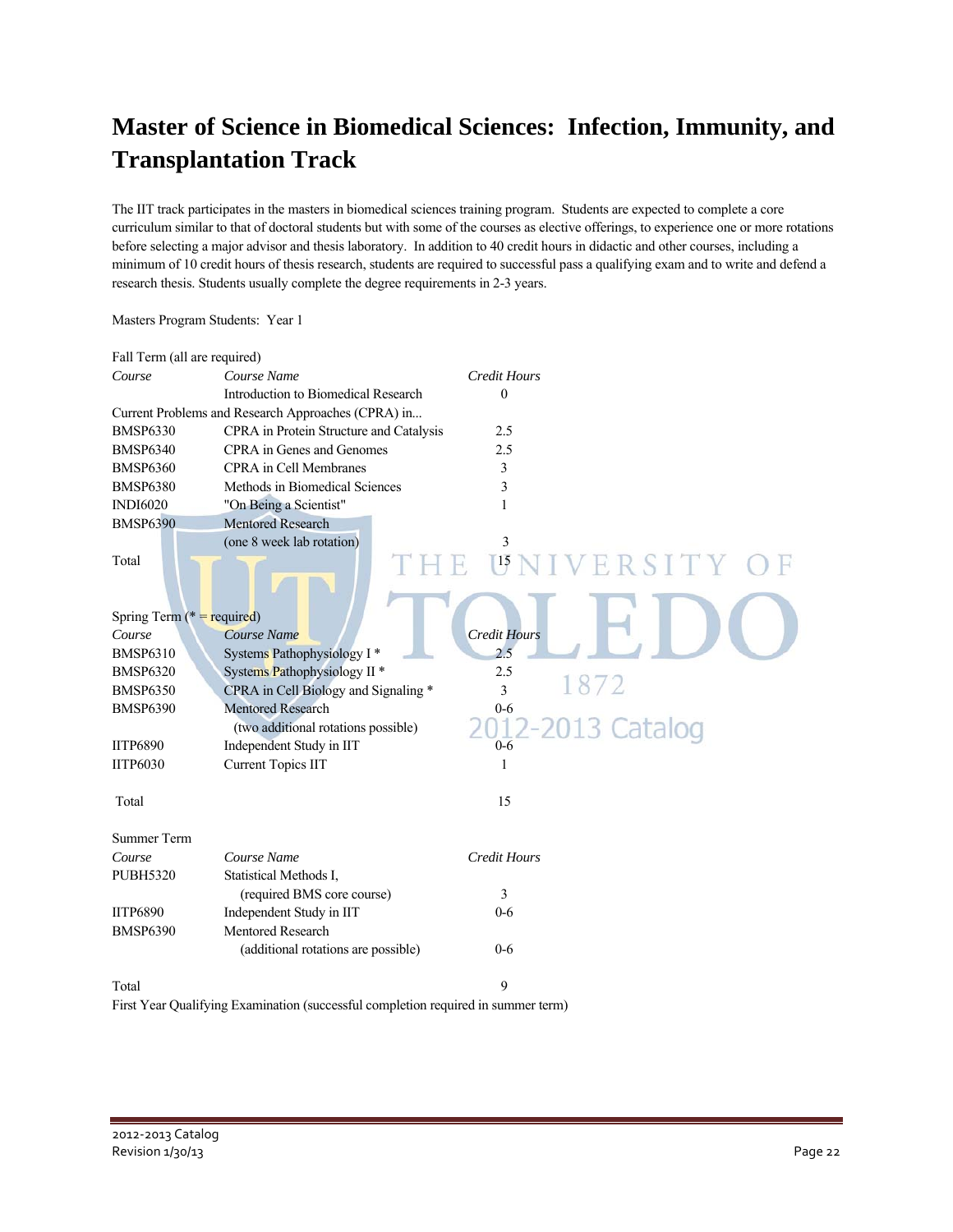| Masters Program Students: Year 2 |  |  |
|----------------------------------|--|--|
|----------------------------------|--|--|

| Fall Term<br>Course<br><b>IITP 6020</b><br><b>IITP6990</b><br>Total | Course Name<br>Advanced Immunology (required)<br>Thesis Research<br>and/or<br>Electives | <b>Credit Hours</b><br>$\mathbf{1}$<br>$0 - 14$<br>$0 - 14$<br>15 |
|---------------------------------------------------------------------|-----------------------------------------------------------------------------------------|-------------------------------------------------------------------|
|                                                                     |                                                                                         |                                                                   |
| Spring Term                                                         |                                                                                         |                                                                   |
| Course                                                              | Course Name                                                                             | <b>Credit Hours</b>                                               |
| <b>IITP 6030</b>                                                    | Current Topics in IIT                                                                   | $\mathbf{1}$                                                      |
| <b>IITP6990</b>                                                     | <b>Thesis Research</b>                                                                  | $0 - 14$                                                          |
|                                                                     | and/or                                                                                  |                                                                   |
|                                                                     | Electives                                                                               | $0 - 14$                                                          |
| Total                                                               |                                                                                         | 15                                                                |
| <b>Summer Term</b>                                                  |                                                                                         |                                                                   |
| Course                                                              | Course Name                                                                             | <b>Credit Hours</b>                                               |
| <b>IITP6990</b>                                                     | <b>Thesis Research</b>                                                                  | $0 - 9$                                                           |
| Total                                                               | and/or<br>Electives                                                                     | NIVERSITY OF<br>9                                                 |
|                                                                     | Masters Program Students: Year 3 (if necessary)                                         |                                                                   |
|                                                                     | Fall/Spring Terms (15 credits each), Summer (9 credits)                                 |                                                                   |
| Course                                                              | Course Name                                                                             | 1872<br>Credit Hours                                              |
| <b>IITP6990</b>                                                     | <b>Thesis Research</b>                                                                  | $0 - 15$                                                          |
|                                                                     | and/or                                                                                  | 013 Catalog<br>$) - )$                                            |
|                                                                     | Electives                                                                               | $0 - 15$                                                          |
| Total                                                               |                                                                                         | 15                                                                |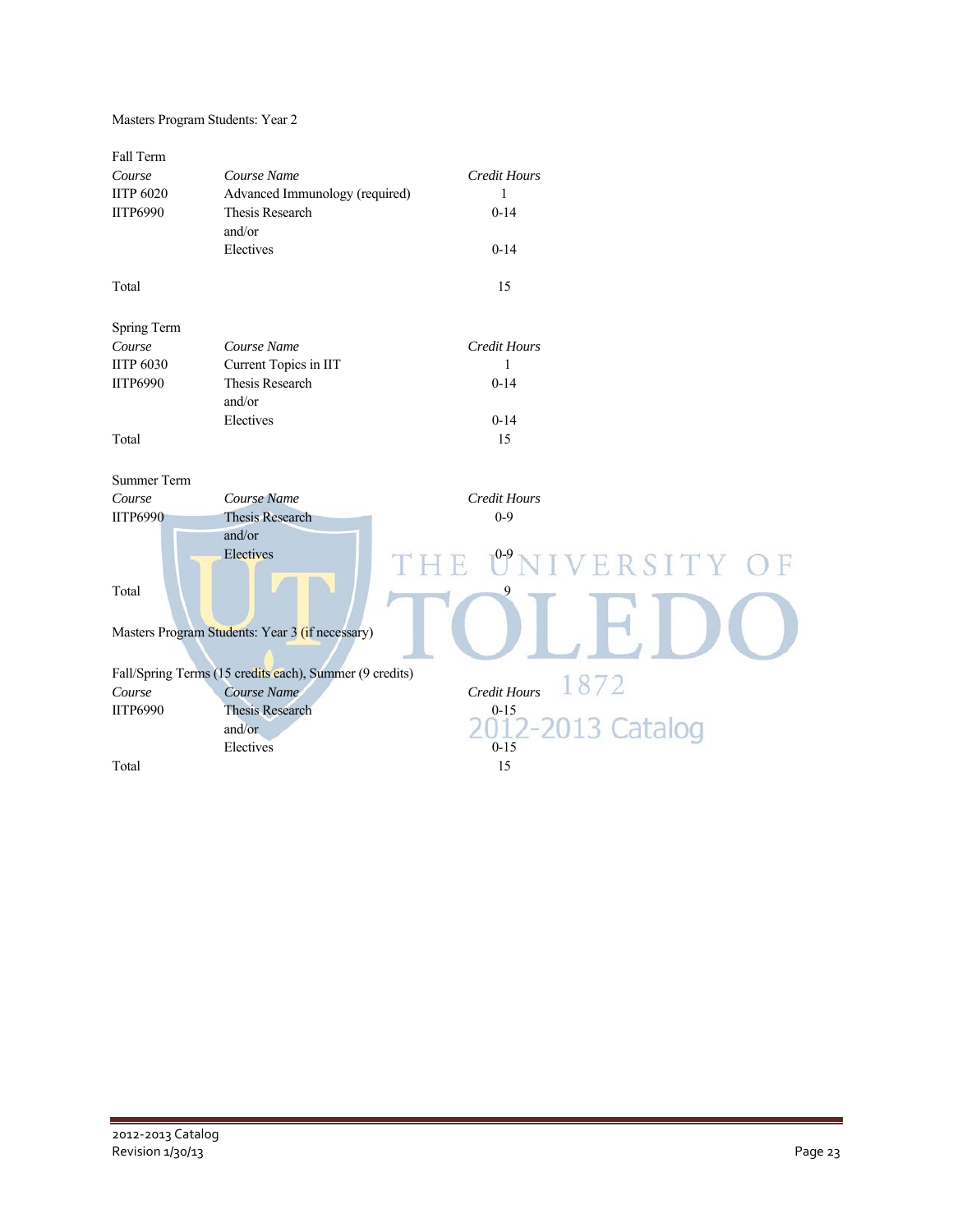## **Doctor of Philosophy in Biomedical Sciences: Neuroscience and Neurological Disorders Track**

### **Department of Neurosciences**

*Bryan Yamamoto, Ph.D., chair Nicolas Chiaia, Ph.D., track director* 

The combination of molecular biology and genetics with modern neuroanatomical techniques is transforming both our ability to examine and to understand the nervous system. Ongoing research by the faculty in the Neurosciences and Neurological Disorders graduate program is providing insights into neurotransmission, sensory system function, development and plasticity of the nervous system, regeneration and repair following neural damage, the basis of neural disease, and behavior. As one of four biomedical science degree programs in the University of Toledo, College of Medicine & Life Sciences, the Neurosciences and Neurological Disorders program is an interdisciplinary course of studies whose primary goal is to train students for independent, creative careers in biomedical research and/or teaching. The program awards both PhD and MSBS in biomedical sciences degrees and participates in the MD/PhD and MD/MSBS combined degree programs.

Nationally-recognized, NIH-funded Neuroscience faculty who serve as research mentors are drawn from a number of departments including: Neurosciences, Neurology, Physiology and Pharmacology, Otolaryngology, Psychiatry and Radiation Therapy. Modern, state-of-the-art research laboratory and core facilities are available through the program and these participating departments.

The Neurosciences and Neurological Disorders training program at the University of Toledo on the Health Science Campus offers the PhD, MD/PhD, and MSBS degrees through the interdisciplinary degree programs in Medical Sciences. The primary goal of the doctoral program in Neurosciences and Neurological Disorders is to train students for independent, creative careers in research and/or teaching. The curriculum for the PhD degree consists of a core of concentrated course work in the first year, followed by specialized elective courses and an emphasis on laboratory research. Elective courses are offered in developmental and systems neuroscience, as well as ion channel function, sensory physiology, and neuropharmacology. During the first two semesters, each student rotates through four research laboratories, conducting short-term projects, gaining exposure to techniques and identifying potential areas for further investigation. At the end of the second semester, each student selects a major advisor who directs the student's doctoral or thesis research. A faculty committee is also jointly chosen by the student and advisor to supervise academic progress toward completion of the PhD or MSBS degree. In addition to 90 credit hours in didactic and other courses, PhD students are required to successfully pass a qualifying exam and to write and defend a research dissertation. Masters students complete a minimum of 40 credit hours and write and defend a research thesis.

### PhD Program Students: Year 1

| Fall Term (all are required) |                                                    |              |
|------------------------------|----------------------------------------------------|--------------|
| Course                       | Course Name                                        | Credit Hours |
|                              | Introduction to Biomedical Research                | $\theta$     |
|                              | Current Problems and Research Approaches (CPRA) in |              |
| <b>BMSP6330</b>              | CPRA in Protein Structure and Catalysis            | 2.5          |
| <b>BMSP6340</b>              | CPRA in Genes and Genomes                          | 2.5          |
| <b>BMSP6360</b>              | CPRA in Cell Membranes                             | 3            |
| <b>BMSP6380</b>              | Methods in Biomedical Sciences                     | 3            |
| <b>INDI6020</b>              | "On Being a Scientist"                             | 1            |
| <b>BMSP6390</b>              | Mentored Research (one 8 week lab rotation)        | 3            |
|                              |                                                    |              |

Total 15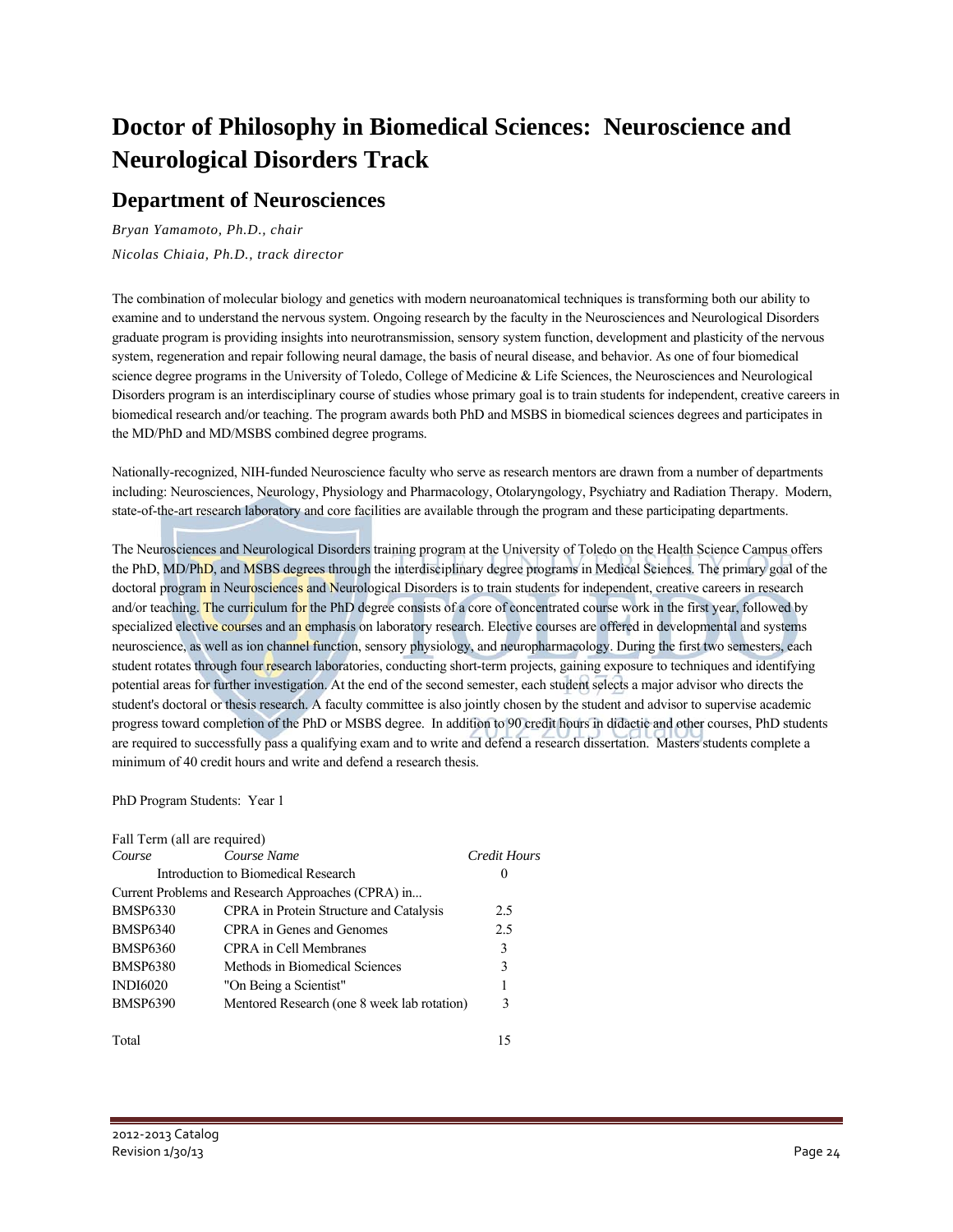| Spring Term (all are required)   |                                                        |                                     |
|----------------------------------|--------------------------------------------------------|-------------------------------------|
| Course                           | Course Name                                            | <b>Credit Hours</b>                 |
| <b>BMSP6310</b>                  | Systems Pathophysiology I                              | 2.5                                 |
| BMSP6320                         | Systems Pathophysiology II                             | 2.5                                 |
| BMSP6350                         | CPRA in Cell Biology and Signaling                     | 3                                   |
| BMSP6390                         | Mentored Research (two 8 week lab rotations)           | 6                                   |
| NNDP6500                         | Seminar in Neuroscience                                | 1                                   |
| Total                            |                                                        | 15                                  |
| Summer Term $(* = required)$     |                                                        |                                     |
| Course                           | Course Name                                            | <b>Credit Hours</b>                 |
| <b>PUBH5320</b>                  | <b>Statistical Methods I</b>                           |                                     |
|                                  | (required BMS core course)                             | 3                                   |
| <b>NNDP6730</b>                  | Research in NNDP                                       | $0 - 8$                             |
| <b>BMSP6390</b>                  | Mentored Research                                      |                                     |
|                                  | (additional rotations are possible)                    | $0 - 8$                             |
| Total                            |                                                        | 11                                  |
| Ph.D Program Students: Year 2    |                                                        |                                     |
|                                  |                                                        |                                     |
| Fall Term (*= required)          |                                                        |                                     |
| Course                           | Course Name                                            | Credit Hours                        |
| NNDP6560/8560                    | Readings In Neuroscience                               | $1-4$                               |
| NNDP6720/8720                    | <b>Current Topics in Neuroscience</b>                  | $1-4$                               |
| BIOE4720/5620<br><b>NNDP6730</b> | Cellular Electrophysiology<br>Research in Neuroscience | $0 - 8$                             |
| Total                            |                                                        | 15                                  |
|                                  |                                                        | 1872                                |
| Spring Term (*= required)        |                                                        |                                     |
| Course                           | Course Name                                            | <b>Credit Hours</b><br>2013 Catalog |
| NNDP7810                         | Neuroscience                                           | $\overline{5}$                      |
| <b>BMSP8250</b>                  | Grant Writing Workshop (elective)                      | 2                                   |
| <b>NNDP8500</b>                  | Seminar in Neuroscience                                | 1                                   |
| <b>NNDP8540</b>                  | Journal Paper Review                                   |                                     |
|                                  | in Neuroscience * (if offered)                         | 2                                   |
| NNDP8720                         | Current Topics in Neuroscience                         | $1 - 4$                             |
| <b>INDI8790</b>                  | Basic & Advanced Light Microscopy: (elective)          | 4                                   |
| <b>INDI8860</b>                  | Electron Microscopy: (elective)                        | $\overline{4}$                      |
| <b>NNDP6730</b>                  | Research in Neuroscience                               | $0 - 8$                             |
| Total                            |                                                        | 15                                  |
| Summer Term $(* = required)$     |                                                        |                                     |
| Course                           | Course Name                                            | Credit Hours                        |
| <b>NNDP6730</b>                  | Research in Neuroscience                               | $0-8$                               |
| NNDP8990                         | Research in Neuroscience                               | $0 - 12$                            |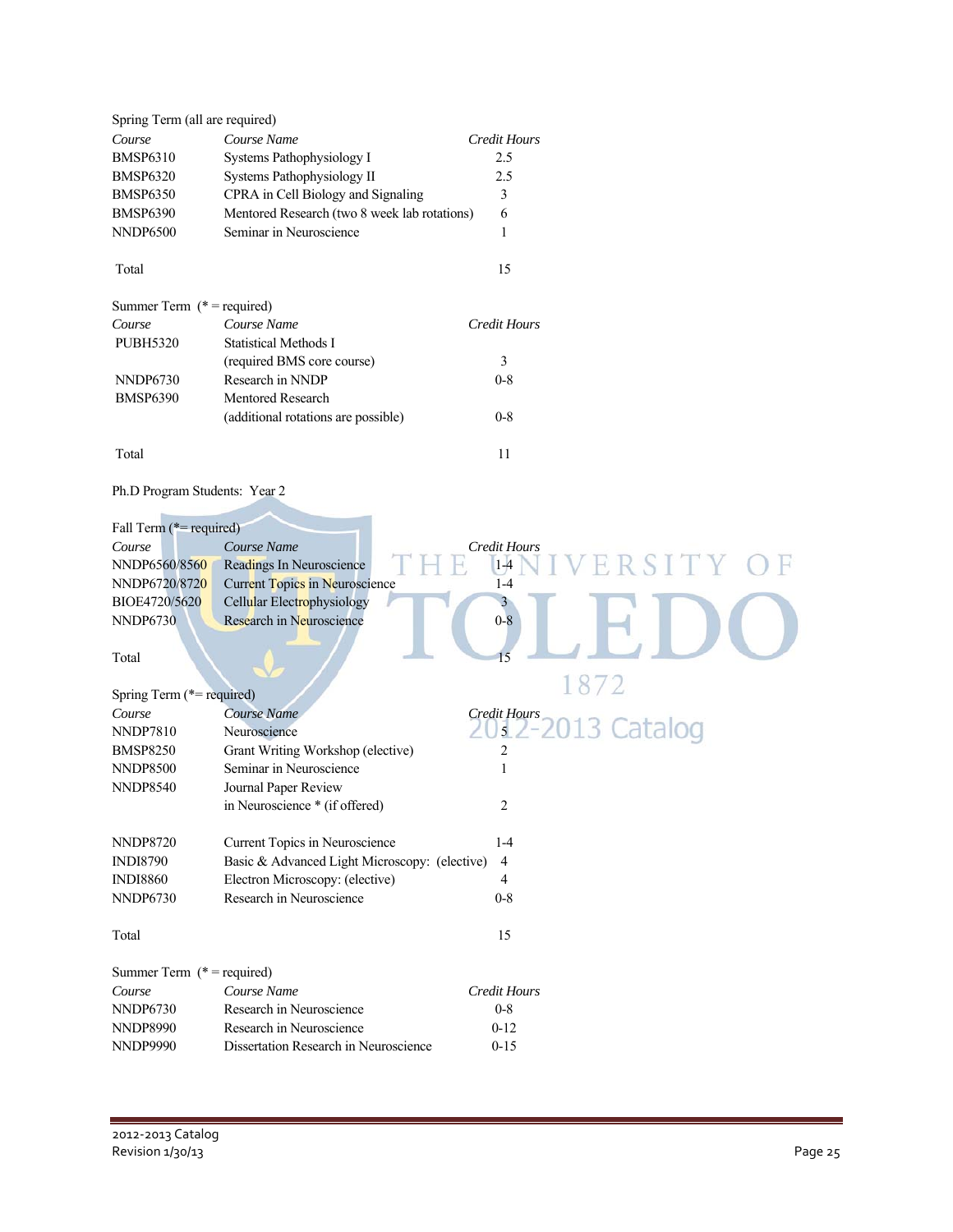PhD Program Students: Year 3

| Fall Term (*= required)       |                                                         |              |
|-------------------------------|---------------------------------------------------------|--------------|
| Course                        | Course Name                                             | Credit Hours |
| NNDP6730                      | Research in Neuroscience                                | $0 - 8$      |
| <b>NNDP9990</b>               | Dissertation Research in Neuroscience                   | $0 - 15$     |
| Spring Term (*= required)     |                                                         |              |
| Course                        | Course Name                                             | Credit Hours |
| <b>NNDP8500</b>               | Seminar in Neuroscience                                 | 1            |
| NNDP6730                      | Research in Neuroscience                                | $0 - 8$      |
| <b>NNDP9990</b>               | Dissertation Research in Neuroscience                   |              |
| Summer Term $(*)$ = required) |                                                         |              |
| Course                        | Course Name                                             | Credit Hours |
| <b>NNDP6730</b>               | Research in Neuroscience                                | $0 - 8$      |
| <b>NNDP9990</b>               | Dissertation Research in Neuroscience                   | $0 - 1.5$    |
|                               | PhD Program Students: Year 4 and above                  |              |
|                               | Fall/Spring Terms (15 credits each), Summer (9 credits) |              |
| Course                        | Course Name                                             | Credit Hours |
| <b>NNDP9990</b>               | Dissertation Research in Neuroscience<br>$0 - 15$       |              |

## **Master of Science in Biomedical Sciences: Neurosciences and Neurological Disorders Track**

### **Department of Neurosciences**

*Bryan Yamamoto, Ph.D., chair Nicolas Chiaia, Ph.D., track director* 

## 2012-2013 Catalog

1872

The NND track participates in the masters in biomedical sciences training program. Students are expected to complete a core curriculum similar to that of doctoral students but with some of the courses as elective offerings, to experience one or more rotations before selecting a major advisor and thesis laboratory. In addition to 40 credit hours in didactic and other courses, including a minimum of 10 credit hours of thesis research, students are required to successful pass a qualifying exam and to write and defend a research thesis. Students usually complete the degree requirements in 2-3 years.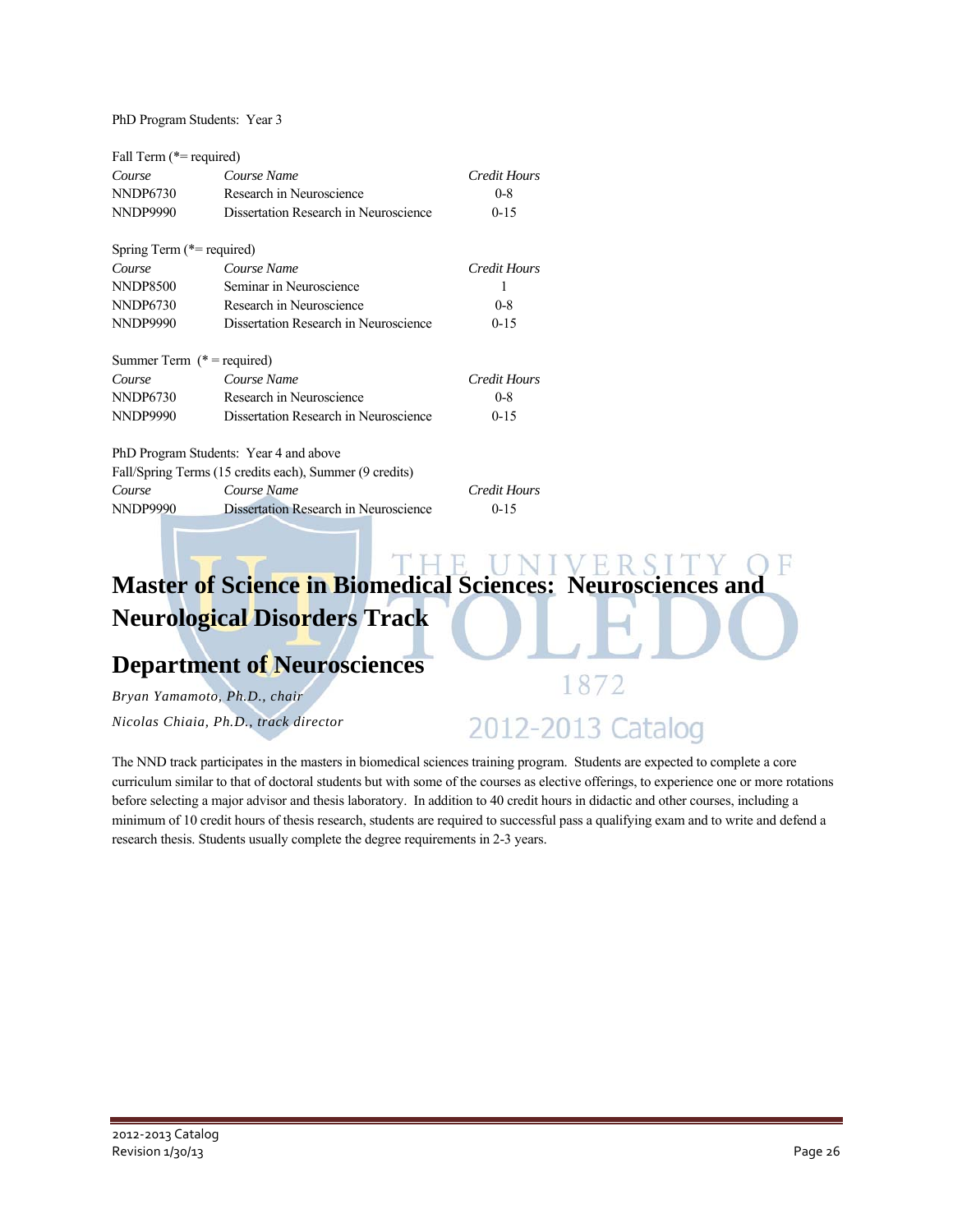Masters Program Students: Year 1

| Fall Term (all are required)  |                                                    |                     |
|-------------------------------|----------------------------------------------------|---------------------|
| Course                        | Course Name                                        | <b>Credit Hours</b> |
|                               | Introduction to Biomedical Research                | $\mathbf{0}$        |
|                               | Current Problems and Research Approaches (CPRA) in |                     |
| <b>BMSP6330</b>               | CPRA in Protein Structure and Catalysis            | 2.5                 |
| <b>BMSP6340</b>               | CPRA in Genes and Genomes                          | 2.5                 |
| <b>BMSP6360</b>               | <b>CPRA</b> in Cell Membranes                      | 3                   |
| <b>BMSP6380</b>               | Methods in Biomedical Sciences                     | 3                   |
| <b>INDI6020</b>               | "On Being a Scientist"                             | 1                   |
| <b>BMSP6390</b>               | Mentored Research (one 8 week lab rotation)        | 3                   |
| Total                         |                                                    | 15                  |
| Spring Term ( $*$ = required) |                                                    |                     |
| Course                        | Course Name                                        | <b>Credit Hours</b> |
| <b>BMSP6310</b>               | Systems Pathophysiology I*                         | 2.5                 |
| <b>BMSP6320</b>               | Systems Pathophysiology II <sup>*</sup>            | 2.5                 |
| <b>BMSP6350</b>               | CPRA in Cell Biology and Signaling*                | 3                   |
| <b>BMSP6390</b>               | Mentored Research                                  | $0 - 6$             |
|                               | (two additional rotations possible)                |                     |
| <b>NNDP6730</b>               | Research in Neuroscience                           | $0-6$               |
| <b>NNDP6500</b>               | Seminar in Neuroscience                            | VERSITY O           |
| Total                         |                                                    | 15                  |
|                               |                                                    |                     |
| <b>Summer Term</b>            |                                                    |                     |
| Course                        | Course Name                                        | <b>Credit Hours</b> |
| <b>PUBH5320</b>               | <b>Statistical Methods I</b>                       |                     |
|                               | (required BMS core course)                         | 3<br>1872           |
| <b>NNDP6730</b>               | Research in Neuroscience                           | $0-6$               |
| <b>BMSP6390</b>               | <b>Mentored Research</b>                           |                     |
|                               | (additional rotations are possible)                | 20. 2-2013 Catal    |
|                               |                                                    |                     |

Total 9

First Year Qualifying Examination (successful completion required in spring or summer term)

Masters Program Students: Year 2

| Fall Term       |                                                     |              |
|-----------------|-----------------------------------------------------|--------------|
| Course          | Course Name                                         | Credit Hours |
| NNDP6730        | Research in Neuroscience                            | $0 - 8$      |
| <b>NNDP6990</b> | Thesis Research in Neuroscience<br>and/or Electives | $0 - 15$     |
| Total           |                                                     | 15           |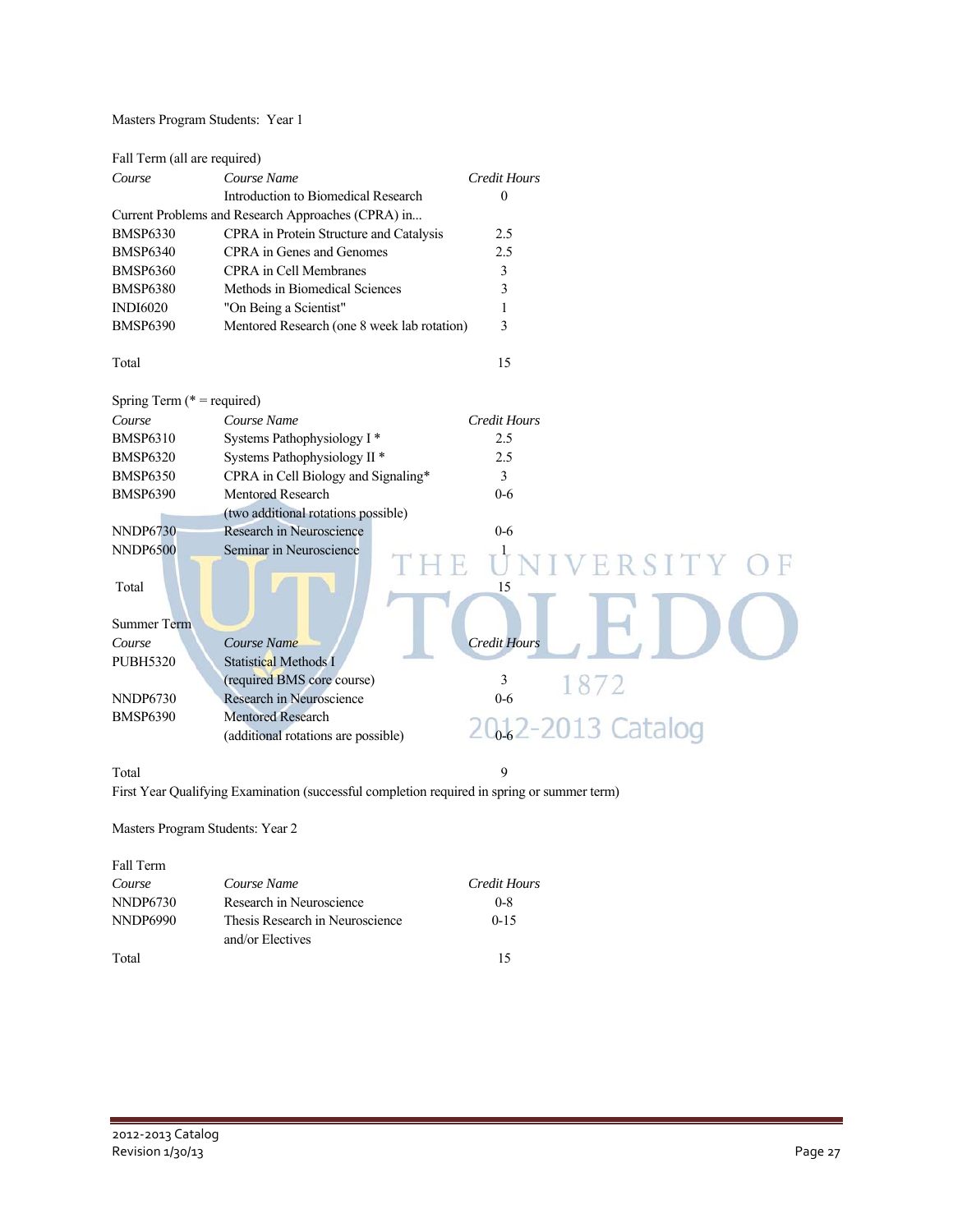| Spring Term     |                                                         |                     |
|-----------------|---------------------------------------------------------|---------------------|
| Course          | Course Name                                             | Credit Hours        |
| <b>NNDP6730</b> | Research in Neuroscience                                | $0 - 8$             |
| <b>NNDP6990</b> | Thesis Research in Neuroscience<br>and/or Electives     | $0 - 15$            |
| Total           |                                                         | 15                  |
| Summer Term     |                                                         |                     |
| Course          | Course Name                                             | <b>Credit Hours</b> |
| <b>NNDP6990</b> | Thesis Research in Neuroscience                         | $0 - 1.5$           |
| Total           |                                                         | 9                   |
|                 | Masters Program Students: Year 3 (if necessary)         |                     |
|                 | Fall/Spring Terms (15 credits each), Summer (9 credits) |                     |
| Course          | Course Name                                             | <b>Credit Hours</b> |
| <b>NNDP6990</b> | Thesis Research in Neuroscience                         | $0-15$              |
| Total           |                                                         | 15                  |

## THE UNIVERSITY OF **Master of Science in Biomedical Sciences: Human Donation Science**

The Human Donation Science Master Degree program is designed to provide entry-level professional preparation for individuals who wish to become an organ procurement transplant coordinator. Organ procurement coordinators facilitate the organ donation process from beginning to end. They are the liaisons between the donor's family, the coroner, the medical and nursing staff, the organ procurement organization and ultimately the transplant surgeon. As a result, coordinators must skillfully and diplomatically deal with a number of issues, agendas and personalities in order to achieve a successful organ transplant.

Entrance requirements/prerequisites:

### 2012-2013 Catalog

- Baccalaureate degree from a school that is accredited by a nationally recognized body for accreditation of postsecondary education.
- Overall grade point average of 3.0 in undergraduate work.
- Submission of online University of Toledo Graduate School Application.
- Three letters of recommendation (using the University of Toledo forms).
- A minimum of two semesters of coursework in the biological sciences, a minimum of two semesters of coursework in chemistry, and one semester of college algebra or higher.
- Satisfactory completion of a course in medical terminology or pass a medical terminology proficiency examination. Candidates who are unable to pass the medical terminology proficiency examination will be required to participate in a self-study program and pass a re-test.
- The Graduate Record Examination (GRE) and TOEFL are only required for international students.
- Interview, if requested.
- Graduate School application fee.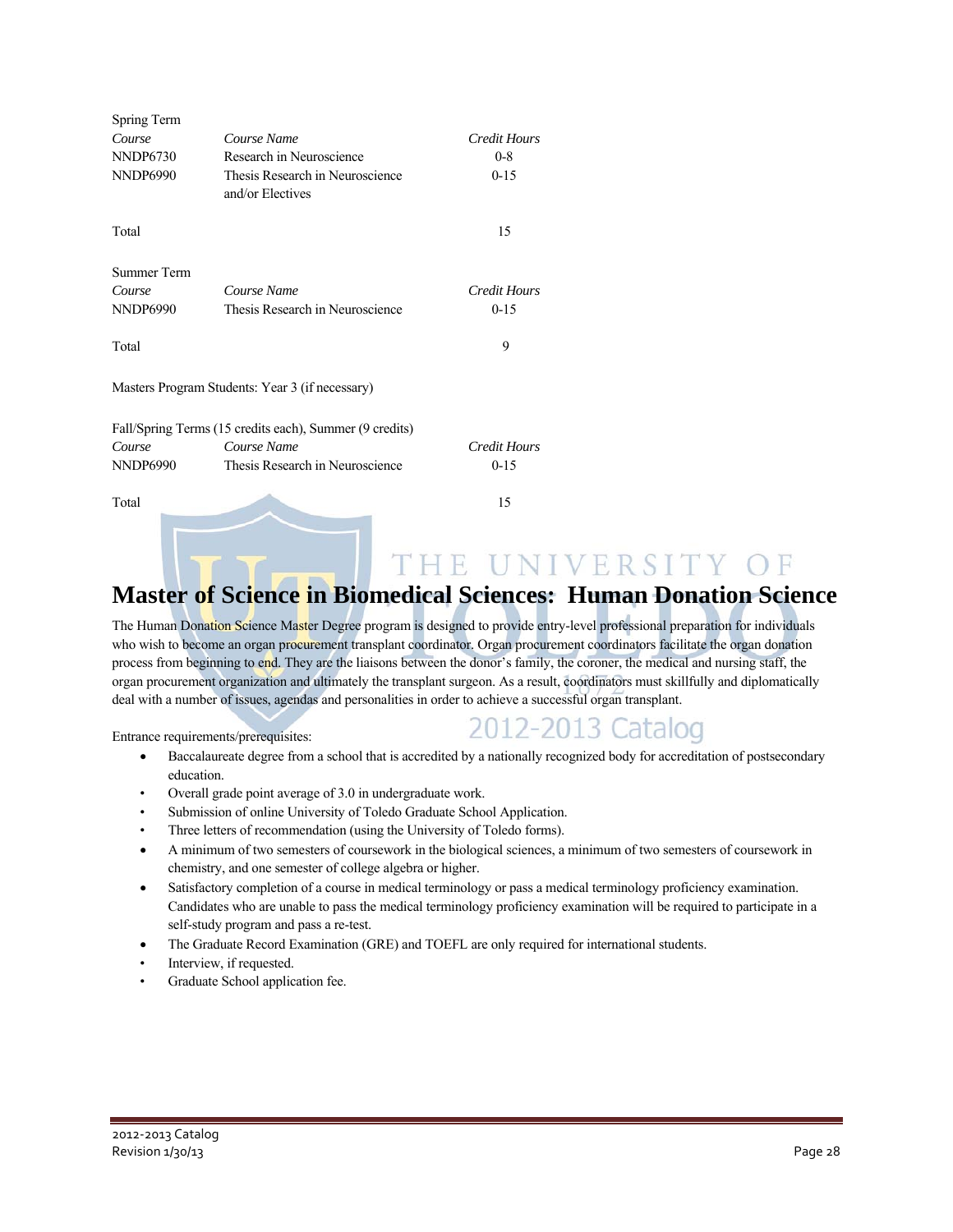| Although not required, shadowing an organ procurement coordinator is highly recommended. |  |  |  |
|------------------------------------------------------------------------------------------|--|--|--|
|                                                                                          |  |  |  |
|                                                                                          |  |  |  |

| Fall Term                  |                                          |                           |
|----------------------------|------------------------------------------|---------------------------|
| Course                     | Course Name                              | <b>Credit Hours</b>       |
| <b>HDSC5010</b>            | Organ Transplant Procurement             | 3                         |
| <b>HDSC5210</b>            | Clinical Foundations Organ Donation      | 8                         |
| <b>HDSC5110</b>            | Clinical Practicum I                     | 4                         |
| Total                      |                                          | 15                        |
| Spring Term                |                                          |                           |
| Course                     | Course Name                              | <b>Credit Hours</b>       |
| <b>HDSC5310</b>            | <b>Clinical Aspects Procurement</b>      | 4                         |
| <b>HDSC5120</b>            | Clinical Practicum II                    | $\overline{c}$            |
| <b>HDSC5020</b>            | Human Donation Science Scholarly Project | 6                         |
| <b>PUBH6000</b>            | <b>Biostatistics</b>                     | 3                         |
| Total                      |                                          | 15                        |
| <b>Summer Term</b>         |                                          |                           |
| Course                     | Course Name                              | <b>Credit Hours</b>       |
| <b>HDSC5130</b>            | Human Donation Science Internship        | 8                         |
| <b>HDSC5410</b>            | Human Donation Science Capstone Seminar  | 2                         |
| Total                      |                                          | 10                        |
| Total Program Credit Hours | THE                                      | L <sub>40</sub> VERSITY O |
|                            |                                          |                           |
|                            | <b>Medical Physics Programs</b>          |                           |
|                            |                                          |                           |

### **Degree Programs**

 MSBS Medical Physics (Diagnostic Imaging Track) MSBS Medical Physics (Radiation Oncology Track)

 (also PhD in Physics and Astronomy with specialization in medical physics in both tracks is offered through the College of Natural Sciences & Mathematics.)

2012-2013 Catalog

### **Accreditations**

 The MSBS program in Medical Physics and the PhD in Physics and Astronomy with specialization in Medical Physics are accredited by the Commission on Accreditation of Medical Physics Educational Programs (www.campep.org).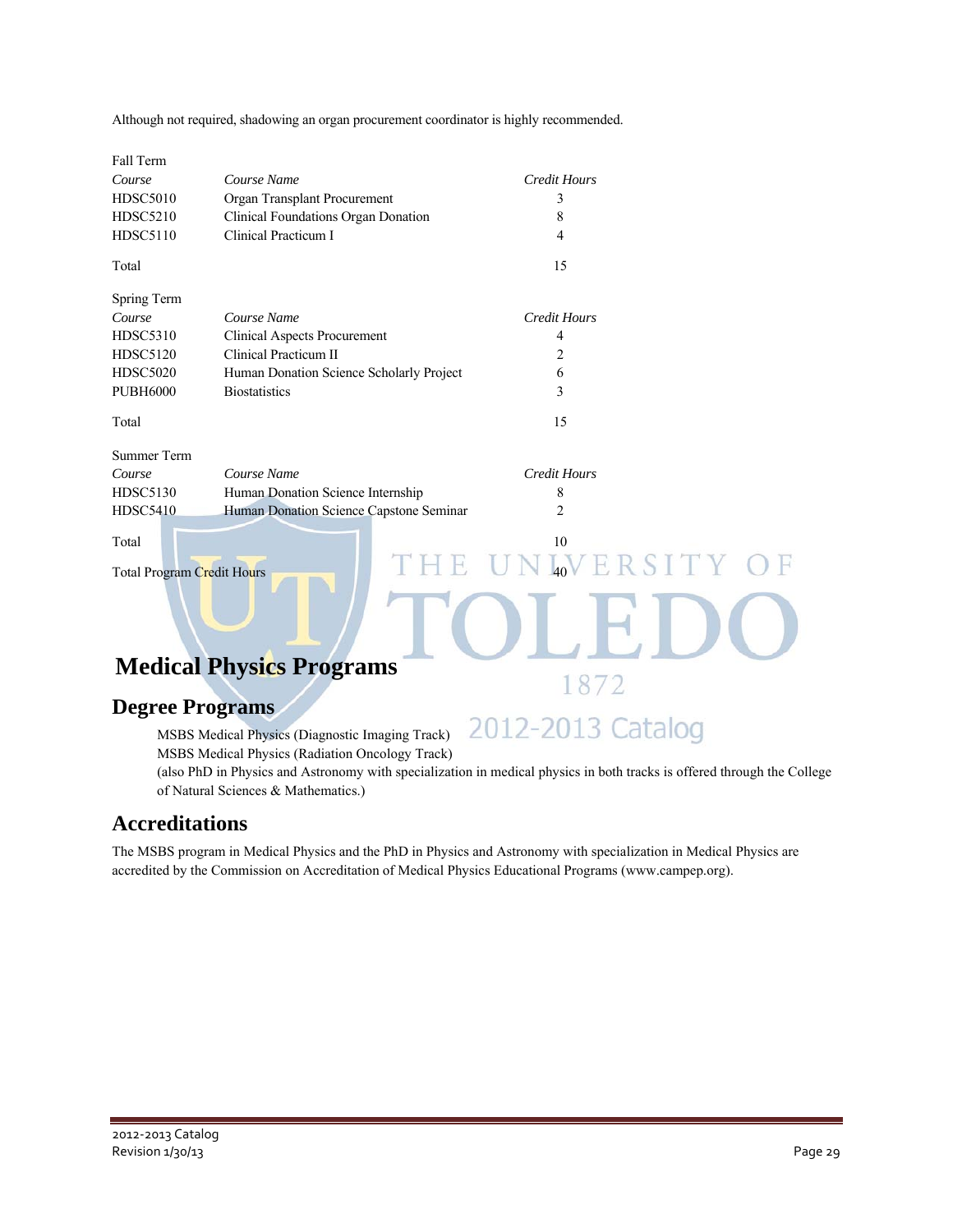## **Master of Science in Biomedical Sciences: Medical Physics**

Programs of study leading to the MSBS degree in Medical Physics are offered by the graduate faculty of the Department of Radiation Oncology and the Department of Radiology. In addition to the basic medical science and radiological physics coursework, a specific course of study is offered in radiation oncology physics or in diagnostic imaging. This course of study includes didactic courses, independent study, and hands-on clinical activity covering the selected discipline, along with specific technical research culminating in a research project or thesis. The graduate program is committed to excellence in scientific education, clinical experience, and research leading to the professional development of highly motivated and dedicated students. In addition to the capability of creative scientific research, the coursework and clinical experience is intended to provide students with the fundamental knowledge and educational requirement for eventually becoming board certified in their area of study by The American Board of Radiology, The American Board of Medical Physics, or other credentialing body.

### **Curriculum:**

The didactic course curriculum includes the following courses in addition to additional special topic courses and clinical training.

|                                                                                  | Medical physics core courses include:                                            |                     |  |
|----------------------------------------------------------------------------------|----------------------------------------------------------------------------------|---------------------|--|
| Course                                                                           | Course Name                                                                      | <b>Credit Hours</b> |  |
| <b>INDI6020</b>                                                                  | "On Being a Scientist" Seminar                                                   |                     |  |
| <b>INDI5150</b>                                                                  | Introduction to Anatomy and Physiology                                           | 6                   |  |
| <b>MPHY6160</b>                                                                  | <b>Radiation Biology</b>                                                         | 4                   |  |
| <b>MPHY6120</b>                                                                  | Radiation Dosimetry I                                                            | 4                   |  |
| <b>MPHY6300</b>                                                                  | <b>Radiation Detection and Measurement</b>                                       | 3                   |  |
| <b>MPHY6200</b>                                                                  | Radiation Protection and Regulation                                              |                     |  |
| <b>MPHY6110</b>                                                                  | Survey of Clinical Radiation Therapy                                             |                     |  |
| <b>MPHY6500</b>                                                                  | Medical Physics Seminar                                                          |                     |  |
| <b>INDI6990</b>                                                                  | <b>Thesis Research</b>                                                           | 10                  |  |
|                                                                                  | Typical course curriculum in Medical Physics - Radiation Oncology track include: |                     |  |
| Course                                                                           | Course Name                                                                      | Credit Hours        |  |
| Radiological Physics                                                             |                                                                                  |                     |  |
| <b>MPHY6130</b>                                                                  | <b>Radiation Dosimetry II</b>                                                    |                     |  |
| <b>MPHY6180</b>                                                                  | Physics of Radiation Therapy                                                     | 2012-2013 Catalog   |  |
| <b>MPHY6190</b>                                                                  | Brachytherapy                                                                    |                     |  |
| <b>MPHY6320</b>                                                                  | Practical Measurements in Radiation Oncology                                     |                     |  |
| Typical course curriculum in Medical Physics - Diagnostic Imaging track include: |                                                                                  |                     |  |
| Course                                                                           | Course Name                                                                      | <b>Credit Hours</b> |  |
| <b>MPHY6040</b>                                                                  | Diagnostic Radiological Physics                                                  | 5                   |  |
| <b>MPHY6060</b>                                                                  | Nuclear Medicine                                                                 | 3                   |  |
| <b>MPHY6860</b>                                                                  | Independent Study in Radiology (CT and MRI)                                      | 2                   |  |
|                                                                                  |                                                                                  |                     |  |

### **Non-thesis option:**

A non-thesis option is available for students who present advanced degrees from previous graduate work which included a scientific thesis or dissertation.

### **PhD track:**

The PhD in Physics with Concentration in Medical Physics: Please refer to the College of Natural Sciences Catalog for additional information regarding this program, and specifically, the Department of Physics and Astronomy section for admission and degree requirements.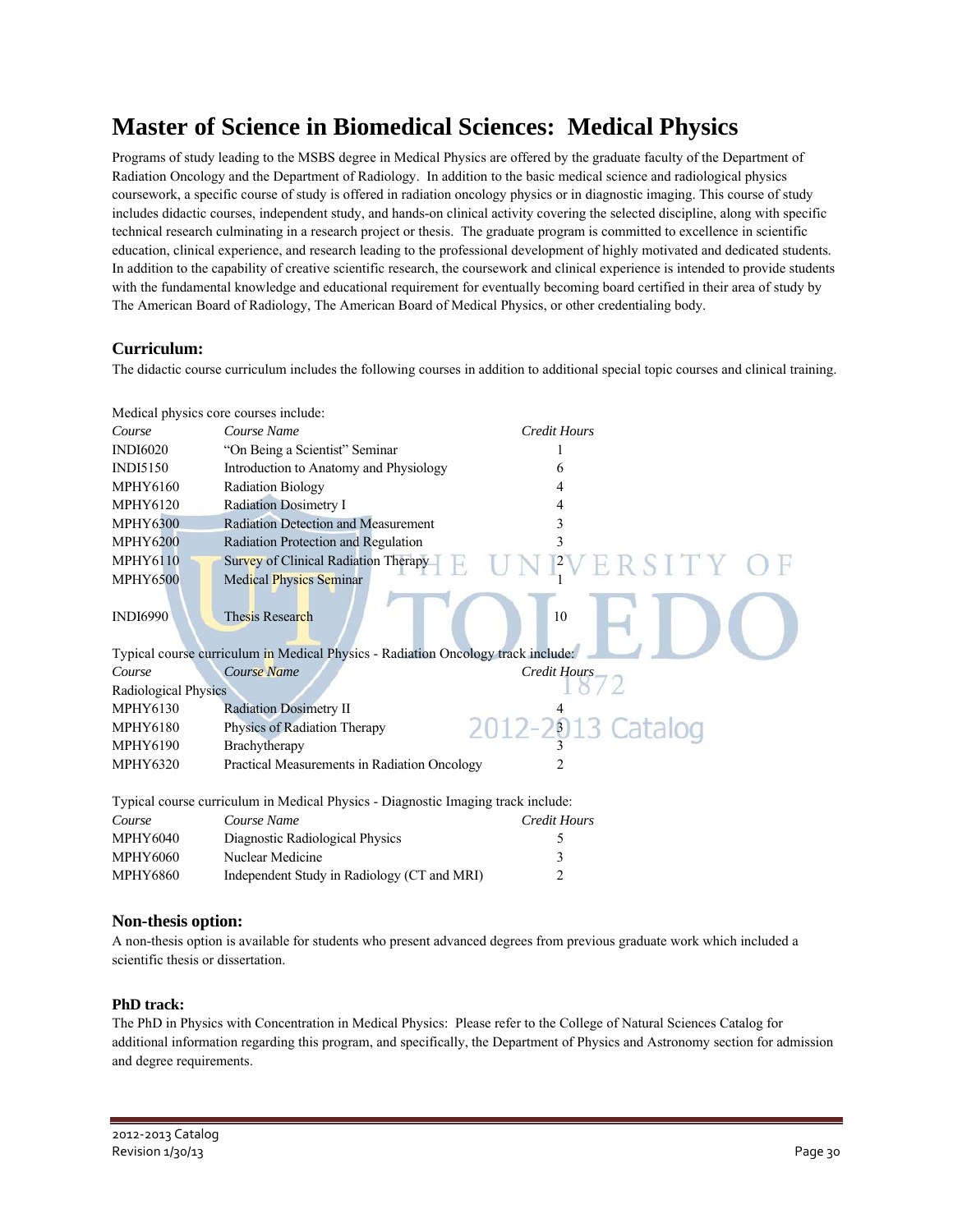### **Research Facilities**

The Department of Radiation Oncology has access to a variety of computer systems for radiation oncology treatment planning, programming, and image analysis. A wide range of radiation measuring equipment is available, including a full range of dosimetry and quality control test equipment, Wellhoffer computerized beam scanning system, an array of ionization chambers, packages for film dosimetry and analysis, oscilloscopes, and test phantoms. Also available are multichannel analyzer scintillation detectors, autogamma, and liquid scintillation counters, diode, thermoluminescent dosimetry systems, and scanner for chromic film dosimetry system.

The facility provides ample accessibility to clinical equipment. Clinical radiation oncology systems include two fully equipped SL25 linear accelerators of the precise series, used for external electron and x-ray beam radiation oncology, a Ximatron x-ray simulator, Varian high dose rate brachytherapy (HDR). In addition to HDR brachytherapy, The University of Toledo offers a range of low dose rate (LDR) modalities such as prostate seed implant, other sealed radioactive source implants as well as radiopharmaceutical therapy procedures. Besides being a leader in intra-operative Radiation Oncology, the University of Toledo provides IMRT, and IGRT treatment planning, conventional 3D conformal external beam radiotherapy, and stereotactic neurologic radiosurgery capabilities with inverse planning arc modulation technology.

The Department of Radiology maintains and provides access to a full range of clinical diagnostic imaging systems. These include two computed tomography (CT) scanners (a Toshiba 64 slice, a Toshiba 16 slice), and two magnetic resonance imaging (MRI) systems with fast scanning, vascular imaging and functional imaging capabilities (a 3T General Electric Signa HDX system and a 1.5T Siemens Espree system). Several single photon emission computed tomography (SPECT) systems nuclear medicine imaging systems including a GE Hawkeye SPECT/CT system as well as contract mobile services for PET/CT (positron emission tomography) imaging. Mammography x-ray imaging includes film/screen, digital, and dedicated biopsy systems. General radiography uses both direct digital and computed radiography cassette systems, and fluoroscopy and cardiovascular imaging consist of both image intensified and direct digital detectors. Fully integrated picture archiving and communications system (PACS) is used for all imaging, and Terarecon image processing workstation and network system used for 3D and advanced image processing.

## **Master of Science in Biomedical Sciences: Medical Science**

The primary goal of this program is to educate and train graduate students who have completed all prerequisites required for medical school but wish to enhance their understanding of the biological sciences and potentially improve their academic credentials for applying to medical school. Strong applicants for medical school are students who typically have an excellent overall and science grade point average (GPA), strong scores on the Medical College Admissions Test (MCAT), strong letters of recommendation and very good interpersonal skills. Students with strong overall credentials, but who need additional opportunity to demonstrate their ability to master challenging coursework will benefit from this program.

In the MSBS-Medical Sciences program, students will have the opportunity to complete coursework with medical students (being graded on the same scale), participate in other graduate college courses, and design, perform and present their own scholarly project. This curriculum will provide foundational information for continued study in the medical school curriculum. Students completing this program with strong academic performance, as indicated by high GPAs, will have confirmed their ability to perform in the medical school curriculum, and therefore greatly strengthen their overall admission package. Students enrolled in the program are guaranteed an interview for medical school at the University of Toledo, College of Medicine & Life Sciences. Students who successfully complete the program will also be awarded the Master of Science in Biomedical Sciences degree (MSBS). Completion of this degree is a requirement, but not a guarantee of admission into the Doctor of Medicine (MD) degree program at the University of Toledo College of Medicine & Life Sciences. If you have previously applied to the MD degree program at the University of Toledo College of Medicine & Life Sciences, and wish to re-apply after completing the MSBS-MS program, you will need to submit a new application to the medical school.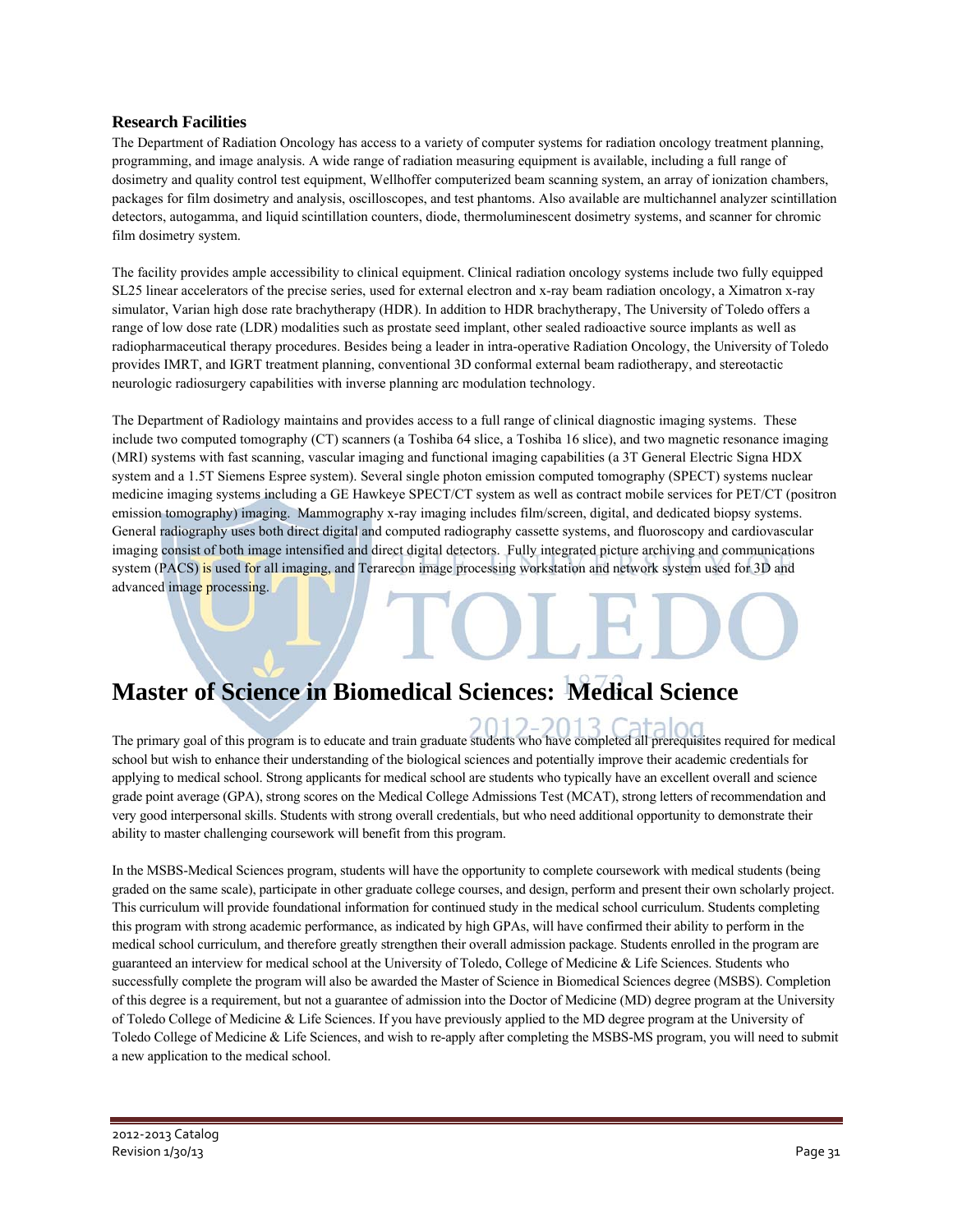- Applicant must be a U.S. Citizen or Permanent Resident
- Baccalaureate degree from an accredited college or university
- All prerequisites required for medical school must be completed prior to admission into the MSBS-MS program
	- o Official MCAT score (25 or higher is recommended)
	- o Official undergraduate transcripts confirming degree submitted directly to the College of Graduate Studies
- GPA of 3.0 or greater is recommended
- Three letters of recommendation
	- o Committee recommendation letters are accepted with all signatures
	- o Recommendation letters must include your full name
- Personal statement
	- o Personal Statements submitted from medical school admission are not accepted. A new career goals personal statement is required for MSBS-MS admission.
	- o Personal Statements must include your full name
- University of Toledo College of Graduate Studies online application
	- o Application Fee submitted at the time of online application
	- o Please note: If you have already applied to the University of Toledo Medical School you must submit written authorization to the College of Graduate Studies in order for your medical school file to be accessed. Please do not make this request until you have submitted your application and fee.

| Fall Term          |                                                |
|--------------------|------------------------------------------------|
| Course             | Course Name<br><b>Credit Hours</b>             |
| <b>INDI5200</b>    | <b>Cellular and Molecular Biology</b><br>11    |
| <b>INDI5250</b>    | Human Physiology                               |
| <b>PUBH6000</b>    | UNIVERSITY OF<br>E.<br><b>Biostatistics</b>    |
| Total              | 17                                             |
| Spring Term        |                                                |
| Course             | <b>Credit Hours</b><br>Course Name             |
| <b>INDI5550</b>    | Anatomy and Pathophysiology<br>3<br>1872       |
| <b>INDI6020</b>    | "On Being a Scientist"                         |
| <b>NERS5810</b>    | Neuroscience                                   |
| PHYA6600           | 2012-2013 Catalog<br><b>Research Practicum</b> |
| <b>PUBH6010</b>    | Public Health Epidemiology<br>3                |
| Total              | 14                                             |
| <b>Summer Term</b> |                                                |
| Course             | Course Name<br><b>Credit Hours</b>             |
| <b>INDI6980</b>    | 9<br><b>Scholarly Project</b>                  |
|                    |                                                |
| Total              | 9                                              |
| Program Total      | 40                                             |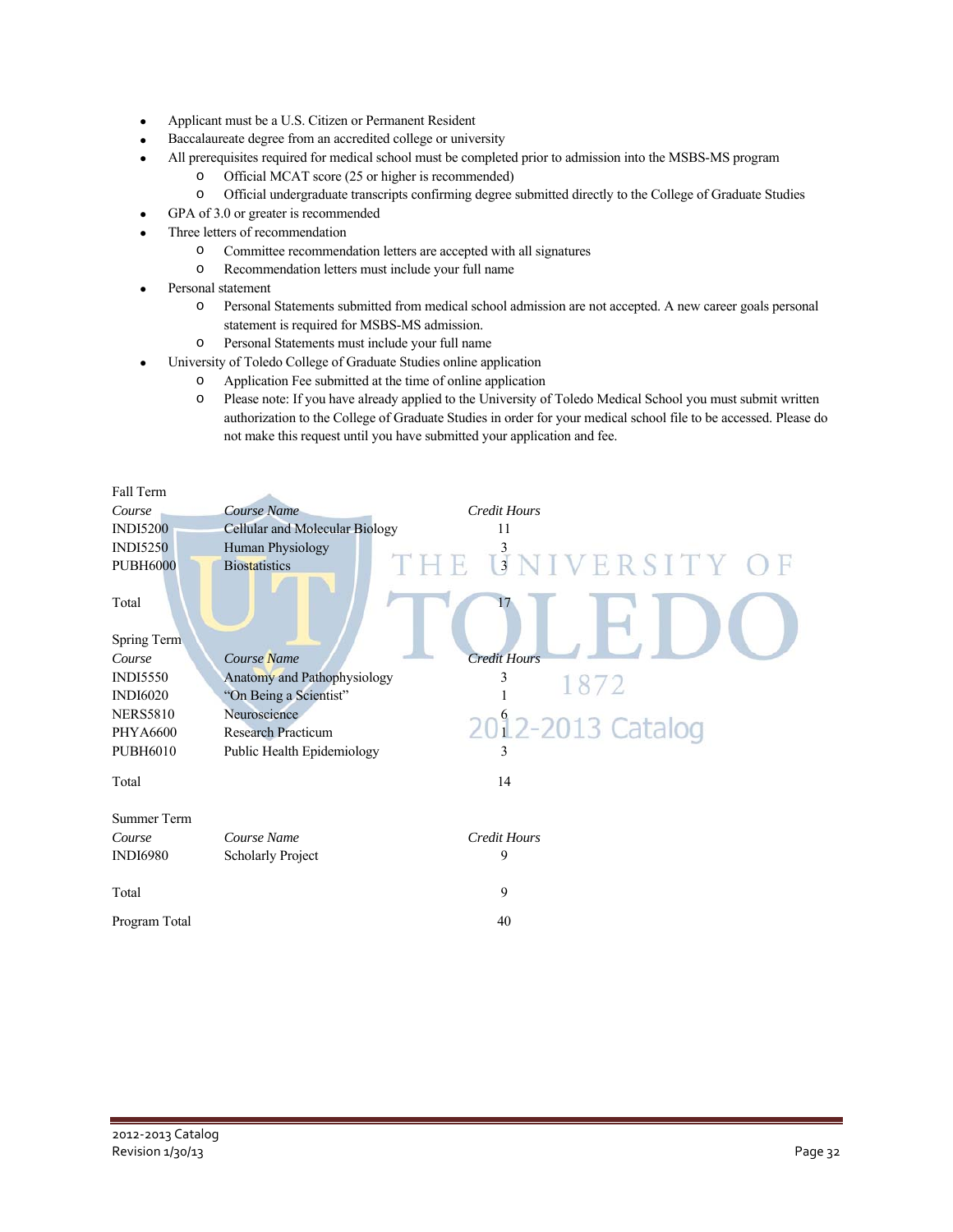## **Master of Science in Biomedical Sciences: Oral Biology**

### **Department of Dentistry**

*Michael Nedley, D.D.S., chair* 

The oral biology program is restricted to Pediatric Dentistry Residents who are completing their training at the University of Toledo, College of Medicine & Life Sciences and UTMC. The program's curriculum is designed specific to each Dental Resident and students should consult with their advisor to create their specific Plan of Study.

| Fall Year 1     |                                                 |                       |
|-----------------|-------------------------------------------------|-----------------------|
| Course          | Course Name                                     | <b>Credit Hours</b>   |
| <b>DENT6010</b> | Growth and Development                          | 1.0                   |
| <b>DENT6020</b> | Pharmacology I                                  | 0.5                   |
| <b>DENT6030</b> | Dento-alveolar Trauma I                         | 0.5                   |
| <b>DENT6040</b> | Conscious Sedation I                            | 2.0                   |
| <b>DENT6050</b> | <b>Clinical Pediatric Dentistry</b>             | 2.0                   |
| <b>DENT6060</b> | Principles of Behavior &                        |                       |
|                 | Communicative Management                        | 2.0                   |
| <b>DENT6070</b> | Pediatric Dentistry Literature Review           | 0.5                   |
| <b>DENT6170</b> | Clinical Pediatric Dentistry Clinic             | 2.5                   |
| <b>INDI6980</b> | <b>Scholarly Project</b>                        | 2.0                   |
| <b>PUBH6000</b> | <b>Biostatistics</b>                            | 3.0                   |
|                 |                                                 |                       |
| Total           | H,                                              | IVERSITY<br>16        |
|                 |                                                 |                       |
| Spring Year 1   |                                                 |                       |
| Course          | Course Name                                     | <b>Credit Hours</b>   |
| <b>DENT6050</b> | <b>Clinical Pediatric Dentistry</b>             | 2.0                   |
| <b>DENT6070</b> | Pediatric Dentistry Literature Review           | 0.5                   |
| <b>DENT6080</b> | Anatomy and Embryology of the Head and Neck 1.0 |                       |
| <b>DENT6090</b> | <b>Current Concepts in Dental Microbiology</b>  | 1872<br>1.0           |
| <b>DENT6120</b> | Pharmacology II                                 |                       |
| <b>DENT6130</b> | Dento-alveolar Trauma II                        | $0.52 - 2013$ Catalog |
| <b>DENT6140</b> | Conscious Sedation II                           | 2.0                   |
| <b>DENT6170</b> | Clinical Pediatric Dentistry Clinic             | 5.5                   |
| <b>INDI6980</b> | <b>Scholarly Project</b>                        | 2.0                   |
|                 |                                                 |                       |
| Total           |                                                 | 15                    |
|                 |                                                 |                       |
| Summer Year 1   |                                                 |                       |
| Course          | Course Name                                     | <b>Credit Hours</b>   |
| <b>DENT6070</b> | Pediatric Dentistry Literature Review           | 0.5                   |
| <b>DENT6100</b> | Pediatric Medicine Lecture                      | 2.0                   |
| <b>DENT6110</b> | Oral Health Policies                            | 2.0                   |
| <b>DENT6170</b> | Clinical Pediatric Dentistry Clinic             | 4.5                   |
| <b>INDI6980</b> | <b>Scholarly Project</b>                        | 2.0                   |
|                 |                                                 |                       |
| Total           |                                                 | 11                    |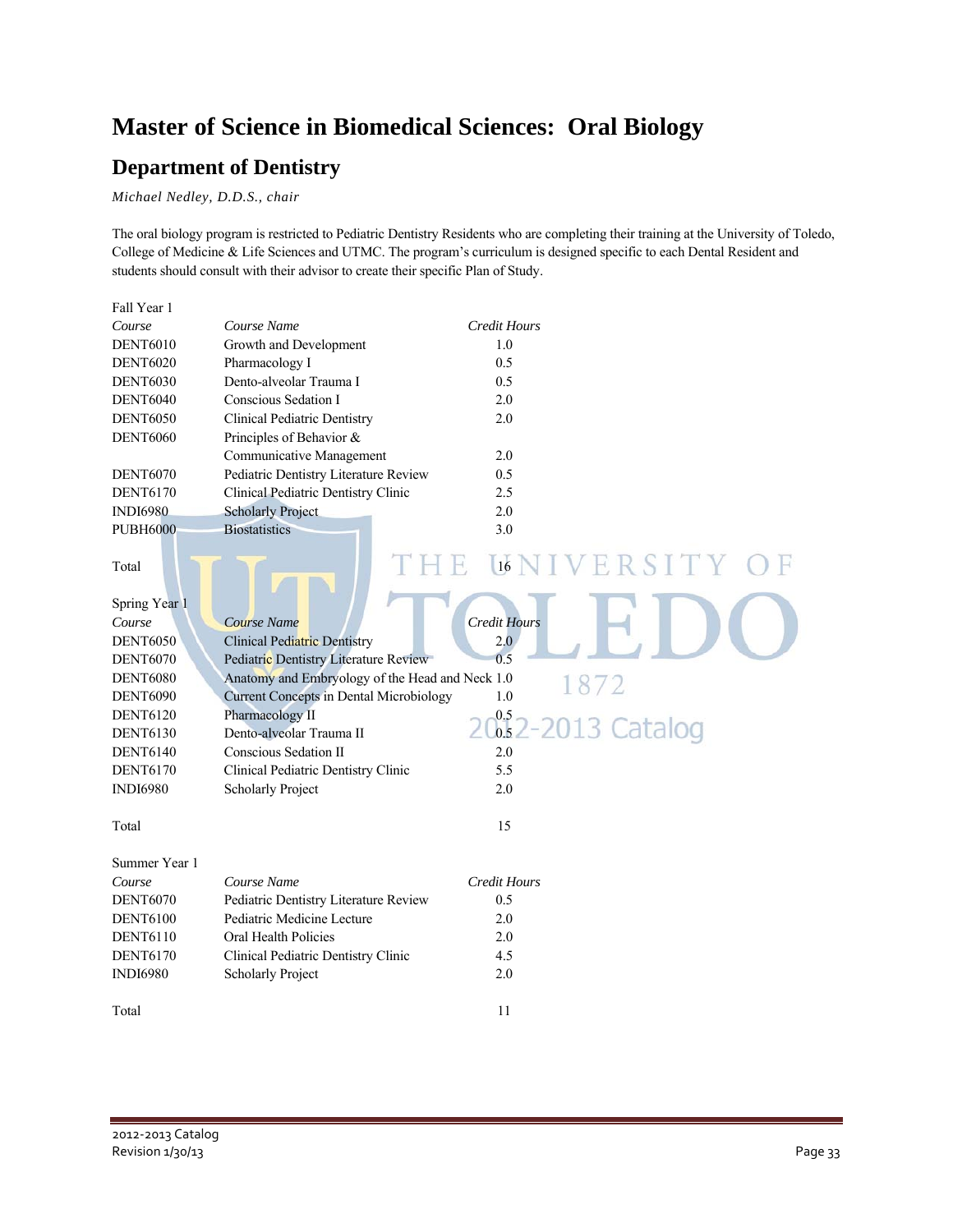| Fall Year 2     |                                              |              |
|-----------------|----------------------------------------------|--------------|
| Course          | Course Name                                  | Credit Hours |
| <b>DENT6070</b> | Pediatric Dentistry Literature Review        | 0.5          |
| <b>DENT6100</b> | Pediatric Medicine Lecture                   | 2.0          |
| <b>DENT6110</b> | Oral Health Policies                         | 2.0          |
| <b>DENT6150</b> | American Board of Pediatric Dentistry Review | 1.0          |
| <b>DENT6160</b> | <b>Special Care Dentistry</b>                | 2.0          |
| <b>DENT6170</b> | Clinical Pediatric Dentistry Clinic          | 5.5          |
| <b>INDI6980</b> | <b>Scholarly Project</b>                     | 2.0          |
| Total           |                                              | 15           |
| Spring Year 2   |                                              |              |
| Course          | Course Name                                  | Credit Hours |
| <b>DENT6100</b> | Pediatric Medicine Lecture                   | 2.0          |
| <b>DENT6150</b> | American Board of Pediatric Dentistry Review | 1.0          |
| <b>DENT6170</b> | Clinical Pediatric Dentistry Clinic          | 7.0          |
| <b>DENT6200</b> | Oral Pathology                               | 2.0          |
| <b>INDI6020</b> | "On Being a Scientist"                       | 1.0          |
| <b>INDI6980</b> | <b>Scholarly Project</b>                     | 2.0          |
|                 |                                              |              |

Total 15

THE UNIVERSITY OF

1872

2012-2013 Catalog

## **Master of Science in Biomedical Sciences: Orthopedic Sciences**

### **Department of Orthopedic Surgery**

*Nabil Ebraheim, M.D., chair* 

Master of Science in Biomedical Sciences (MSBS)

Track Name: Orthopedic Sciences

The Orthopedic Sciences track in the Biomedical Sciences Graduate Education Program at the University of Toledo College of Medicine & Life Sciences provides broad basic science research training and clinical research background for the next generation of research scientists and clinicians to improve the quality of human life. The program offers Master of Science in Biomedical Sciences (MSBS) only or in combination with the Medical degree (MD/MSBS).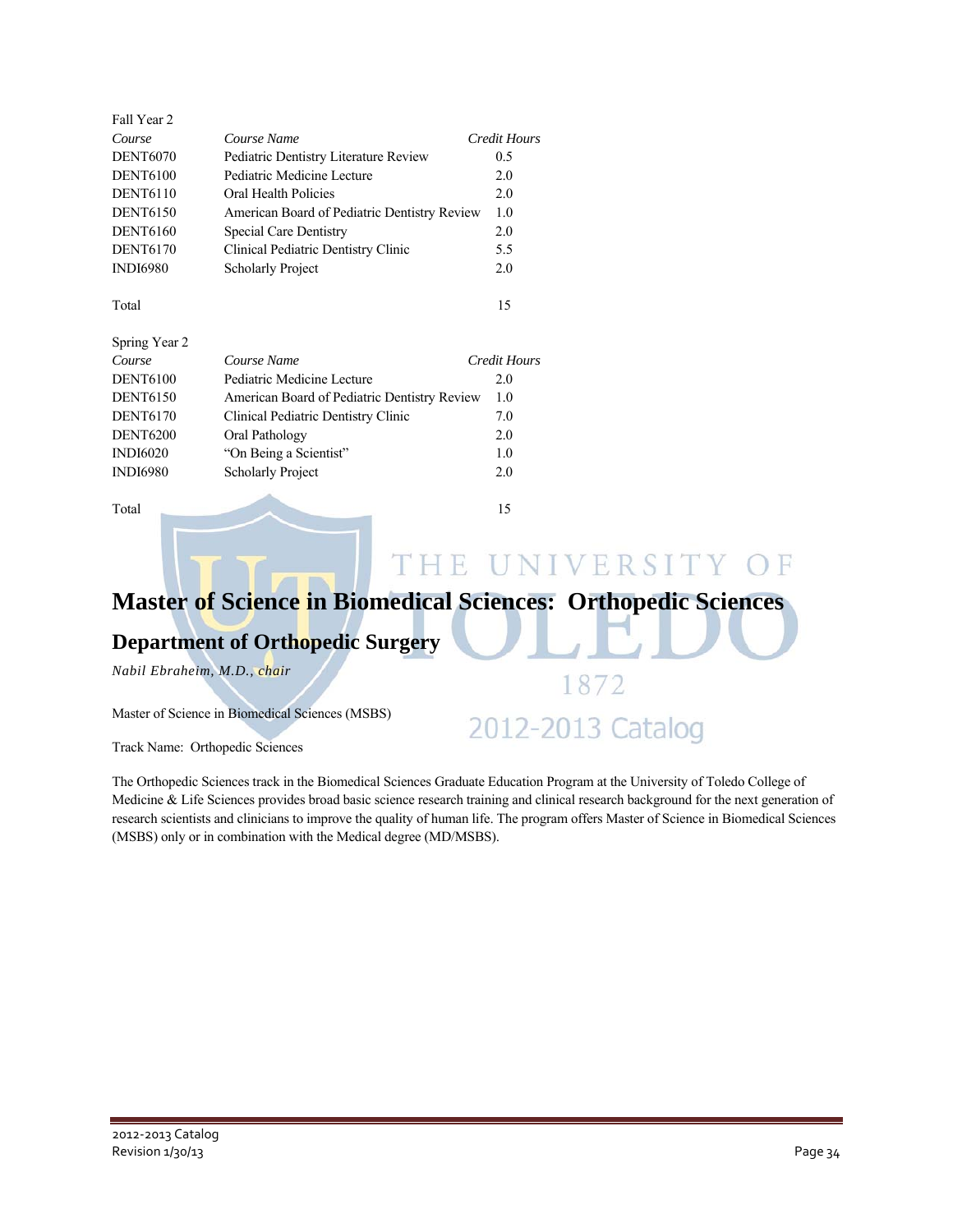Research in Orthopedic Sciences at the University of Toledo College of Medicine & Life Sciences covers a broad spectrum of topics including:

- Biomechanics
- Biomineralization
- Bone diseases
- Bone tissue engineering and regenerative medicine
- Hand and foot disorders
- Hip and knee replacements
- Spinal injuries and disorders
- Sports medicine
- Stem cell technologies
- Trauma/fixation

Internationally recognized faculty members in these areas are well-funded by extramural grant agencies including both federal and industrial. Modern research laboratories in the Orthopedic Sciences are well-equipped to apply state-of-the-art technologies in bone biology, bone tissue engineering, and biomechanices.

Please e-mail questions, comments and suggestions to Orthopedic Sciences track director Dr. Nabil Ebraheim (nabil.ebraheim@utoledo.edu).

The Department of Orthopedic Surgery offers graduate-level courses through the Masters of Science in Biomedical Sciences program at the University of Toledo. This is a 2-year program consisting of classes, seminars, and research. The students work with Dr. Nabil Ebraheim, chairman of the department of Orthopedic Surgery, and Dr. Vijay Goel, chairman of the Bioengineering department. Each student picks a research topic for his/her thesis, works on the thesis, and finally defends the thesis in front of a panel of faculty.

1872

Our unique partnership with the Department of Bioengineering on the Main Campus of The University of Toledo allows our researchers and physicians to have access to not only lab and research facilities, but also to the expertise of scientists in the biomechanics field.

Currently offered courses include:

| Course          | Course Name                                  | Credit Hours   |
|-----------------|----------------------------------------------|----------------|
| <b>ORTH5600</b> | Physical Examination of the                  |                |
|                 | Musculoskeletal System                       | 1              |
| <b>ORTH5700</b> | Orthopedic X-ray Conference                  | $\mathfrak{D}$ |
| <b>ORTH5800</b> | <b>Bone Physiology</b>                       | 3              |
| <b>ORTH5850</b> | <b>Sports Medicine</b>                       | 3              |
| <b>ORTH5900</b> | Orthopedic Biomechanics I                    | 3              |
| <b>ORTH5910</b> | Orthopedic Biomechanics II                   | 3              |
| <b>ORTH5920</b> | Orthopedic Biomechanics III                  | 3              |
| <b>ORTH6500</b> | Orthopedic Basic Science Seminar             | 3              |
| <b>ORTH6550</b> | Journal Paper Review in Orthopedic Science   |                |
| <b>ORTH6730</b> | Research in Orthopedic Science               | 4              |
| <b>ORTH6910</b> | Independent Study (Orthopedic Trauma)        |                |
| <b>ORTH6920</b> | Independent Study (Spine)                    |                |
| <b>ORTH6930</b> | Independent Study (Orthopedic Biomechanics)  | 3              |
| <b>ORTH6940</b> | Independent Study (Orthopedic Anatomy)       |                |
| <b>ORTH6950</b> | Independent Study (Orthopedic Radiology)     | 3              |
| ORTH6960        | Independent Study (Upper Extremity and Hand) | 3              |
| <b>ORTH6990</b> | <b>Thesis Research</b>                       | 10             |
| Total           |                                              | 39             |
|                 |                                              |                |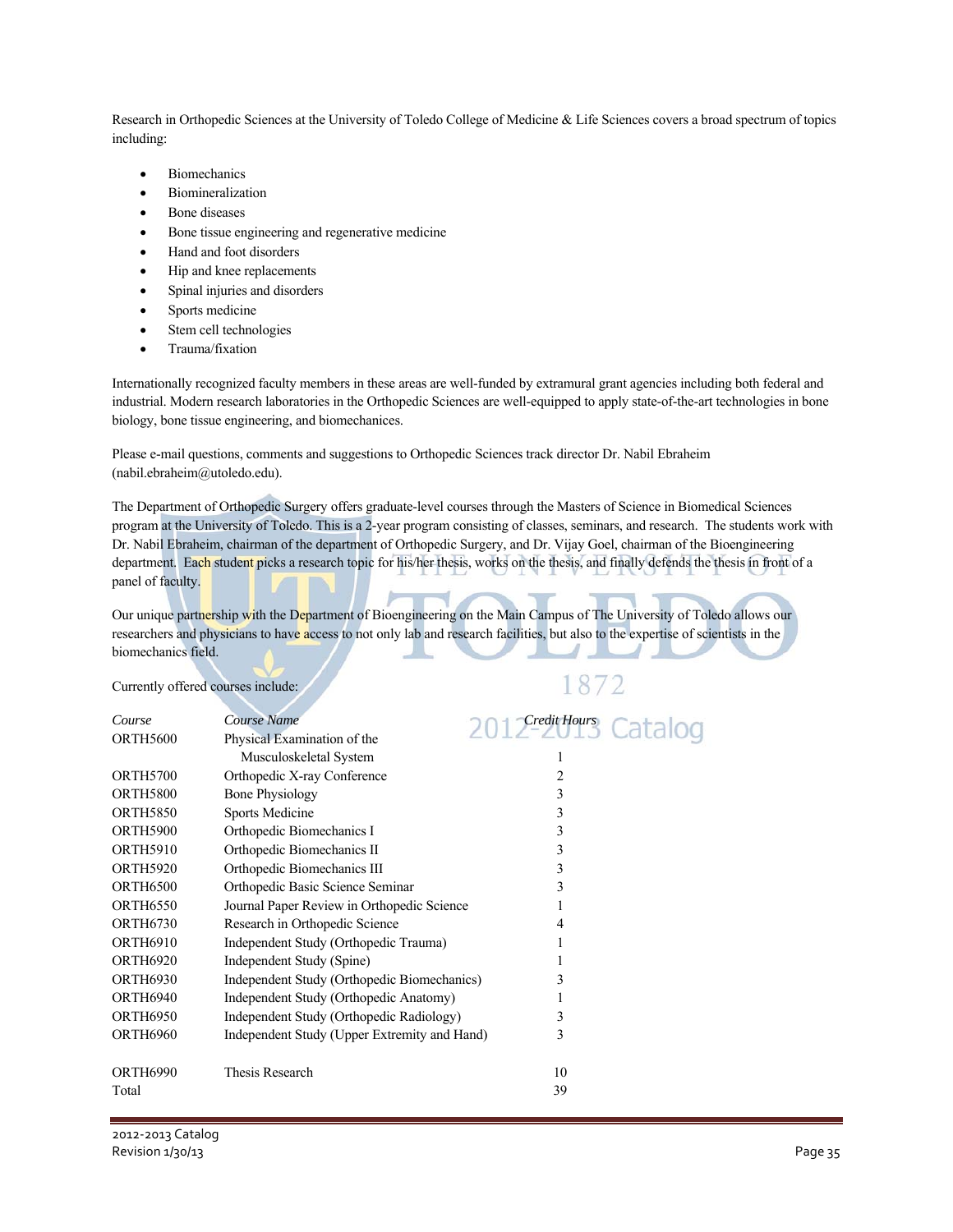## **Department of Physician Assistant Studies**

## **Master of Science in Biomedical Science: Physician Assistant Studies**

*Patricia A. Hogue, Ph.D., PA-C., chair* 

### **Accreditation**

The University of Toledo Physician Assistant Program is fully accredited by the Accreditation Review Commission on Education for the Physician Assistant, Inc. (ARC-PA). Graduates of accredited programs are eligible to take the national certifying examination offered by the National Commission on Certification of Physician Assistants (NCCPA). Most states require certification in order to practice.

### **Masters Programs**

Physician Assistants (PAs) are health care professionals, prepared and licensed to practice medicine with physician supervision. Within the physician/PA relationship, PAs exercise autonomy in decision-making and provide a wide range of diagnostic and therapeutic services. The role of the Physician Assistant includes provision of primary and specialty care in medical and surgical practices located in rural, urban or suburban areas. Physician Assistant practice is patient care centered but may include education, research and administration duties. The American Academy of Physician Assistants (AAPA) is the national organization that represents graduate PAs. The Student Academy of the American Academy of Physician Assistants (SAAAPA) serves the interests of PA students. The University of Toledo PA Program is a member of the Physician Assistant Education Association (PAEA), which is the national organization representing Physician Assistant education.

### **Master of Science in Biomedical Science: Physician Assistant Studies**

The University of Toledo (UT) Physician Assistant Program is a graduate entry-level professional course of study enabling individuals who hold baccalaureate degrees to become PAs. The program is designed to prepare graduates for primary care practice with emphasis placed on both service to medically under-served populations and the team approach to the delivery of health care. The program integrates graduate level critical thinking and analysis, problem solving, scientific inquiry, self-directed learning and the effective use of modern technology for professional practice that includes elements of research, leadership, education and continued professionalization of the physician assistant occupation.

### Admission Requirements

The Physician Assistant Program will admit students each Fall Semester only.

To be considered for the Physician Assistant Program, candidates must comply with all of the following: The completion of all admission requirements to CASPA (https://portal.caspaonline.org/) by OCTOBER 1. CASPA will be available once the next cycle of application opens.

- CASPA submissions must include: • Completed and signed application form
	-
	- Application fee
	- Two letters of recommendation
	- Transcripts for all colleges/universities attended
	- In addition, candidates must complete the supplementary application online and pay the associated application fee.

Applicants to the University of Toledo PA Program must be citizens or permanent residents of the United States. Applicants who have completed any of their previous undergraduate or graduate training internationally must fulfill the requirements of the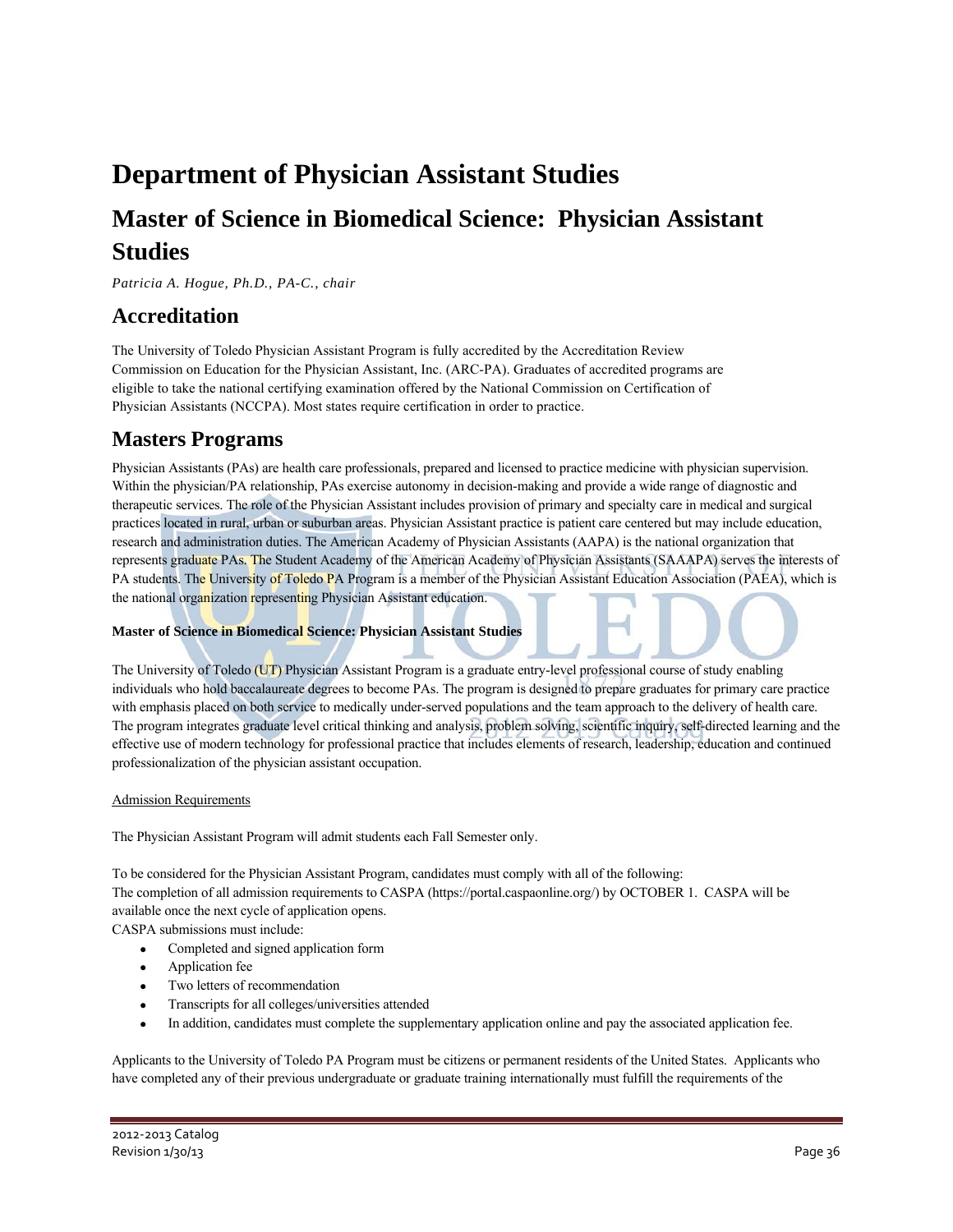University of Toledo, College of Graduate Studies for international students, available on the College of Graduate Studies website at www.utoledo.edu/graduate. The University of Toledo PA Program requires applicants to provide foreign transcript evaluation from one of the accepted credential evaluation agencies: ECE or WES. The evaluation will be at the applicant's expense. In addition to the requirement for regular admission, all students from non-English speaking countries must achieve satisfactory scores on the Test of English as a Foreign Language (TOEFL) (unless the international applicant has graduated from a US accredited college or university). All international applicants must also demonstrate that they have adequate financial resources for their graduate education before they can be admitted. The TOEFL score requirements and a copy of the financial statement form are available for viewing at the College of Graduate Studies website at www.utoledo.edu/graduate.

Applicants must have earned a Bachelor level degree with a cumulative 3.00 grade point average to be competitive AND to qualify for financial aid. The Bachelor level degree must be completed by June 15, 2012 for those applying for entry into the University of Toledo PA class that matriculates (begins the program) in August, 2012.

The following Minimum Prerequisites must be completed with a grade of B- or better:

- 1. Human Anatomy (Lab recommended)
- 2. Human Physiology (Lab recommended)
- 3. Inorganic/General Chemistry with Lab
- 4. Organic Chemistry with Lab
- 5. Microbiology with Lab
- 6. Introductory Psychology, or upper-level Psychology
- 7. Additional Psychology Course (Lifespan Psychology recommended)
- 8. College Algebra, or higher mathematics
- 9. Medical Terminology (minimum 1 credit hour or pass a medical terminology test)

#### Notes about Admission Requirements:

Each prerequisite course above must consist of at least three (3) SEMESTER credit hours (unless otherwise noted). All coursework identified above must be current within eight (8) years of admission to the program. The deadline for finishing prerequisite coursework for the class entering in August, 2012 is June 15, 2012. These are minimum program requirements. All prerequisites must be completed with a grade of B- or better. For courses where separate grades are assigned for lecture and laboratory sections, the candidate must receive a grade of B- or better for BOTH lecture and lab. For applicants enrolled at institutions that use a QUARTER system, credit hours are converted such that five  $(5)$  quarter hours  $\equiv$  three  $(3)$  semester hours.

In addition to the above minimum requirements, preference will be given to applicants that have earned a B- or better in any of the following advanced healthcare and science-related undergraduate or graduate courses, including but not limited to: genetics, biochemistry, immunology, physics, psychology, physiology, pathophysiology, pharmacology or mathematics.

2012-2013 Cataloo

A candidate with less than a 3.0 undergraduate GPA may be considered for admission with regular student status only if he/she has completed at least 10 semester hours (15 quarter hours) of applicable coursework at the graduate level and has a minimum GPA of 3.0 in these courses.

Formal healthcare experience and/or shadowing of PAs or other healthcare providers is not required. Candidates with formal health care experience must submit copies of any license, registration, or certification related to that field.

Prior to matriculation, candidates must present evidence that they are currently trained in basic cardiopulmonary resuscitation (CPR) according to American Heart Association standards. This training must be maintained throughout the program of study. Candidates must demonstrate proof of prior Medical Terminology Course with a grade of B- or better or pass a proficiency exam administered prior to matriculation.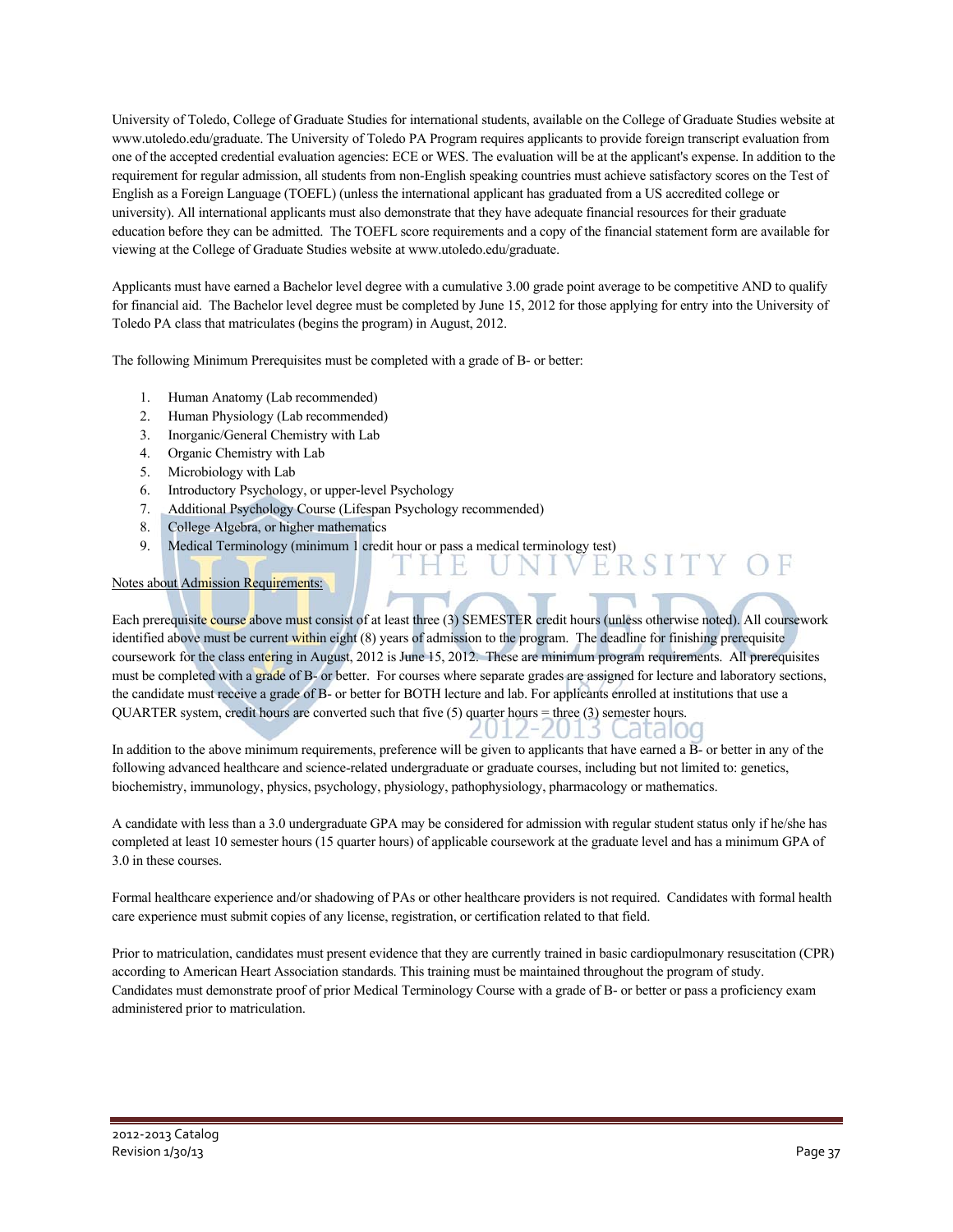Preference will be given to current Ohio residents, graduates of The University of Toledo, non-traditional and diverse applicants and those with significant health care experience.

The University of Toledo PA Program does not provide advanced placement or advanced standing for any students.

#### Selection Process:

Candidates for interviews will be selected from those with completed applications (both CASPA and the University of Toledo PA Supplemental Application Form) who meet the minimum entrance requirements. Interviews typically occur in January and February. The selection process is highly competitive and merely meeting minimum entrance requirements does not guarantee an interview or admission to the program. Formal patient contact experience is not a requirement for entrance. There are many factors involved in the selection process, including but not limited to: cumulative undergraduate (or completed graduate) grade point average, cumulative science grade point average, personal experiences, writing sample, reference letters, familiarity with the PA profession and the University, problem solving and teamwork.

Based upon a point scoring system with holistic consideration of each candidate, the Admissions Committee may recommend one of the following:

Acceptance: Candidates with the highest scores (based upon the candidate's completed CASPA application and interviews) will be recommended to the University of Toledo, College of Graduate Studies for acceptance. The number of candidates recommended for acceptance will be determined annually by the PA Program class size. For the academic year starting in August, 2012, the program expects to accept 40 students. Following interviews, candidates are informed of acceptance in March.

Alternate/Waiting List: A limited number of candidates will be listed as alternates and will be notified of this admission status. Candidates not admitted from the alternate list must reapply if they wish to be considered for the following year. Following interviews, candidates are informed of alternate status in March and April.

Non-Acceptance: Candidates not accepted will be notified in writing. Candidates wishing to be considered for the following year must reapply. Candidates not accepted are informed in April and May.

### Admission Criteria for "Provisional" Status:

An applicant must complete the general admission requirements specified above. Circumstances which may result in a provisional admission include: <u> 2012-2013 Catalog</u>

- An applicant with a Bachelor's degree in progress (must be completed by June 15, 2012). An official transcript with the degree posted must be received prior to matriculation into the program.
- An applicant with an undergraduate cumulative grade point average (GPA) less than 3.0 may be admitted with provisional status. Students must achieve a 3.0 in graduate study at University of Toledo by the completion of 15 semester hours or may be subject to dismissal. In the past, candidates with undergraduate GPAs less than 3.0 have not been competitive unless they have demonstrated academic achievement through the completion of a relevant graduate level degree program.
- An applicant who has any prerequisite courses to complete at the time of application may be admitted with provisional status, with a clear understanding that remaining prerequisites must be satisfactorily (grade of B- or better) completed prior by June 15, 2012 for matriculation into the Program. Official transcripts or other appropriate documentation will be required.
- Candidates who are unable to pass the medical terminology proficiency examination will be required to participate in a self-study program and retest or satisfactorily complete a medical terminology course at an accredited college or university prior to matriculation in Fall courses.

### 1872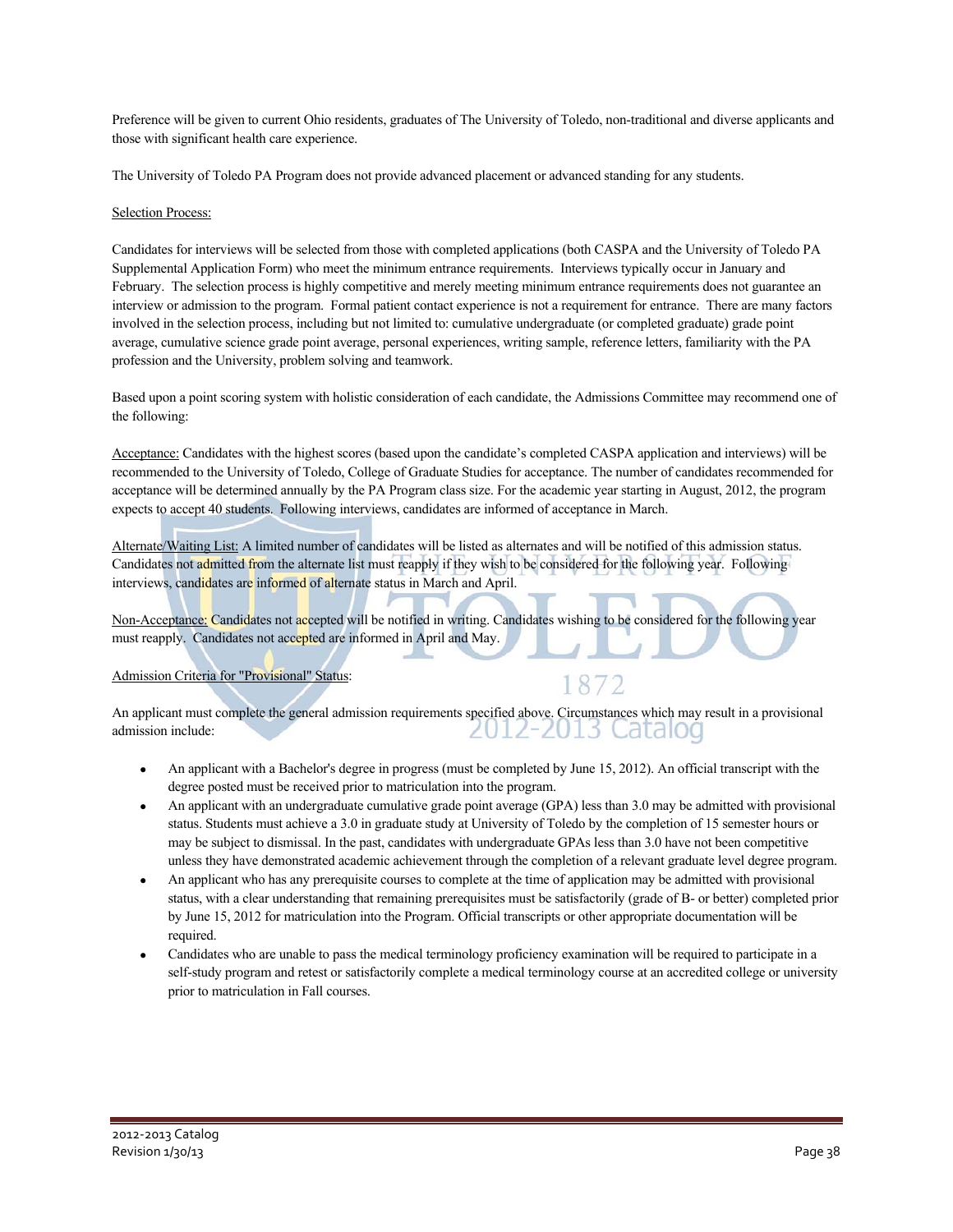#### Technical Standards for Admission

Our objective is to increase the opportunities for persons with disabilities, while maintaining the expectation that all students achieve the goals of the Program. The technical standards for admission establish the expectations and abilities considered essential for students admitted to the Physician Assistant Program in order to achieve the level of competency required for graduation and ultimately practice as a physician assistant. All students admitted to the PA Program are expected to be able to demonstrate the abilities specified below.

Physician Assistant Program students:

- must have the mental capacity to assimilate and learn a large amount of complex, technical and detailed information, to solve clinical problems, and synthesize and apply concepts and information from various disciplines in order to formulate diagnostic and therapeutic plans;
- must have the ability to maintain composure and emotional stability during periods of high stress;
- must have the ability to communicate effectively and sensitively with patients from different social and cultural backgrounds and develop effective professional rapport with patients and co-workers;
- must have the ability to record examination and diagnostic results clearly, accurately and efficiently;
- must have adequate sensory function to fulfill minimum competency objectives for palpation, percussion and auscultation necessary to perform a physical examination;
- must possess sufficient postural control, neuromuscular control and eye-to-hand coordination to use standard medical/surgical instruments and possess sufficient control of the upper extremities to meet the physical requirements for training and for performing a safe physical examination;
- are expected to learn and perform common diagnostic and therapeutic procedures (e.g., phlebotomy, suturing) and interpret the results;
- are expected to have a degree of coordination of motor skills necessary to respond to emergency situations quickly and appropriately. VIVERSI

Candidates are urged to ask questions about the program's technical standards for clarification and to determine whether they can meet the requirements with or without reasonable accommodations. Questions may be directed to the Program Director or Office of Student Services. Revealing a disability is voluntary; however, such disclosure is necessary before any accommodations may be made in the learning environment or in the Program's procedures. Information about disabilities is handled in a confidential manner. Reasonable accommodations will be made to comply with the Americans with Disabilities Act. These require program and institutional approval. Requests for accommodations must be submitted in writing, allowing sufficient time prior to matriculation for action on these requests pursuant to Policy 01061, Nondiscrimination on the Basis of Disability.

#### Other Requirements

Individuals selected for admission to the program must undergo a general physical examination and provide evidence of up-to-date immunization prior to the start of classes in the first year and again just prior to the beginning of clinical rotations in the second year. In addition, students are required to maintain health insurance and liability insurance coverage. Further information is contained in the College of Graduate Studies Handbook and will be reviewed in detail at orientation.

#### Curriculum

To remain in good academic standing in the Physician Assistant Program, a student must be able to demonstrate the possession of:

- a) a current cumulative graduate GPA of at least 3.0
- b) a minimum of "B" grade in all PHYA courses except the following courses which require a minimum grade of "C"
	- a. PHYA601 Basic Genetics
	- b. PHYA613 Research & Stats
- c) The maximum number of credit hours of "C" which may apply toward a degree is eleven (11) (this number is the 5 ANAT credits + the 3 PHYS credits + the 1 PHYA601 genetics credit + the 2 PHYA613 stat credits)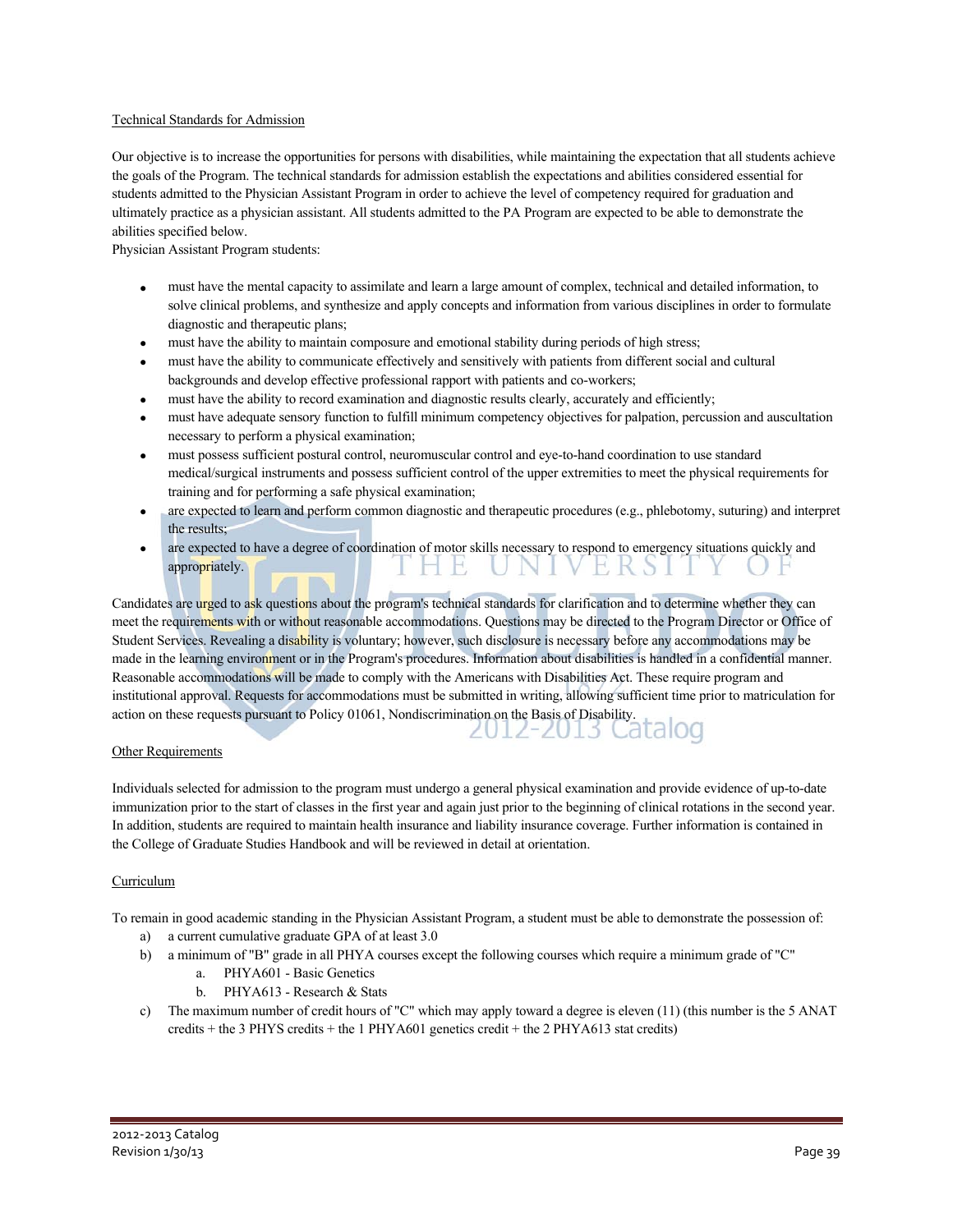### COURSE SEQUENCE

| Course Name<br><b>Credit Hours</b><br>Course<br>ANAT5000<br>Anatomy for Physician Assistants<br>5 |  |
|---------------------------------------------------------------------------------------------------|--|
|                                                                                                   |  |
|                                                                                                   |  |
| Physiology for Physician Assistants<br>3<br><b>PHYS5050</b>                                       |  |
| Introduction to the P.A. Profession<br><b>PHYA5010</b><br>1                                       |  |
| Prin. of Interviewing & Medical History<br>3<br><b>PHYA5100</b>                                   |  |
| PHYA5140<br>Health Care Teams & Systems<br>2                                                      |  |
| 14<br>Total                                                                                       |  |
| Semester 2 SPRING                                                                                 |  |
| Course Name<br><b>Credit Hours</b><br>Course                                                      |  |
| <b>PHYA5400</b><br>Pathophysiology I<br>2                                                         |  |
| Diagnostic & Therapeutic Skills I<br>$\overline{c}$<br><b>PHYA5210</b>                            |  |
| PHYA5310<br>Clinical Medicine I<br>4                                                              |  |
| $\overline{c}$<br><b>PHYA5510</b><br>Pharmacology I                                               |  |
| 3<br><b>Patient Evaluation</b><br><b>PHYA5130</b>                                                 |  |
| <b>Medical Ethics</b><br>2<br><b>PHYA6050</b>                                                     |  |
|                                                                                                   |  |
| 15<br>Total                                                                                       |  |
|                                                                                                   |  |
| Semester 3 SUMMER                                                                                 |  |
| $\overline{C}$ Credit Hours<br>RSITY<br><b>Course Name</b><br>Course                              |  |
| Pharmacology II<br><b>PHYA5520</b>                                                                |  |
| Pathophysiology II<br><b>PHYA5410</b>                                                             |  |
| Clinical Medicine II<br><b>PHYA5340</b><br>3                                                      |  |
| Diagnostic & Therapeutic Skills II<br><b>PHYA5220</b>                                             |  |
| PHYA6110<br>Health Promotion & Disease Prevention                                                 |  |
| PHYA6010<br><b>Basic Genetics</b><br>1<br>1872                                                    |  |
|                                                                                                   |  |
| $\mathbf{1}$<br>PHYA6030<br>Intro to Long Term Care                                               |  |
|                                                                                                   |  |
| 2012-2013 Catalog<br>Total                                                                        |  |
| Semester 4 FALL                                                                                   |  |
| <b>Credit Hours</b><br>Course Name<br>Course                                                      |  |
| <b>PHYA5530</b><br>Pharmacology III<br>2                                                          |  |
| Clinical Medicine III<br><b>PHYA5330</b><br>6                                                     |  |
| 2<br><b>PHYA5230</b><br>Diagnostic & Therapeutic Skills III                                       |  |
| PHYA6130<br>Research & Statistics                                                                 |  |
| $\overline{\mathbf{c}}$<br>PHYA6150<br>2<br><b>Behavioral Science</b>                             |  |
| 14<br>Total                                                                                       |  |
| Semester 5 SPRING                                                                                 |  |
| Course Name<br><b>Credit Hours</b><br>Course                                                      |  |
| <b>PHYA6500</b><br>Introduction to Clinical Practice<br>1                                         |  |
| <b>PHYA6600</b><br>Research Practicum<br>1                                                        |  |
| PHYA6610                                                                                          |  |
| Scholarly Project I<br>Clinical Practice (3 rotations)<br>6                                       |  |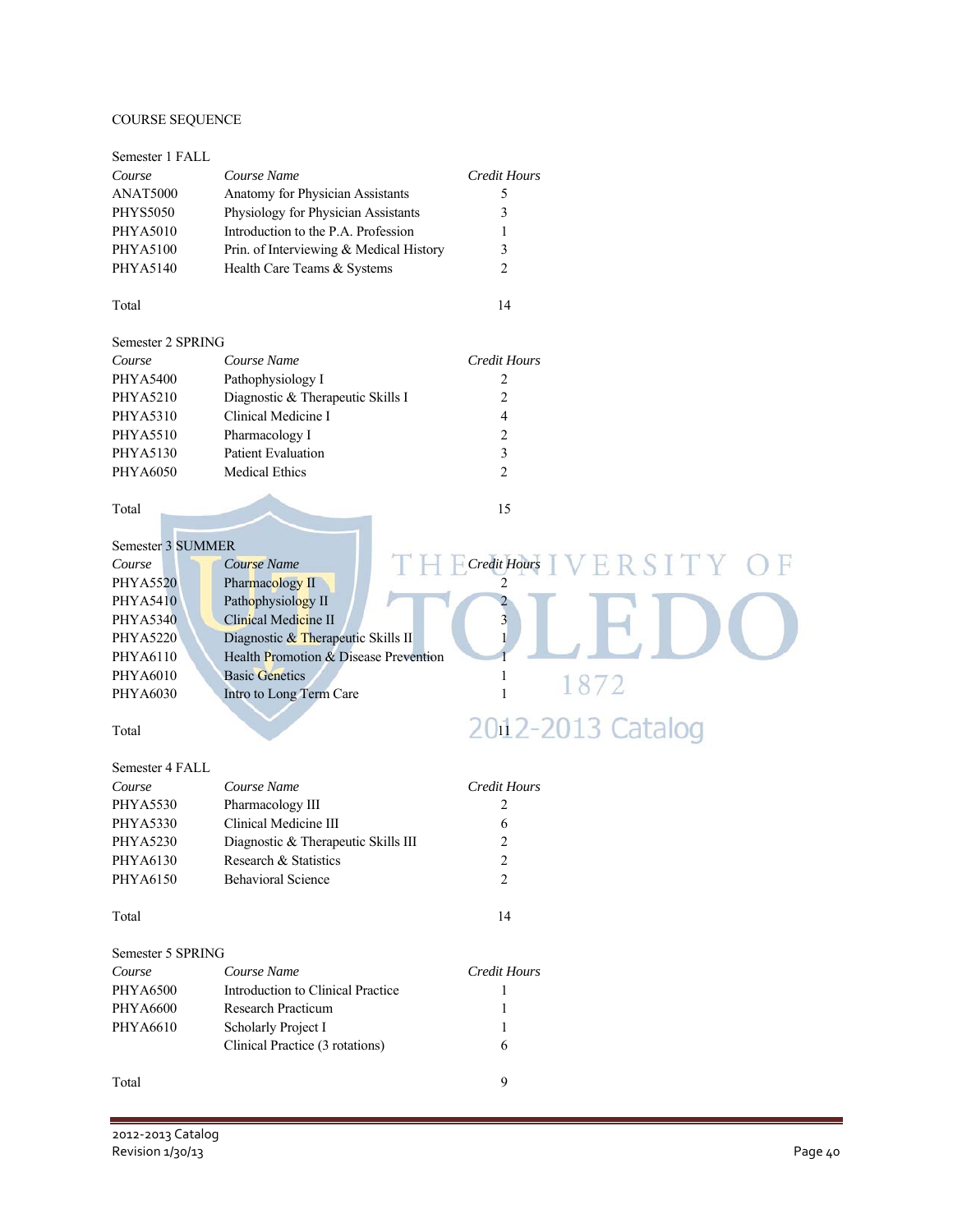| Semester 6 SUMMER |                                 |              |
|-------------------|---------------------------------|--------------|
| Course            | Course Name                     | Credit Hours |
|                   | Clinical Practice (3 rotations) | 6            |
| PHYA6620          | Scholarly Project II            | 1            |
| Total             |                                 | 7            |
| Semester 7 FALL   |                                 |              |
|                   | Course Name                     |              |
| Course            |                                 | Credit Hours |
| PHYA6630          | Scholarly Project III           |              |
| <b>PHYA6760</b>   | Clinical Preceptorship          | 4            |
|                   | Clinical Practice (2 rotations) | 4            |
| Total             |                                 | 9            |

Clinical Practice consists of a total eight (one-month) rotations, with one in each of the following specialties: emergency medicine, internal medicine, family medicine, long-term care, prenatal/gynecology, surgery, pediatrics, and an elective (which may be any specialty of medicine).

## Department of Public Health and Preventive Medicine **Master of Public Health Program**

### *Sheryl Milz, Ph.D., C.I.H., chair*

The Northwest Ohio Consortium for Public Health (NOCPH) Master of Public Health (MPH) degree program is offered jointly by Bowling Green State University and the University of Toledo. It provides advanced study beyond the bachelor degree for persons wishing to update professional skills and obtain new professional competencies in the area of public health. The program prepares students to enhance public health locally, regionally, nationally, and internationally. The graduates will have acquired the knowledge to: become advocates for needed change; assess factors affecting health; critique and apply research findings; and, develop health promotion and illness and injury prevention programs. Graduates receive a degree awarded jointly by both institutions.

The NOCPH MPH degree program is fully accredited by the Council on Education for Public Health (CEPH) and requires four semesters to complete as a full time student. Part time students take approximately eight semesters to complete the program.

Five majors are offered:

- *Environmental and Occupational Health and Safety Sciences (ENVH)*: Students graduating from this major are prepared to address environmental and occupational health issues from scientific, regulatory, and administrative perspectives for private industry, health departments, regulatory agencies, consulting firms, and other organizations.
- *Health Promotion and Education (HPRO)*: Students graduating from this major are prepared to assist communities, organizations and individuals in working toward a healthier society by using appropriate educational, behavioral, and social change strategies.
- *Public Health Administration (PHAD)*: Students graduating from this major are prepared to assume applicable administrative roles in government and community agencies, health care facilities, and private industry.
- *Public Health Epidemiology (PHEP)*: Students graduating from this major are prepared to study the distribution of disease in large groups or from a population-based perspective. Epidemiologists attempt to quantify the distribution and establish the determinants of health problems by describing and analyzing the biological, environmental, social and behavioral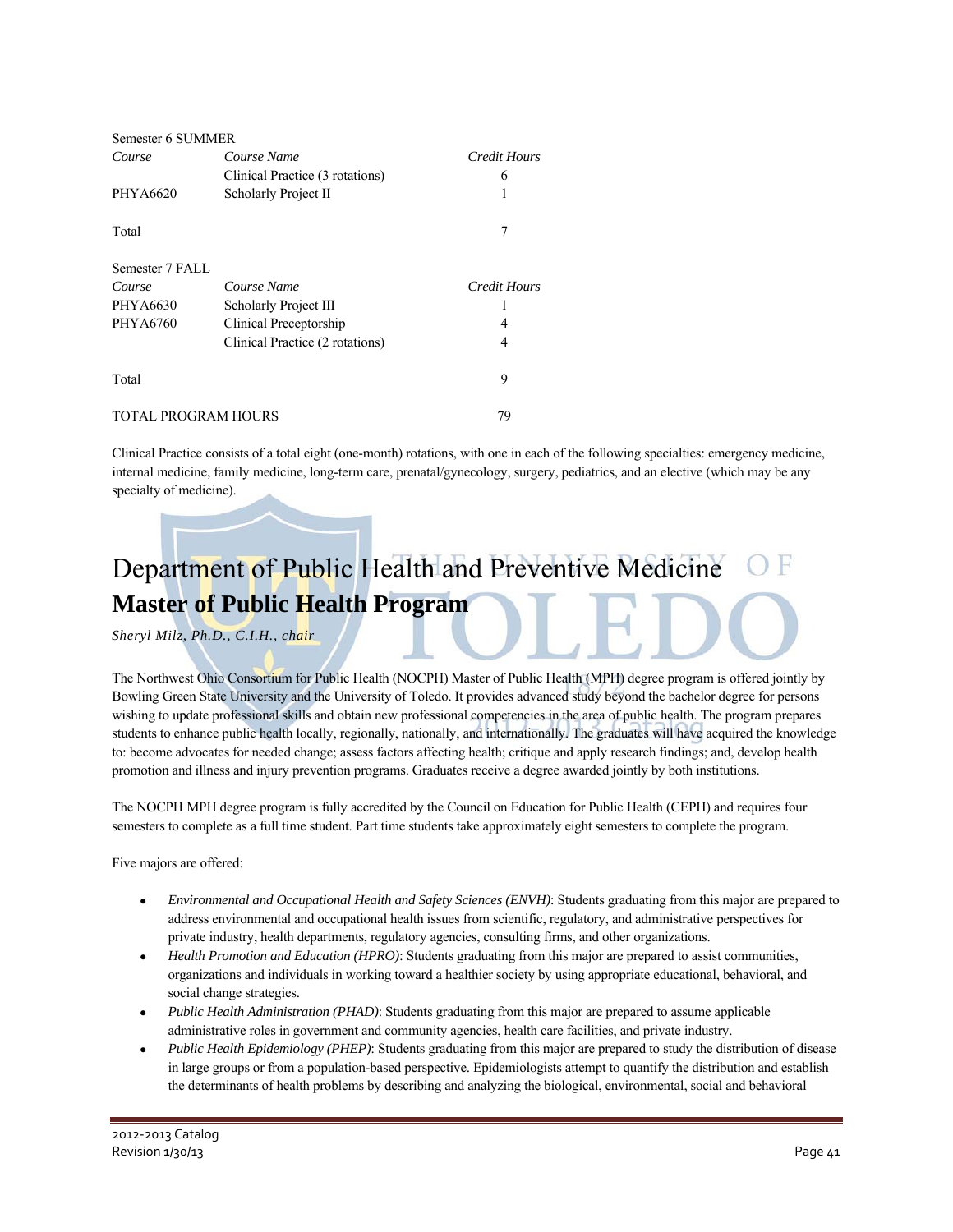factors affecting health, illness and premature death. Epidemiologists often work for local, state, and federal governments, health care organizations, private industry, and institutions of higher education.

 *Public Health Nutrition (PHNU)*: Students graduating from this major are prepared to advance knowledge regarding the role of nutrition in disease prevention and health promotion and apply this knowledge to planning, managing, delivering, and evaluating nutrition services and programs. Public Health Nutritionists integrate the knowledge, skills, and experience fundamental to all public health disciplines and apply this integrated knowledge to alleviate diet-related health problems among diverse population groups. Employment often includes health departments, federal and private food assistance programs, worksite health promotion programs, nutrition advocacy organizations, health centers and schools.

### Single MPH Degree and Single Major Program

NOCPH MPH students designate a major upon application to the MPH program. NOCPH MPH students may change their major at any time during the program by completing a Change of Major Form.

To earn the MPH degree, a student must complete a 45-semester credit hour curriculum. The 45 scr. curriculum consists of 8 core courses (24 scr) completed by all MPH students regardless of declared major, 4-5 (12-15 scr) major specific courses, and 2-3 (6-9 scr) advised electives. All students must meet with their major advisor within their first two semesters in the program to develop a Plan of Study. Once developed, the Plan of Study is signed by the student, the student's major advisor, and a NOCPH co-director. The signed Plan of Study is then submitted to the College of Graduate Studies on the Health Science Campus by the end of the first year following matriculation.

### Dual MPH Major Program

NOCPH MPH students may also pursue the requirements for two majors (i.e., dual major). The option is intended for individuals who desire to combine education and training related to one specific major of the MPH with another major within the MPH program to expand their overall knowledge and expertise. Any combination of two of the five majors is acceptable as a dual major. A dual major may be selected upon application to the MPH program or at any time once admitted to the program.

Individuals interested in completing the dual major option must be simultaneously registered for both majors for at least one semester. Dual major MPH students must complete the 45 scr curriculum described above for one major plus an additional 21 scr for the second major. The additional 21 scr consists of 4-5 major specific courses (12-15 scr) and 2-3 advised electives (6-9 scr) for the second major. All students must meet with the major advisor from each major to develop a dual major Plan of Study. Once developed, the Plan of Study is signed by the student, the student's major advisors, and a NOCPH co-director. The signed Plan of Study is then submitted to the College of Graduate Studies on the Health Science Campus. Lated IOC

#### Dual Degree Program

The NOCPH also offers several dual degree options. The option is intended for individuals who desire to combine education and training related to a specific major of the MPH with another degree to expand their overall knowledge and expertise. The dual degree programs combine the MPH with other master (MBA, MA, MS, MSOH) or doctoral (MD, PhD, EdD, JD) degrees offered by one or more of the two consortial institutions (BGSU and the University of Toledo). The preceding list of dual degrees is only for illustration. Any graduate degree offered by the two consortial institutions may be combined with the MPH degree in a dual degree program.

Students must meet all application, retention and graduation requirements for each of the individual degrees. Individuals interested in completing the dual degree option must be simultaneously registered for both degrees for at least one semester. Students will be able to apply a maximum of 12 scr of overlapping courses to fulfill required credits for both degrees, pending approval of the NOCPH Co-Directors and Program Coordinators of both degree programs.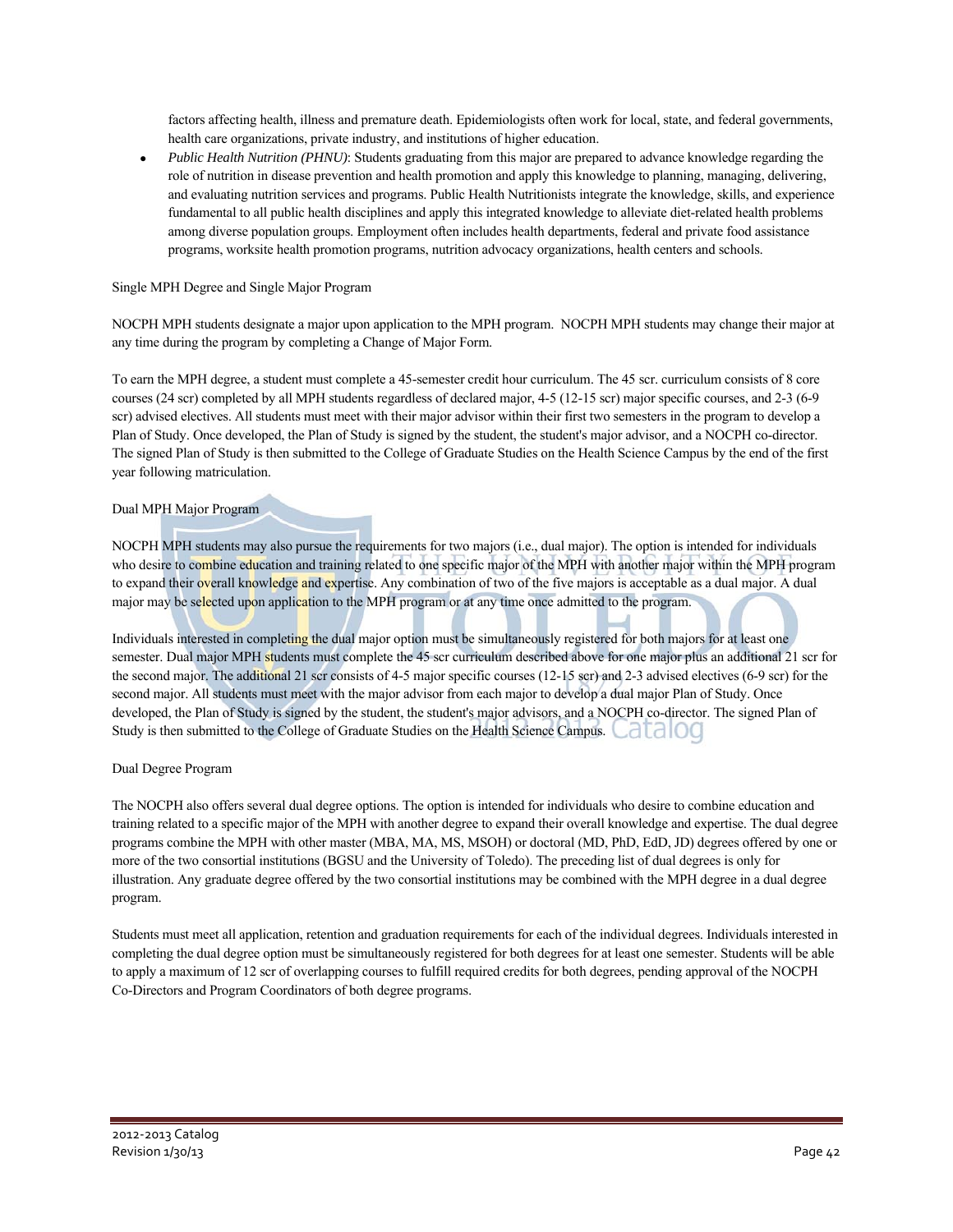### Admission Requirements

Interested prospective students apply to the NOCPH MPH degree through the University of Toledo website. Applicants are required to complete an online application, as well as submit official transcripts from all institutions where they have taken courses (transcripts from institutions outside the US must be translated, evaluated, and reported on the 4.00 scale), 3 letters of recommendation (2 of which must be from persons with a graduate degree), a resume, and a letter of interest (statement of purpose).

The GRE is not required for graduates from an accredited US institution with a GPA  $\geq$  3.00. The GRE may be required by the NOCPH MPH Admissions Committee for applicants with a GPA < 3.00. The GRE is required for all students graduating from institutions outside the US.

Regular admission to the NOCPH MPH program requires:

- An earned bachelor's degree from an accredited college or university
- GPA  $\geq$  3.00 (on a 4.00 scale)
- Foundation courses in college-level mathematics, biology, and social sciences
	- o ENVH majors must also complete college-level courses in inorganic and organic chemistry
- GRE  $\geq$  1000 (verbal and quantitative), if the test is required, with an analytical writing score  $\geq$  4.0
- TOEFL  $\geq$  550 (paper-based),  $\geq$  213 (computer-based), or >79 (IBT) for applicants who graduated from institutions outside the US and whose primary language is not English.

Provisional admission to the NOCPH MPH program may be offered with one or more of the following deficiencies:

- Missing foundation course(s)
- $GPA < 3.00$ , but  $> 2.7$

Provisional students take 4 courses (12 scr) in the MPH program. Preferably, all 4 courses will be core courses, but 1 major specific course is also allowed. No electives may be taken. Students must attain a B or better in each of these courses to be admitted as a regular status student. Any student not attaining a B or better in these 4 courses could be dismissed from the program.

#### Core Courses

All NOCPH MPH students are required to take the following 8 (24 scr) core courses. These core courses are offered at both Bowling Green State University (3-4 courses, depending on major) and the University of Toledo (4-5 courses, depending on major).

- PUBH6000 Biostatistics (offered at UT)
- PUBH6010 Public Health Epidemiology (offered at UT)
- 13 Catalog PUBH6040 - Public Health Administration (offered at BG)
- PUBH6050 Introduction to Public Health (offered at BG)
	- o PUBH5160 Environmental Health Science, Regulations, and Management (offered at UT for ENVH majors only to take in place of PUBH6050)
- PUBH6600 Health Behavior (offered at UT)
- PUBH6640 Issues in Public Health (offered at UT)
- PUBH6850 Capstone Seminar (offered at BG)
- PUBH6830/6960 Internship or PUBH6840/6970 Scholarly Project (offered at both BG and UT)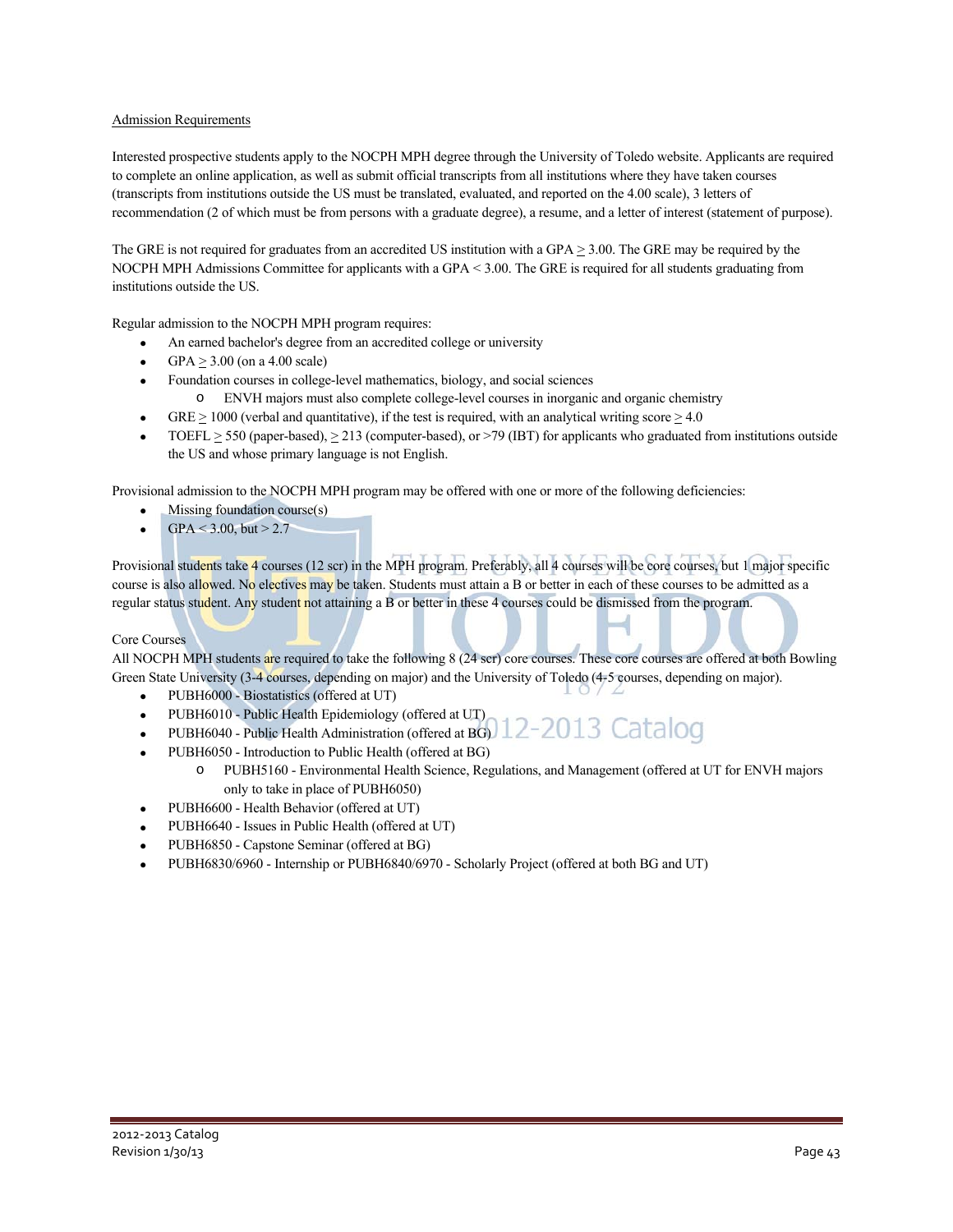#### Student Learning Objectives

Student learning objectives for the MPH degree core curriculum (courses taken by all MPH students):

- Provide a fundamental understanding of public health, what it does, and how it achieves its mission
- Provide a general knowledge, skill, and ability in areas which enable performance of one or more essential public health services
- Competent in analytical skills, including statistics, problem definition, and analysis
- Skilled in oral and written communication
- Develop policy
- Promote cultural skills
- Competent in basic public health sciences including epidemiology, environmental health, and behavioral science
- Able to lead and apply systems thinking
- Provide technical knowledge, skills, and abilities needed for public health programs such as infectious disease control, disease prevention, and occupational and environmental health

## **Master of Public Health: Environmental and Occupational Health & Safety Sciences (ENVH)**

Environmental and Occupational Health and Safety Sciences (ENVH) specialists focus on a combination of scientific, technical and regulatory aspects of public health that relate to the assessment and control of hazards such as physical, chemical and biological agents in non-occupational and occupational environments. The major focus is recognition, evaluation and control of human exposures resulting from contact with contaminated air, water, soil and food. Emergency and disaster planning, preparation, recognition and response are also emphasized. The ENVH major expands students' knowledge, comprehension and skills to prepare them for work as professionals involved with development, implementation, delivery and management of applicable focused or broad scope environmental and occupational health and safety programs. Examples of applicable programs include community and/or worker awareness education and training programs; environmental and occupational disease causation, prevention and remediation programs; hazardous non-occupational and occupational site investigation, sampling, assessment and control; and regulatory compliance and/or enforcement. ENVH professionals also have the education and training applicable to preparedness for, recognition of, and response to natural disasters and intentional terrorist events. OO

The student learning objectives for the ENVH major are to graduate professionals that are prepared to:

- Apply the fundamental and advanced principles of statistics, epidemiology, environmental health science, and occupational health and safety science to real-world public health issues and problems
- Objectively and subjectively assess chemical, biological, and physical agents classified as hazardous to human health (including terrorism agents)
- Critically analyze and interpret statistical, epidemiological, toxicological and communicable disease information for prevention and remediation program development and implementation
- Conduct fundamental sample collection of media contaminated with hazardous chemical, biological, and physical agents
- Collect and evaluate applicable information necessary to perform risk assessments and conduct disaster preparation/planning
- Make administrative decisions based on recommended measures to reduce or eliminate environmental and occupational health hazards
- Develop and present administrative, scientific, technical and/or regulatory reports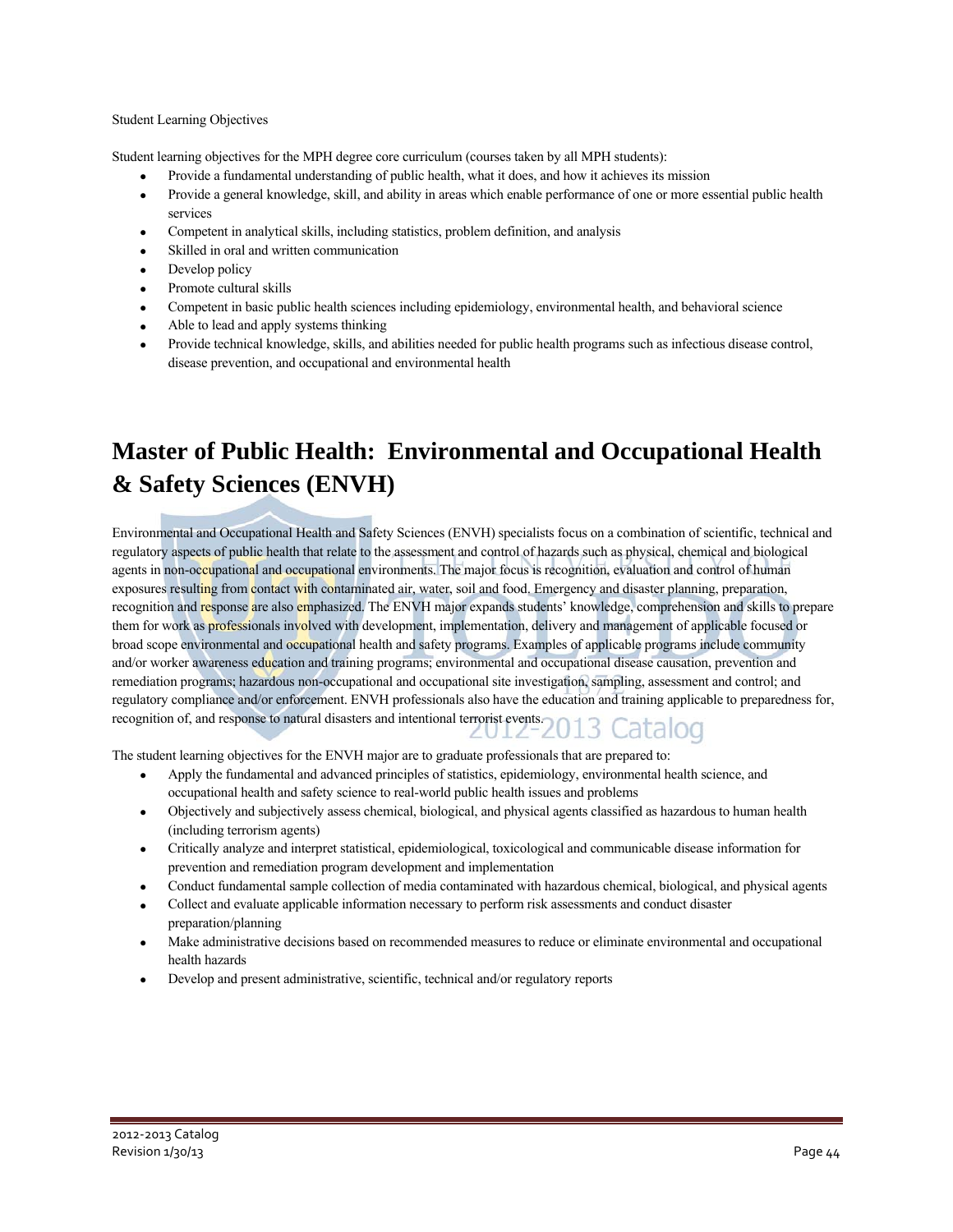All ENVH majors are required to take the following 5 (15 scr) major specific courses. These courses are all offered at the University of Toledo. In addition, all ENVH majors are required to take 2 (6 scr) advised electives.

- PUBH5020 Occupational Health Science, Regulations, and Management
- PUBH5060 Occupational Safety Science, Regulations, and Management
- PUBH5310 Chemical Agents Toxicity, Evaluation, and Control
- PUBH5520 Biological Agents Pathogenicity, Evaluation, and Control
- PUBH5620 Physical Agents Effects, Evaluation, and Control

## **Master of Public Health: Health Promotion and Education (HPRO)**

The curriculum for the Health Promotion and Education (HPRO) major focuses on methods for planning, implementing and evaluating educational and behavioral changes as well as programs that enhance health. Students are prepared for positions that emphasize program planning, health promotion, health education, disease prevention and social action. Graduates work in business, voluntary, non-profit and governmental agencies at the local, county, state and federal levels.

The student learning objectives for the HPRO major are to graduate professionals that are prepared to:

- Implement, administer, and evaluate health promotion and education programs
- Demonstrate mastery of knowledge that is critical to the role of a health promotion and educational professional
- Coordinate the provision of promotional and educational services in health
- Assess individual and community needs
- Apply principles of community organization, health behavior, and educational processes to plan effective health promotion and education programs
- Apply appropriate research methods
- Act as a health promotion and education resource

All HPRO majors are required to take the following 4 (12 scr) major specific courses. These courses are all offered at the University of Toledo. In addition, all HPRO majors are required to take 3 (9 scr) advised electives.

- PUBH6200 Methods and Materials in Public Health
- PUBH6300 Community Health Organizations
- PUBH6460 Health Promotion Programs
- PUBH6800 Evaluation of Health Programs

## 2012-2013 Catalog

1872

UNIVERSITY

### **Master of Public Health: Public Health Administration (PHAD)**

The curriculum for the Public Health Administration (PHAD) major is designed to prepare students to assume administrative responsibilities in healthcare agencies, government, community organizations and private industry. The course work provides instruction in several key administrative areas. Many of the courses are similar to the required courses in a Master of Business Administration (MBA) program with the difference that the PHA major curriculum focuses on applications and issues in healthcare.

The student learning objectives for the PHAD major are to graduate professionals that are prepared to:

- Supervise subordinates using techniques endorsed by human resource experts
- Manage a public health organization using contemporary standards and practices
- Comply with applicable legal standards and federal requirements pertaining to public health, employees and organizations
- Develop and administer an organizational budget
- Evaluate the financial and economic health of an organization, business, or practice
- Apply relevant economic theory to organizational situations
- Evaluate administrative personnel, organizational effectiveness, economic stability, regulatory compliance, and related supervisory programs and practices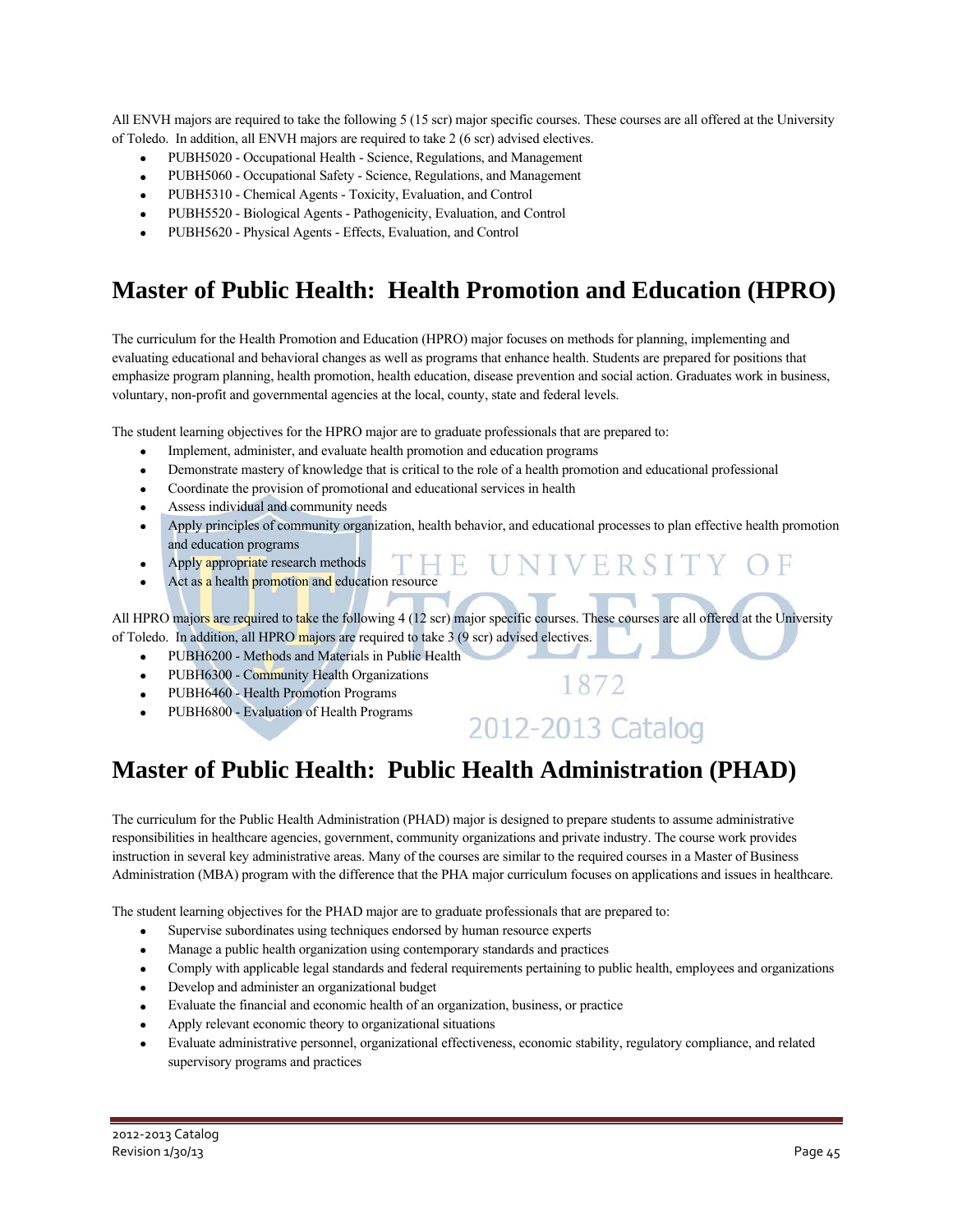All PHAD majors are required to take the following 4 (12 scr) major specific courses. These courses are all offered at BG. In addition, all PHAD majors are required to take 3 (9 scr) advised electives.

- PUBH6210 Management
- PUBH6220 Finance and Budgets
- PUBH6280 Economics, Marketing, and Human Resources
- PUBH6350 Public Health Law

## **Master of Public Health: Public Health Epidemiology (PHEP)**

The Public Health Epidemiology (PHEP) major prepares students for careers involving the study of the distribution of disease in large groups or from a population-based perspective. It involves factors affecting disease and disability in populations. As a fundamental science of public health and preventive medicine, epidemiology research has traditionally focused on questions of disease causation through population studies for both infectious and chronic diseases. Epidemiologists attempt to quantify the distribution and establish the determinants of health problems by describing and analyzing the biological, environmental, social and behavioral factors affecting health, illness and premature death. Descriptive and analytic techniques are used to gather information on disease occurrence, extend basic knowledge about the physical, mental and social processes affecting health, and develop effective disease-control measures. The products of such inquiries are also used in the formulation of health policies. Quantitative skills, including biostatistics and computer applications, are emphasized in this major. Epidemiologists work closely with other health professionals including physicians, environmental health personnel, behavioral scientists, demographers, biostatisticians, and administrators of health agencies. Epidemiologists often work for local, state, and federal governments, health care organizations, private industry, and institutions of higher education.

The student learning objectives for the PHEP major are to graduate professionals that are prepared to:

- Define and calculate measures of disease frequency and measures of association between risk factors and disease
- Describe the major epidemiologic research study designs and their advantages and limitations
- Describe the major sources of bias in epidemiologic research (confounding, selection bias, and measurement error) and the ways to evaluate and reduce bias
- Apply criteria to support whether an association is causal
- Understand the basic terms and methods used in outbreak investigation, infectious disease epidemiology, chronic disease epidemiology, disease prevention trials, and evaluation of screening tests  $\circ$
- Review the scientific literature with competence, synthesize findings across studies, and make appropriate public health recommendations based on current knowledge  $1 - 1$ 13 Catalog
- Design an epidemiologic study to address a question of interest
- Interpret results of an epidemiologic study, including the relation to findings from other epidemiologic studies, potential biologic and/or social mechanisms, limitations of the study, and public health implications
- Write a clear description of the rationale, methods, results, and interpretation of an epidemiologic investigation
- Apply epidemiologic skills in a public health setting, specifically in the formulation or application of public health programs or policies

All PHEP majors are required to take the following 5 (15 scr) major specific courses. These courses are all offered at the University of Toledo. In addition, all PHEP majors are required to take 2 (total of 6 scr) advised electives.

- PUBH6030 Advanced Epidemiology
- PUBH6060 Advanced Biostatistics
- PUBH6120 Infectious Disease Epidemiology
- PUBH6550- Chronic Disease Epidemiology
- PUBH6070 Genetic Epidemiology or PUBH 6130 Molecular Epidemiology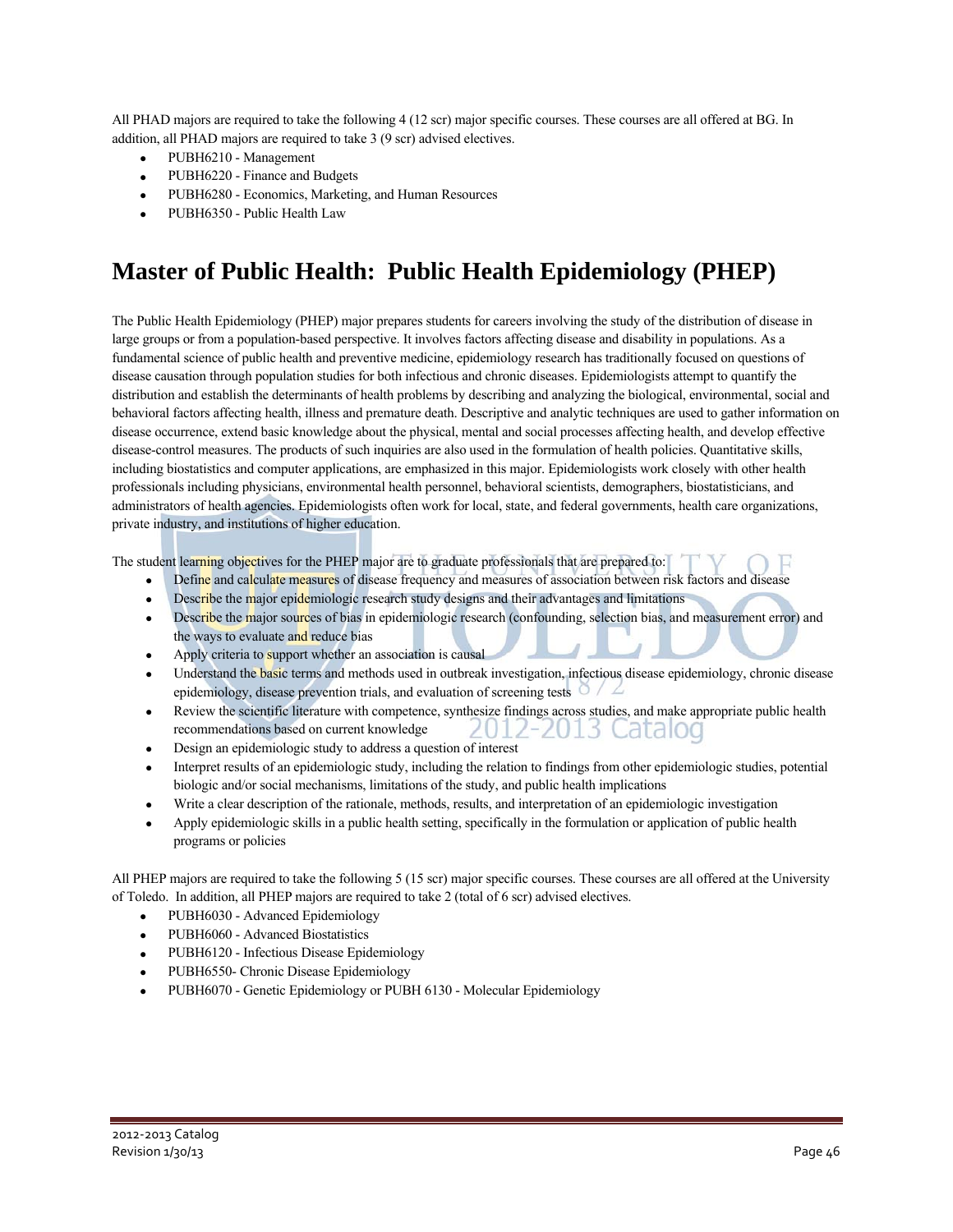## **Master of Public Health: Public Health Nutrition (PHNU)**

Public Health Nutritionists integrate the knowledge, skills and experiences fundamental to all public health disciplines and apply this integrated knowledge to alleviate diet-related health problems among diverse population groups. Graduates will be prepared to advance knowledge regarding the role of nutrition in disease prevention and health promotion and apply this knowledge to planning, managing, delivering, and evaluating nutrition services and programs. Employment often includes health departments, federal and private food assistance programs, worksite health promotion programs, nutrition advocacy organizations, health centers and schools. An understanding of human nutrition is important to maximize the health of individuals in a diverse society that faces nutritionrelated diseases of both deficiency and excess. A complete understanding of human nutrition is built on knowledge of its fundamental biological and biochemical bases. It also involves an understanding of societal, psychological, cultural and behavioral influences that affect food consumption, and therefore, human well being. Public health nutrition advances knowledge regarding the role of nutrition in disease prevention and health promotion and applies this knowledge to planning, managing, delivering and evaluating nutrition services and programs. The MPH major in public health nutrition trains students to integrate the knowledge, skills, and experience fundamental to all public health disciplines and to apply this integrated knowledge to alleviate diet-related health problems among diverse population groups. The program is designed to train professionals to assume leadership positions in assessing community-nutrition needs and in planning, directing and evaluating the nutrition component of health-promotion and disease-prevention efforts.

The student learning objectives for the PHNU major are to graduate professionals who are prepared to:

- Identify and assess diet-related health problems of undernutrition and overnutrition among diverse population groups
- Identify the social, cultural, economic, environmental, and institutional factors that contribute to the risks of undernutrition and overnutrition among diverse populations
- Develop educational and other population-based intervention strategies to improve food security
- Develop policies to reduce barriers to food insecurity and to improve the food choices and nutritional status of diverse populations
- Describe techniques to guide consumers in selection of food and nutritionally adequate diets
- Communicate nutrition related issues skillfully, utilizing different media in varied settings
- $\bullet$  Apply the principles of management to community-nutrition programs
- Participate in advocacy efforts to improve the nutritional status of various populations
- Monitor and recommend public policies to protect and promote nutritional status and health of diverse populations
- Contribute to the body of nutrition knowledge through active research of an applied nature

All PHNU majors are required to take the following 4 (12 scr) major specific courses. Courses are offered at both BG and the University of Toledo. In addition, all PHNU majors are required to take 3 (9 scr) advised electives.

- PUBH6250 Nutritional Epidemiology
- PUBH6520 Public Health Nutrition
- Two of the following four courses
	- o FDNU5350 Life Cycle Nutrition: Pregnancy to Adolescence
	- o FDNU5360 Life Cycle Nutrition: The Middle and Later Years
	- o FDNU6090 Micronutrients
	- o FDNU6100 Macronutrients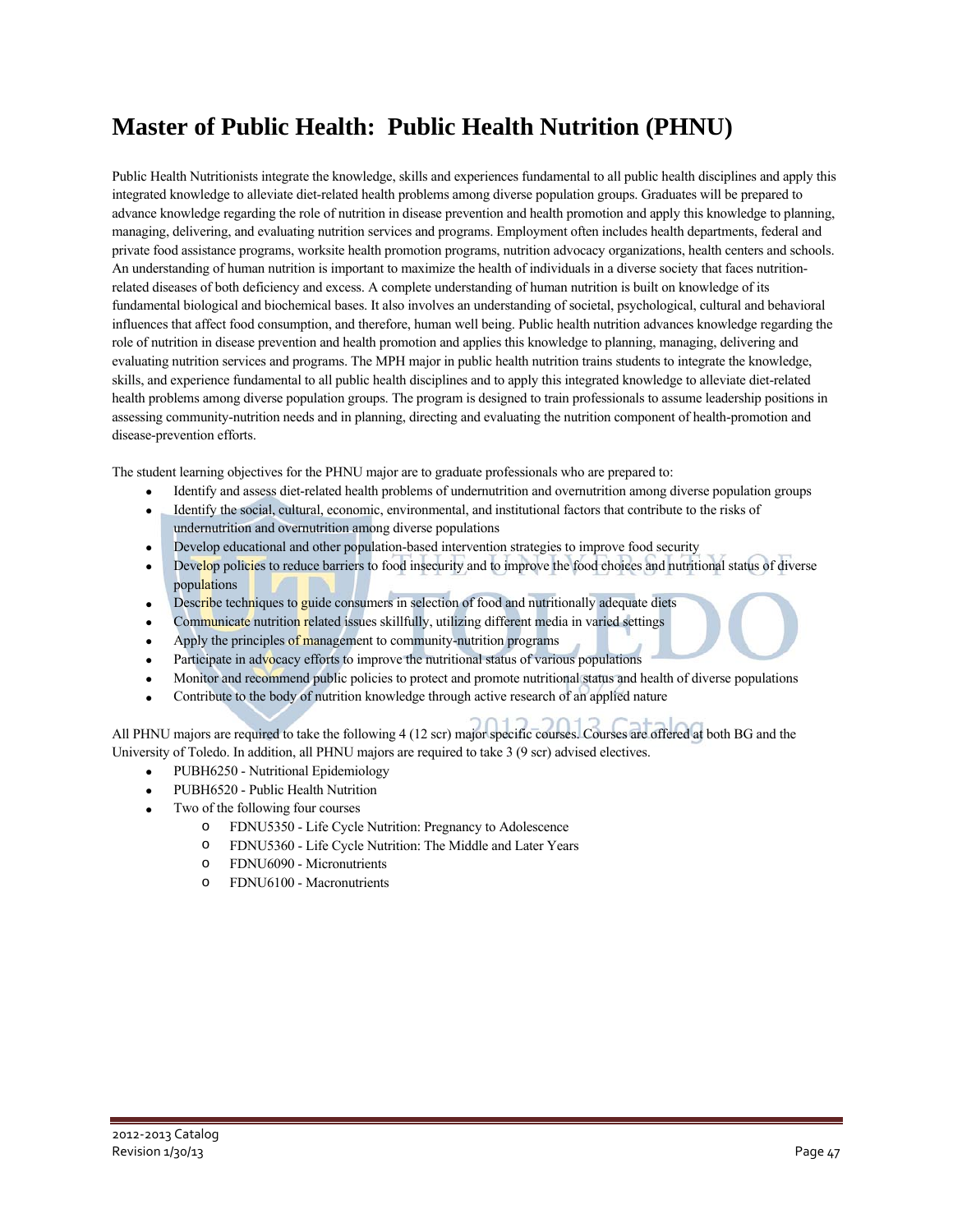## **Master of Science in Occupational Health Program**

The Master of Science in Occupational Health (MSOH) degree program is available in Industrial Hygiene. Industrial hygiene professionals are involved in understanding and implementing scientific, technical, and regulatory aspects that focus on preventing and controlling workers' exposures to factors and agents that can cause them harm. The profession focuses on prevention of exposure or occurrence and mitigation of factors and agents that contribute to worker harm, as work-related illnesses and injuries.

The comprehensive and flexible curriculum provides a solid foundation of information for students with limited or no background in industrial hygiene, while simultaneously offering students with professional experience the opportunity to expand the scope of their knowledge and skills. The program offers classes during evenings and weekends to facilitate graduate study for those engaged in full-time daily employment. The schedule also permits students without applicable practical experience to complete an internship. The MSOH degree is fully accredited by the Accreditation Board for Engineering and Technology - Applied Science Accreditation Commission (ABET-ASAC) and requires four semesters to complete as a full-time student. Part time students take approximately eight semesters to complete the program.

### Admission Requirements

Applicants are required to complete an online application, as well as submit official transcripts from all institutions where they have taken courses (transcripts from institutions from outside the US must be translated, evaluated, and reported on the 4.00 scale), 3 letters of recommendation (2 of which must be from persons with a graduate degree), a resume, and a letter of interest (statement of purpose).

The GRE is not required for graduates from an accredited US institution with a GPA  $\geq$  3.00. The GRE may be required by the NOCPH MPH Admissions Committee for applicants with a GPA < 3.00. The GRE is required for all students graduating from institutions outside the US.

Regular admission to the MSOH program requires:

- An earned bachelor's degree from an accredited college or university
- $GPA > 3.00$  (on a 4.00 scale)
- Foundation courses in college-level mathematics (preferably calculus), inorganic chemistry, organic chemistry, physics, biology, and English/writing
	- o Work experience based on applicability and duration and applicable certifications such as CIH or CSP will also be considered
- GRE  $\geq$  1000 (verbal and quantitative), if the test is required, with an analytical writing score  $\geq$  4.0
- TOEFL  $\geq$  550 (paper-based),  $\geq$  213 (computer-based), or >79 (iBT) for applicants who graduated from institutions outside the US and whose primary language is not English.

Provisional admission to the MSOH program may be offered with one or more of the following deficiencies:

- Missing foundation course(s)
- $GPA < 3.00$ , but  $> 2.5$

Provisional students take 4 courses (12 credits) in the MSOH program. No electives may be taken. Students must attain a B or better in each of these courses to be admitted as a regular status student. Any student not attaining a B or better in these 4 courses could be dismissed from the program.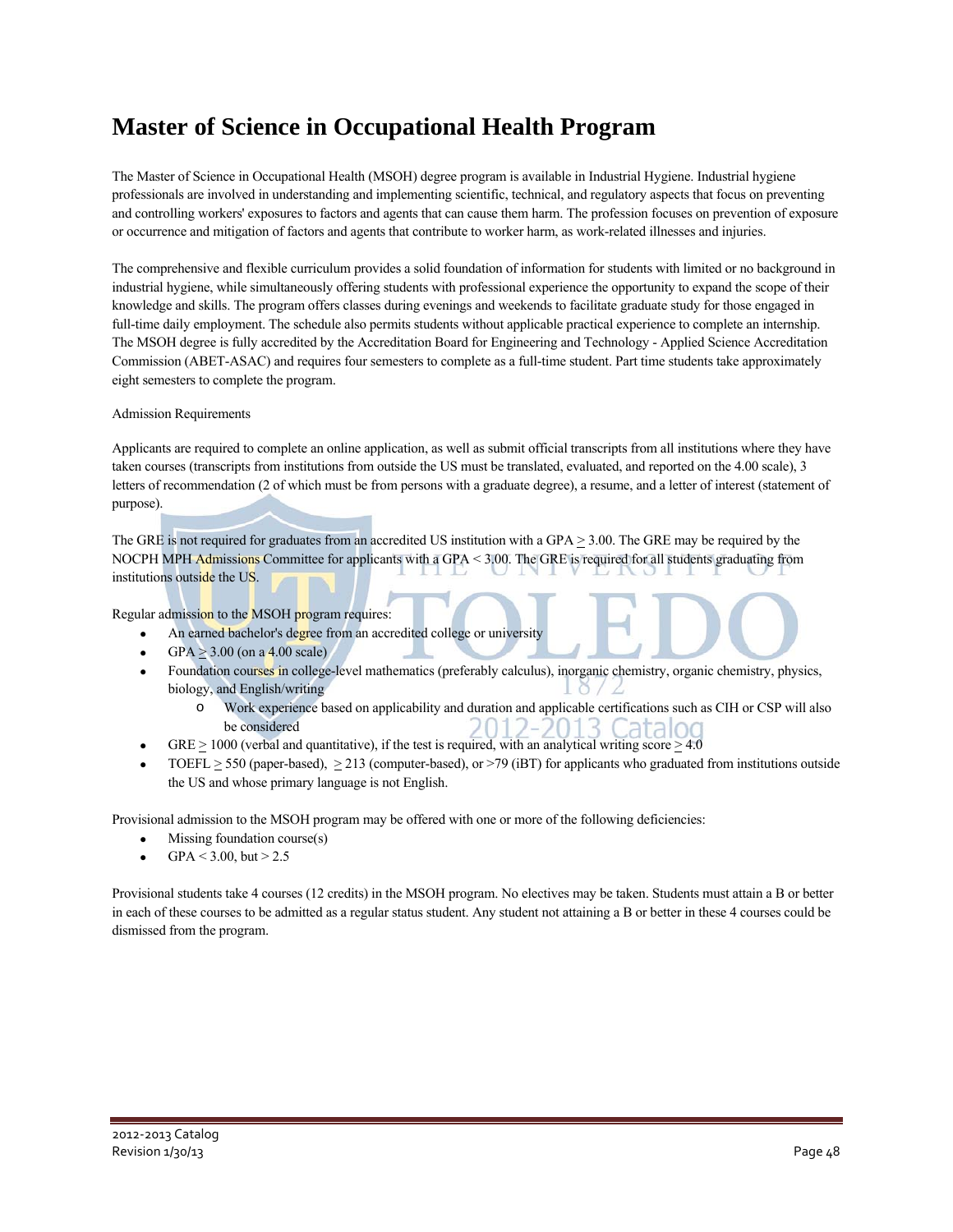### Curriculum Design

The 40 scr curriculum incorporates the general areas of science, technology, management, and communication within the context of the core courses and thesis requirements for the MSOH degree.

All MSOH students take the following courses. For those students not requiring an internship, 1 advised elective is added.

- PUBH5020 Occupational Health Science, Regulations, and Management
- PUBH5060 Occupational Safety Science, Regulations, and Management
- PUBH5160 Environmental Health Science, Regulations, and Management
- PUBH5260 Hazardous Materials and Emergency Response
- PUBH5310 Chemical Agents Toxicity, Evaluation, and Control
- PUBH5410 Air Contaminant Modeling, Ventilation, and Respiratory Protection
- PUBH5520 Biological Agents Pathogenicity, Evaluation, and Control
- PUBH5620 Physical Agents Effects, Evaluation, and Control
- PUBH5700 Risk Assessment, Management, and Communication
- PUBH6000 Biostatistics
- PUBH6010 Public Health Epidemiology
- PUBH6960 Internship (required if  $\leq 1$  year experience)
- PUBH6970 Scholarly Project or PUBH699 Thesis

Student Learning Objectives

Student learning objectives for the MSOH degree program:

- Identify agents, factors, and stressors generated by and/or associated with defined sources, unit operations, and/or processes m B **ERSI**
- Describe qualitative and quantitative aspects of generation of agents, factors, and stressors
- Describe physiological and/or toxicological interactions of physical, chemical, biological, and ergonomic agents, factors, and/or stressors with the human body
- Assess qualitative and quantitative aspects of exposure assessment, dose-response, and risk characterization based on applicable pathways and modes of entry 872
- Calculate, interpret, and apply statistical and epidemiological data
- Recommend and evaluate engineering, administrative, and personal protective equipment controls and/or other interventions to reduce or eliminate hazards latalog
- Demonstrate an understanding of applicable business and managerial practices
- Interpret and apply applicable occupational and environmental regulations
- Describe fundamental aspects of safety and environmental health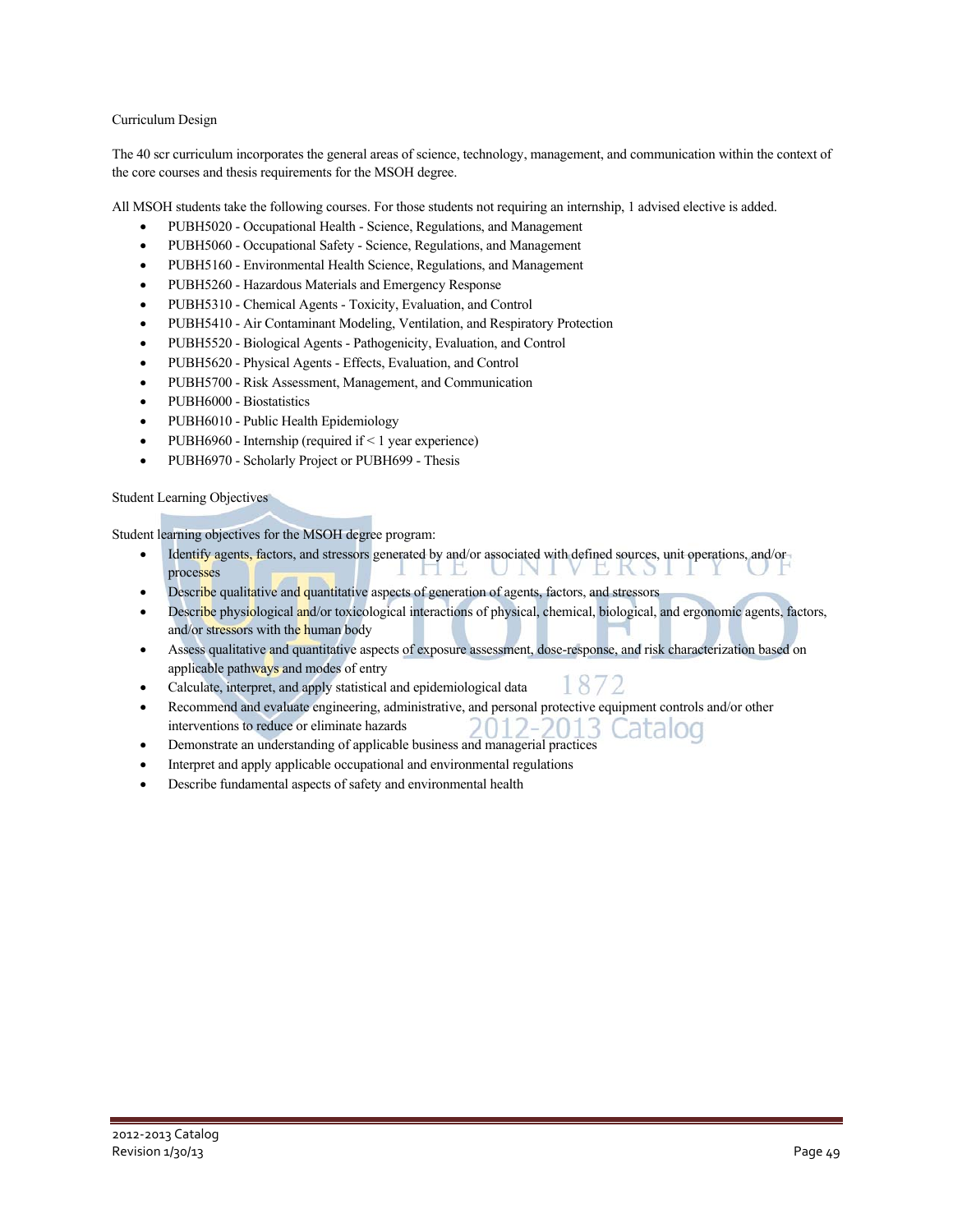## **Certificate in Biostatistics and Epidemiology**

The 15 scr graduate Certificate in Biostatistics and Epidemiology focuses on the development of the qualitative and quantitative knowledge and skills to collect, organize, analyze, and interpret data associated with epidemiologic investigations, health surveys, injury and illness recognition, and human exposure assessment. The Certificate in Biostatistics and Epidemiology provides learners with an expanded scope and depth of quantitative knowledge and skills, as compared to the Certificate in Epidemiology. NOCPH MPH students may not take this certificate concurrently while earning the MPH.

### Curriculum

Certificate in Biostatistics and Epidemiology students take the following courses.

- PUBH6000/8000 Biostatistics
- PUBH6010/8010 Public Health Epidemiology
- PUBH6030/8030 Advanced Epidemiology
- PUBH6060/8060 Advanced Biostatistics
- PUBH6110/8110 Categorical Data Analysis

#### Student Learning Objectives

Student learning objectives for the Certificate in Biostatistics and Epidemiology:

- Select and apply appropriate biostatistical and epidemiological methods and interpret basic and applied research data
- Define and calculate measures of disease frequency and measures of association between risk factors and disease
- Describe the major epidemiologic research study designs and their advantages and limitations
- Define the basic terms and apply methods used in outbreak investigation, infectious disease epidemiology, chronic disease epidemiology, disease prevention trials, and evaluation of screening tests
- Review the scientific literature with competence, synthesize findings across studies, and make appropriate public health recommendations based on current knowledge
- Design an epidemiologic study to address a question of interest
- Write a clear description of the rationale, methods, results, and interpretation of an epidemiologic investigation.
- Apply epidemiologic skills in a clinical or public health setting, specifically in the formulation or application of healthrelated programs or policies

## 2012-2013 Catalog

## **Certificate in Epidemiology**

The 12 scr graduate Certificate in Epidemiology focuses on the development of the qualitative and quantitative knowledge and skills to collect, organize, analyze, and interpret data associated with epidemiologic investigations, health surveys, injury and illness recognition, and human exposure assessment. NOCPH MPH students may not take this certificate concurrently while earning the MPH.

#### Curriculum

Certificate in Epidemiology students take the following courses.

- PUBH6000/8000 Biostatistics
- PUBH6010/8010 Public Health Epidemiology
- PUBH6030/8030 Advanced Epidemiology
- PUBH6060/8060 Advanced Biostatistics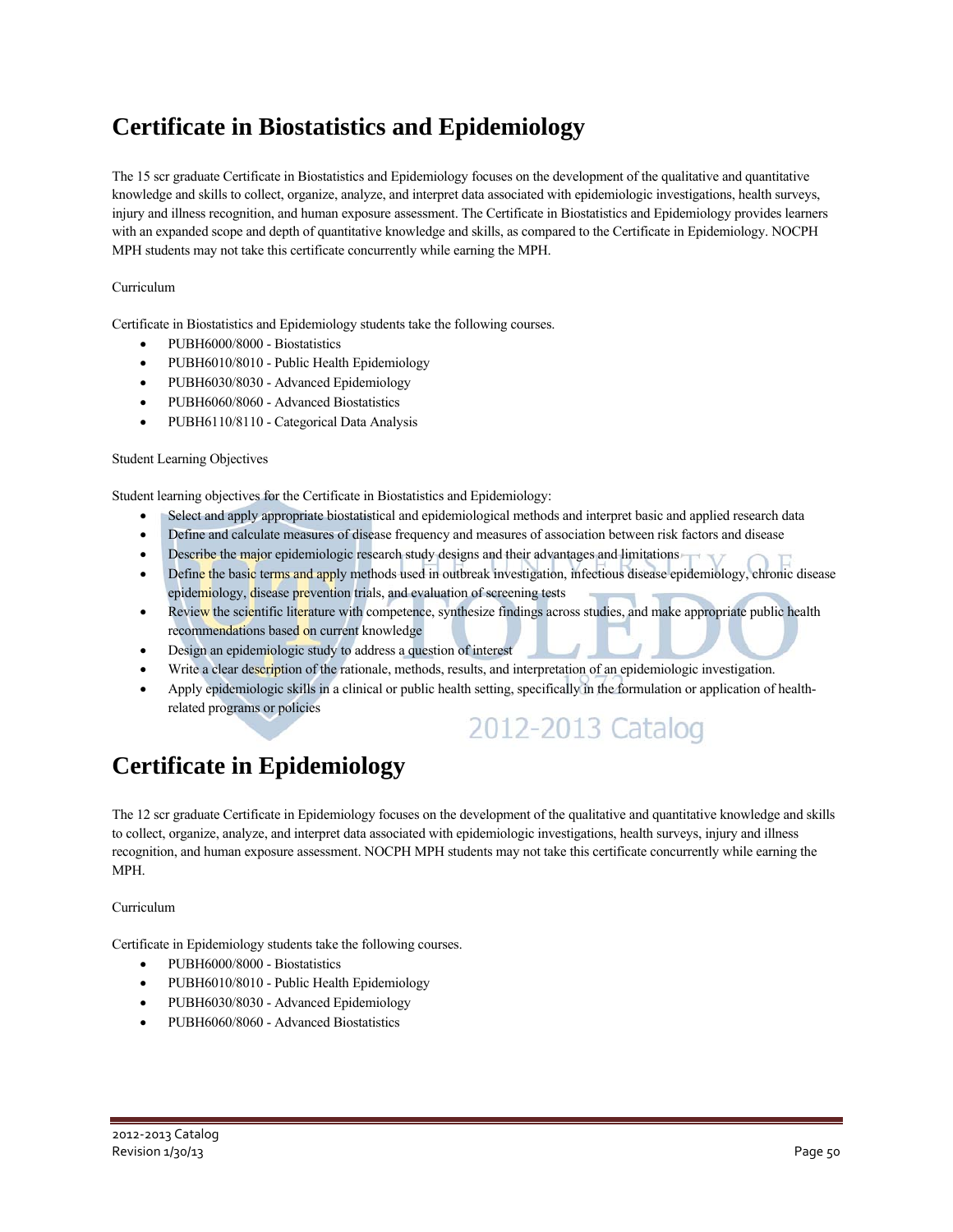#### Student Learning Objectives

Student learning objectives for the Certificate in Epidemiology:

- Select and apply appropriate biostatistical and epidemiological methods and interpret basic and applied research data
- Define and calculate measures of disease frequency and measures of association between risk factors and disease
- Describe the major epidemiologic research study designs and their advantages and limitations
- Define the basic terms and apply methods used in outbreak investigation, infectious disease epidemiology, chronic disease epidemiology, disease prevention trials, and evaluation of screening tests
- Review the scientific literature with competence, synthesize findings across studies, and make appropriate public health recommendations based on current knowledge
- Design an epidemiologic study to address a question of interest
- Write a clear description of the rationale, methods, results, and interpretation of an epidemiologic investigation.
- Apply epidemiologic skills in a clinical or public health setting, specifically in the formulation or application of healthrelated programs or policies

### **Certificate in Global Public Health**

The 15 scr graduate Certificate in Global Public Health will contribute to the development of public health practitioners who understand disparities in health and well-being in underdeveloped regions of the world, and who can develop effective programs to reduce such inequalities and improve the lives of the impoverished. NOCPH MPH students may take this certificate concurrently while earning their MPH; this route requires an additional three courses or 9 credit hours.

#### Curriculum

Certificate in Global Public Health students (non-MPH majors) take the following courses.

- PUBH5030 Issues in Global Health
- PUBH6120 Infectious Disease Epidemiology
- PUBH6550 Chronic Disease Epidemiology
- PUBH6970/6840 Scholarly Project (supervised global public health project in an international setting or extensive literature analysis of a topic related to global public health)
- Advised elective

2012-2013 Catalog

THE UNIVERSIT

Certificate in Global Public Health students (MPH majors) take the following courses.

- PUBH5030 Issues in Global Health
- PUBH6120 Infectious Disease Epidemiology or PUBH6550 Chronic Disease Epidemiology o PHEP majors must substitute an advised elective for PUBH6120 or PUBH6550
- PUBH6970/6840 Scholarly Project (supervised global public health project in an international setting or extensive literature analysis of a topic related to global public health)

#### Student Learning Objectives

Student learning objectives for the Certificate in Global Public Health:

- Summarize the major types and magnitude of global health and environmental problems in developing nations
- Describe the roles of government, globalization, politics, war, famine, disaster, climate change, migration, and other factors on the health, environment, and well-being of people of developing nations
- Summarize the different roles of large and small organizations and institutions in addressing global health problems
- Develop and apply effective programs, methods, and approaches to improve global health and the environment
- Appreciate the cultural differences between Americans and developing nations and be sensitive to other cultures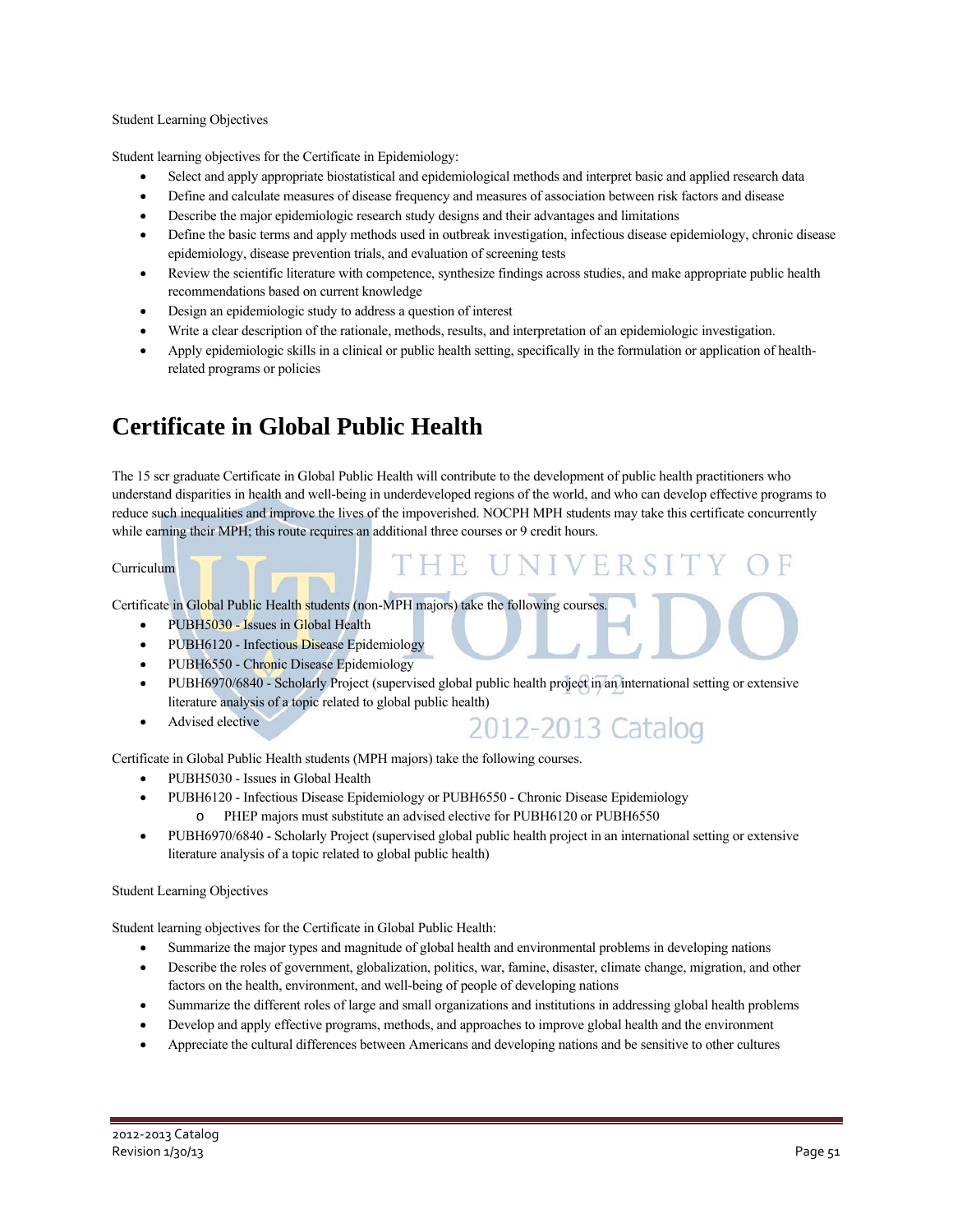## **Certificate in Occupational Health**

The 15 scr graduate Certificate in Occupational Health provides education and training focused on scientific, technical, regulatory, and administrative principles and practices for preventing and controlling worker and community exposures to physical (e.g., noise, radiation), chemical (e.g., toxic), and biological (e.g., infectious, allergenic, intoxicating) agents and ergonomic factors that can cause human illness. The profession focuses on prevention of exposure or occurrence and mitigation of factors and agents that contribute to illness and jury to workers and other members of the community. Occupational health professionals also have the education and training applicable to preparedness for, and response to natural disaster and intentional terrorist events. NOCPH MPH students may take this certificate concurrently while earning their MPH, except for ENVH majors.

### Curriculum

Certificate in Occupational Health students take the following courses.

- PUBH5020 Occupational Health Science, Regulations, and Management
- PUBH5310 Chemical Agents Toxicity, Evaluation, and Control
- PUBH5410 Air Contaminant Modeling, Ventilation, and Respiratory Protection
- PUBH5620 Physical Agents Effects, Evaluation, and Control
- One of the following five courses
	- o PUBH5060 Occupational Safety Science, Regulations, and Management
	- o PUBH5160 Environmental Health Science, Regulations, and Management
	- o PUBH5260 Hazardous Materials and Emergency Response
	- o PUBH6000 Biostatistics
	- o PUBH6010 Public Health Epidemiology

### Student Learning Objectives

Student learning objectives for the Certificate in Occupational Health:

- Identify agents, factors, and stressors generated by and/or associated with defined sources, unit operations, and/or processes
- Describe qualitative and quantitative aspects of generation of agents, factors, and stressors
- Describe physiological and/or toxicological interactions of physical, chemical, biological, and ergonomic agents, factors, and/or stressors with the human body

VIVERSITY

- Recommend and evaluate engineering, administrative, and personal protective equipment controls and/or other interventions to reduce and eliminate hazards
- Demonstrate an understanding of applicable business and managerial practices
- Interpret and apply applicable occupational and environmental regulations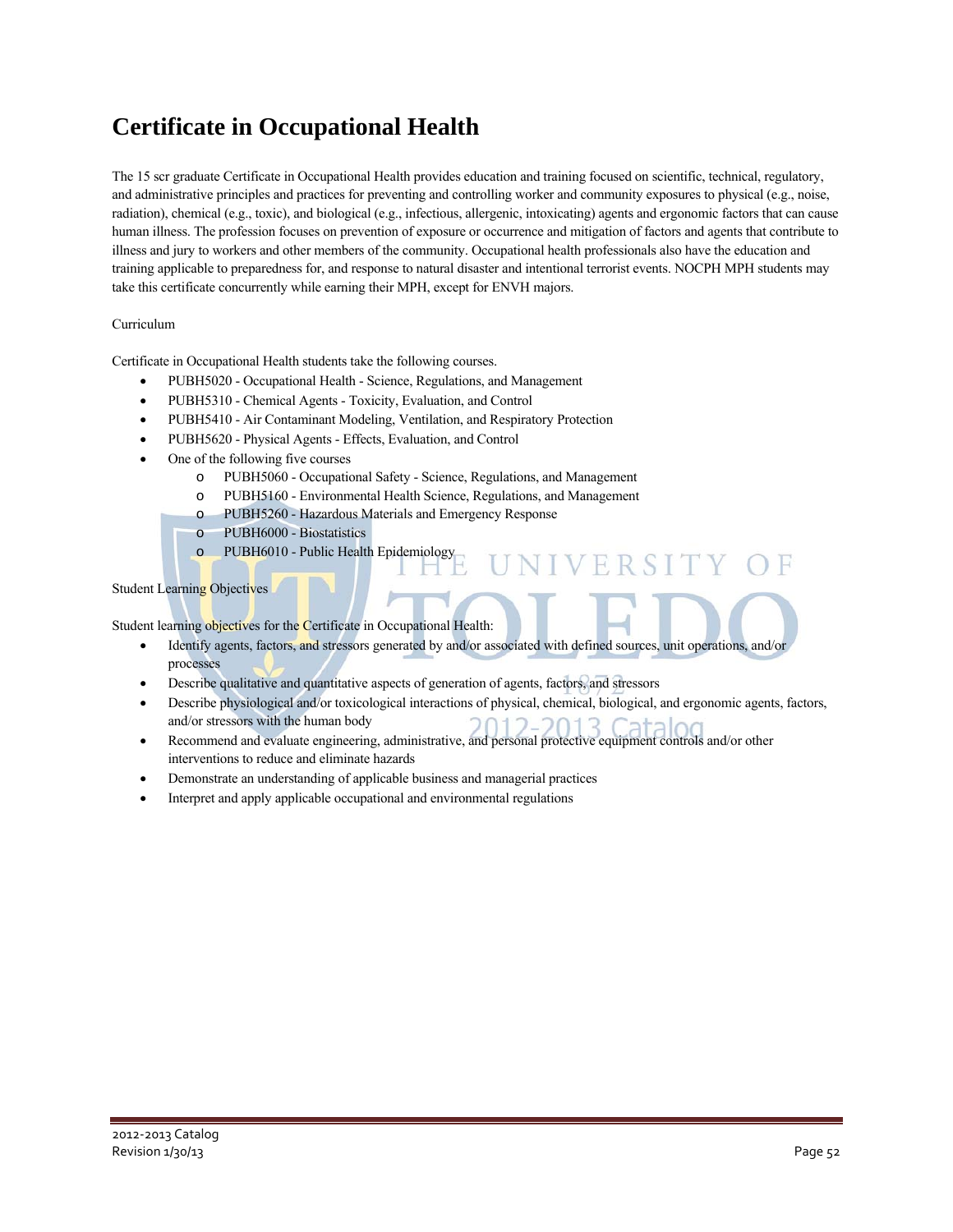## **Certificate in Public Health and Emergency Response**

The 12 scr graduate Certificate in Public Health and Emergency Response focuses on the characteristics and human health impacts of biological, chemical, and radiological agents; personal protective equipment and decontamination; site monitoring instrumentation and methods; epidemiological investigation and surveillance; and , applicable regulatory standards and recommended professional guidelines for incident recognition, response, and control. NOCPH MPH students may not take this certificate concurrently while earning the MPH.

### Curriculum

Certificate in Public Health and Emergency Response students take the following courses.

- PUBH5260 Hazardous Materials and Emergency Response
- PUBH6000 Biostatistics
- PUBH6010 Public Health Epidemiology
- One of the following five courses
	- o PUBH5310 Chemical Agents Toxicity, Evaluation, and Control
	- o PUBH5520 Biological Agents Pathogenicity, Evaluation, and Control
	- o PUBH5700 Risk Assessment, Management, and Communication
	- o PUBH6030 Advanced Epidemiology
	- o PUBH6120 Infectious Disease Epidemiology

#### Student Learning Objectives

Student learning objectives for the Certificate in Public Health and Emergency Response:

- Apply fundamental and advanced principles of statistics, epidemiology, environmental health science, and occupational health science to real-world public health issues and problems
- Objectively and subjectively assess chemical, biological, and physical agents classified as hazardous to humans health (including terrorism agents)
- Conduct fundamental sample collection of media contaminated with hazardous chemical, biological, and physical agents
- Critically analyze and interpret statistical, epidemiological, toxicological, and communicable disease information for prevention and remediation program development and implementation
- Collect and evaluate applicable information to conduct disaster preparation/planning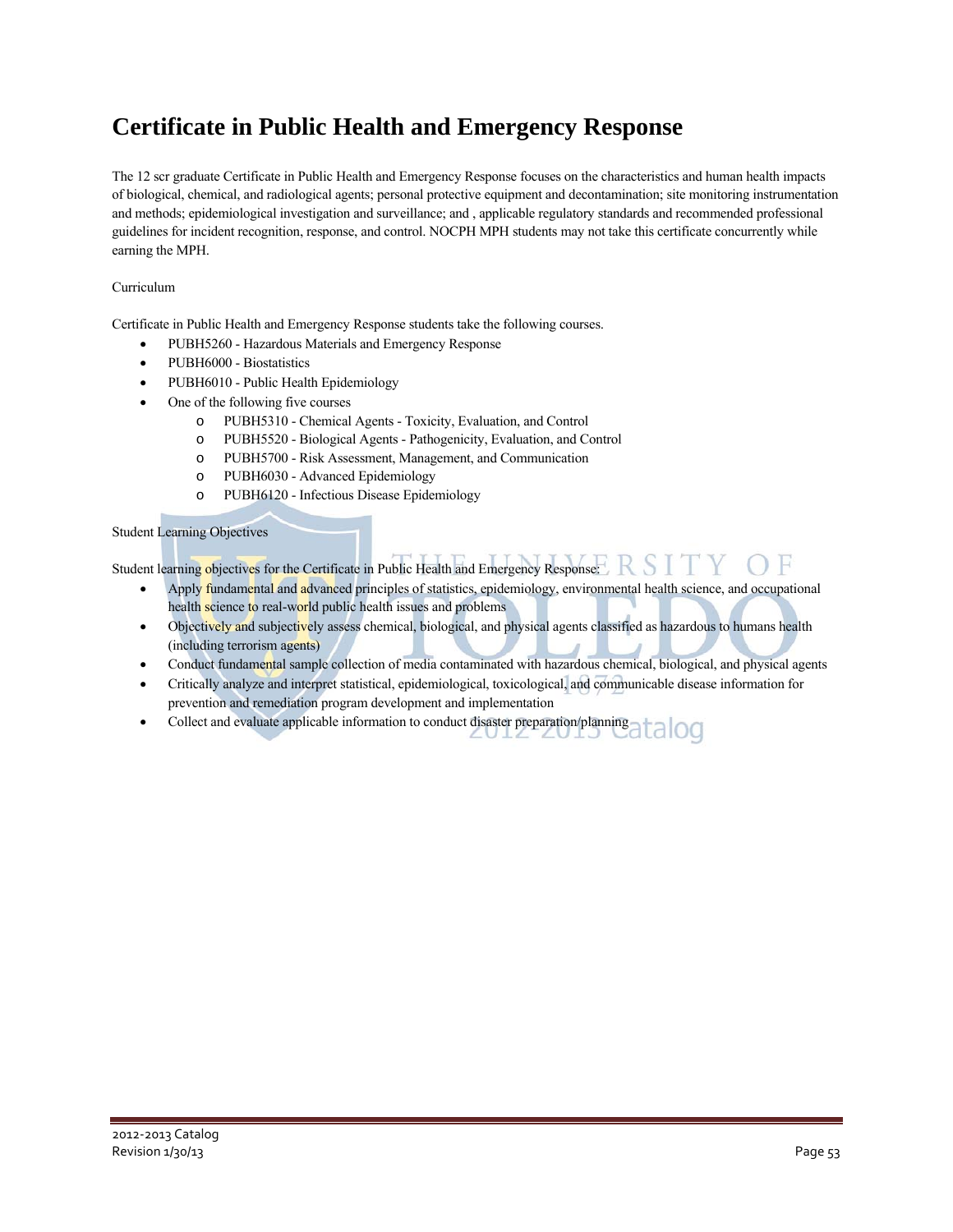## **Certificate in Contemporary Gerontological Practice**

*Barbara Kopp-Miller, Ph.D., administrative director* 

The Graduate Certificate in Contemporary Gerontological Practice at the University of Toledo is designed to provide knowledge about contemporary issues in gerontology and geriatrics and prepare individuals for working with older adults and their families in the current health care system.

A unique feature of the Certificate Program is the delivery system. Recognizing that individuals continually balance personal and professional responsibilities, the courses are accessible "24/7" through distance education methods. The five course curriculum is focused on meeting the educational needs of health care professionals and students through effective and innovative educational methods.

Curriculum

| Semester I - Fall                   |                                                             |                          |  |  |
|-------------------------------------|-------------------------------------------------------------|--------------------------|--|--|
| Course                              | Course Name                                                 | Credit Hours             |  |  |
| <b>GERO5400</b>                     | Health and Aging                                            | 3                        |  |  |
| <b>GERO5410</b>                     | Issues in Contemporary Gerontological Practice              |                          |  |  |
| Semester II - Spring                |                                                             |                          |  |  |
| Course                              | Course Name                                                 | Credit Hours             |  |  |
| <b>GERO5420</b>                     | Grief and Bereavement Issues in Older Adulthood             |                          |  |  |
| <b>GERO5430</b>                     | Funding and Resource Generation for Older Adult Programming | к                        |  |  |
| Semester III - Fall, Summer, Spring |                                                             | THE UNIVERSITY OF        |  |  |
| Course                              | Course Name                                                 | <b>Credit Hours</b>      |  |  |
| <b>GERO5440</b>                     | Guided Independent Study in Gerontological Practice         |                          |  |  |
|                                     | (Offered Fall, Spring and Summer)                           | $\overline{\mathcal{E}}$ |  |  |
|                                     |                                                             |                          |  |  |
| <b>Admission Requirements</b>       |                                                             |                          |  |  |
|                                     |                                                             |                          |  |  |

Students are admitted for fall or spring semesters. The application deadline is July 1 for fall admission and November 1 for spring admission. To be considered for admittance into the program, a candidate must:  $\overline{O}$ 

- Hold a bachelor's degree from an accredited college or university with a minimum 3.0 undergraduate grade point average. Degrees in progress will be considered. Official transcripts are required;
- Submit two online letters of recommendation;
- Submit a completed online application and the accompanying application fee.

Only online applications through the College of Graduate Studies are accepted.

Students who are currently enrolled in a program at the University of Toledo may apply to the Graduate Certificate Program by submitting an online Request to Add a Graduate Certificate Form. Students will also need to complete a Plan of Study form. The student must be in good standing in her or her current degree. (The accompanying fee is waived.)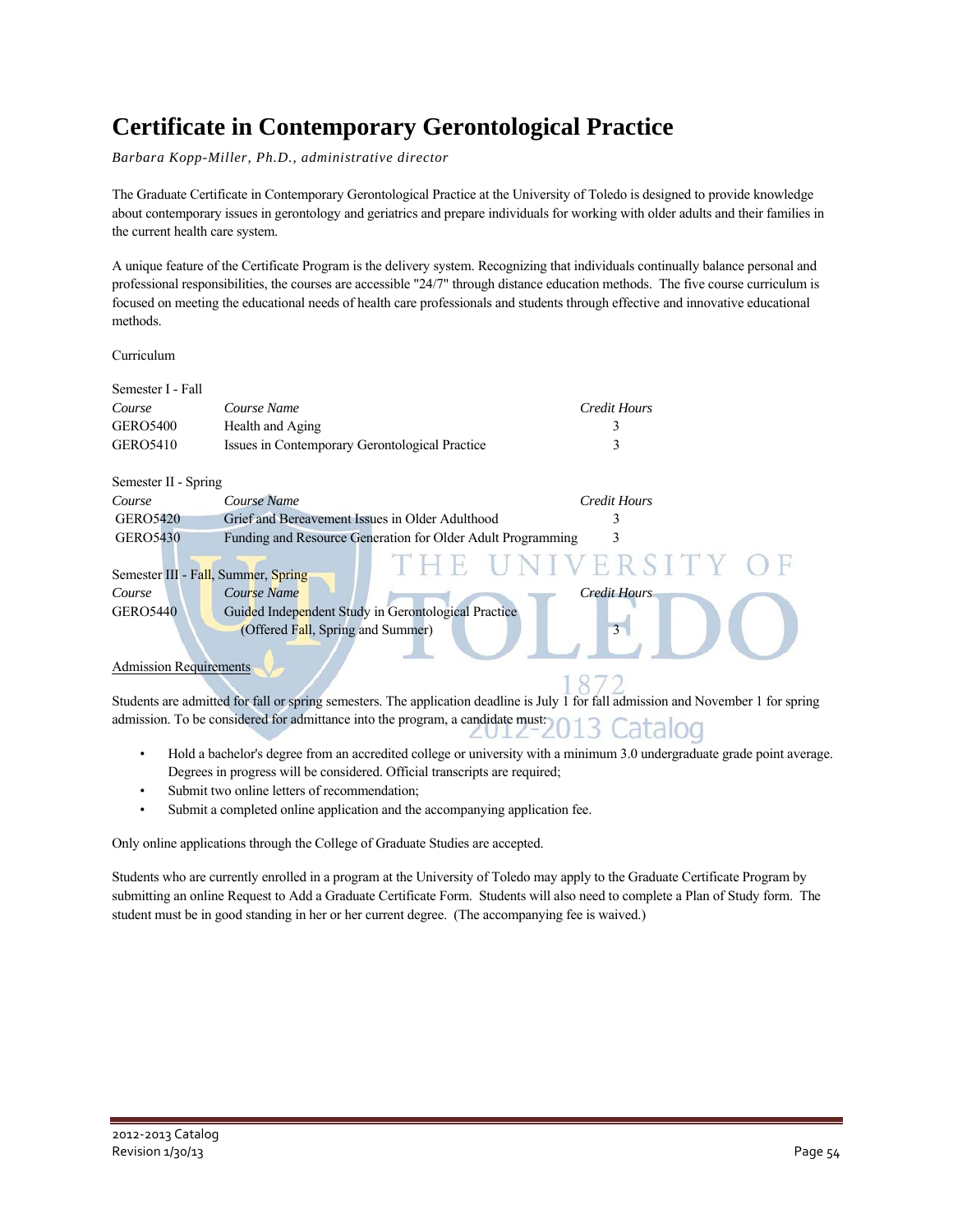## **Certificate in Medical and Health Science Teaching and Learning**

*Constance Shriner, Ph.D., chair* 

Description: The graduate certificate program Medical Health and Science Education focuses on the fundamentals of teaching and learning. It is a multi-disciplinary, longitudinal curriculum focused on the development of knowledge and skills in the areas of teaching and assessing learners in health and medical science disciplines. The program is open to students pursing the PhD degree in areas of biomedical or health sciences, MD students, and faculty members responsible for teaching courses in medicine, biomedical, and/or health sciences.

Rationale: There is a need to better prepare PhD and MD students intending to pursue careers in academe that will involve teaching as one area of responsibility. In relation, it is common for faculty members already in academe who despite a high level of competence in the medical health and science professions have limited or no formal education and training relative to teaching and assessing learners. Completion of this certificate will help address the increased need for the applicable education and training.

Delivery: \*The 13-credit graduate certificate program is offered via a combination of conventional classroom and web-based modes.

Program Contact: Dr. Constance Shriner University of Toledo College of Medicine & Life Sciences (constance.shriner@utoledo.edu) Required Core Courses (10 credits) Credits FACD6350 Teaching and Learning in Health and Medical Sciences (Fall '08)  $\Box$   $\Box$   $\Box$   $\Box$   $\Box$   $\Box$   $\Box$  3 FACD6250 Learning and Instructional Theories Applied to Health Science Education (Spring '09) 3 FACD6700 Teaching Improvement Practicum (variable terms; prerequisite FACD 6350) FACD6970 Teaching and Learning Project (variable terms; prerequisite FACD 6350 and 6250) 3 Advised Elective Course (3 credits) Select one approved elective course related to: Educational Leadership (College of Education) Nursing Education (College of Nursing) Educational Research in Health/Medical Science Education (College of Medicine & Life Sciences) j TOTAL 13 Admission Requirements: Completed application form Official transcript of bachelor, medical, or graduate degree Application Fee (waived for MD and PhD students) Minimum Grade Point Average 3.0/4.0 One letter of recommendation from advisor (PhD and MD students) or department chairperson (faculty member)

\*minimum enrollment required for program to be offered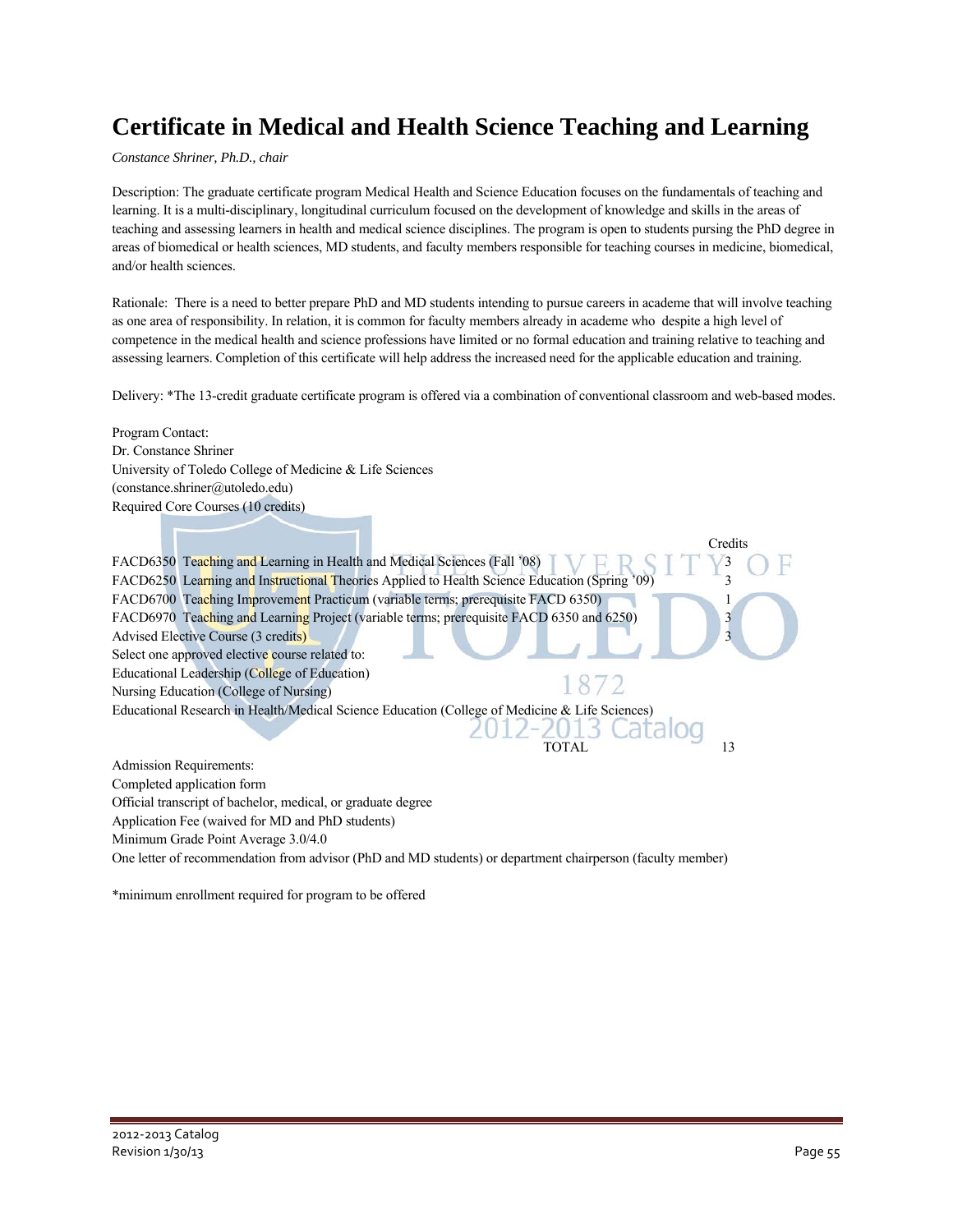## **Certificate in Pathology for Post Second Year Medical Students**

*Amira Gohara, Ph.D., chair* 

Pathology for Post-Second Year Medical Students Certificate "Pre-Clinical Pathology Fellowship"

### Admission Requirements

- Successful completion of a second year medical school curriculum from an LCME accredited medical school with grades equivalent to a GPA  $\geq$  3.0.
- GRE exam not required

Core Courses

| Course $#$      | Course Title                                  | Credits    |
|-----------------|-----------------------------------------------|------------|
| Fall            |                                               |            |
| <b>PATH6060</b> | Introduction to Surgical Pathology & Cytology | 2          |
| <b>PATH6070</b> | Introduction to Clinical Laboratory Medicine  |            |
| <b>PATH6080</b> | Introduction to Postmortem Pathology          | 2          |
| <b>PATH6890</b> | Independent Study in Pathology                |            |
|                 |                                               |            |
| Spring          |                                               |            |
| <b>PATH6060</b> | Introduction to Surgical Pathology & Cytology |            |
| <b>PATH6070</b> | Introduction to Clinical Laboratory Medicine  |            |
| <b>PATH6080</b> | Introduction to Postmortem Pathology          | UNIVERSITY |
| <b>PATH6890</b> | <b>Independent Study in Pathology</b>         |            |
|                 |                                               |            |
| Summer          |                                               |            |
| <b>PATH6060</b> | Introduction to Surgical Pathology & Cytology |            |
| <b>PATH6070</b> | Introduction to Clinical Laboratory Medicine  |            |
| <b>PATH6080</b> | Introduction to Postmortem Pathology          | 2          |
|                 |                                               |            |

Students from LCME accredited medical schools who have completed their second year and are in good academic standing are eligible to apply for this program. While the American Board of Pathology gives up to 1 year credit toward certification for time spent as a Fellow, the Fellowship is not limited to those planning to make pathology a career.

#### Student Learning Objectives

At the end of the fellowship, the students will be able to:

#### Autopsy Service

- perform a complete autopsy including evisceration, dissection and examination of the various organs including brain
- describe grossly and microscopically all organs from a given autopsy and provide a clinicopathologic correlation as to the cause of death

#### Surgical Pathology

- Perform gross and microscopic examinations on surgical specimens
- cut, stain and review frozen sections
- interpret frozen sections
- interpret gross and microscopic surgical pathology specimens